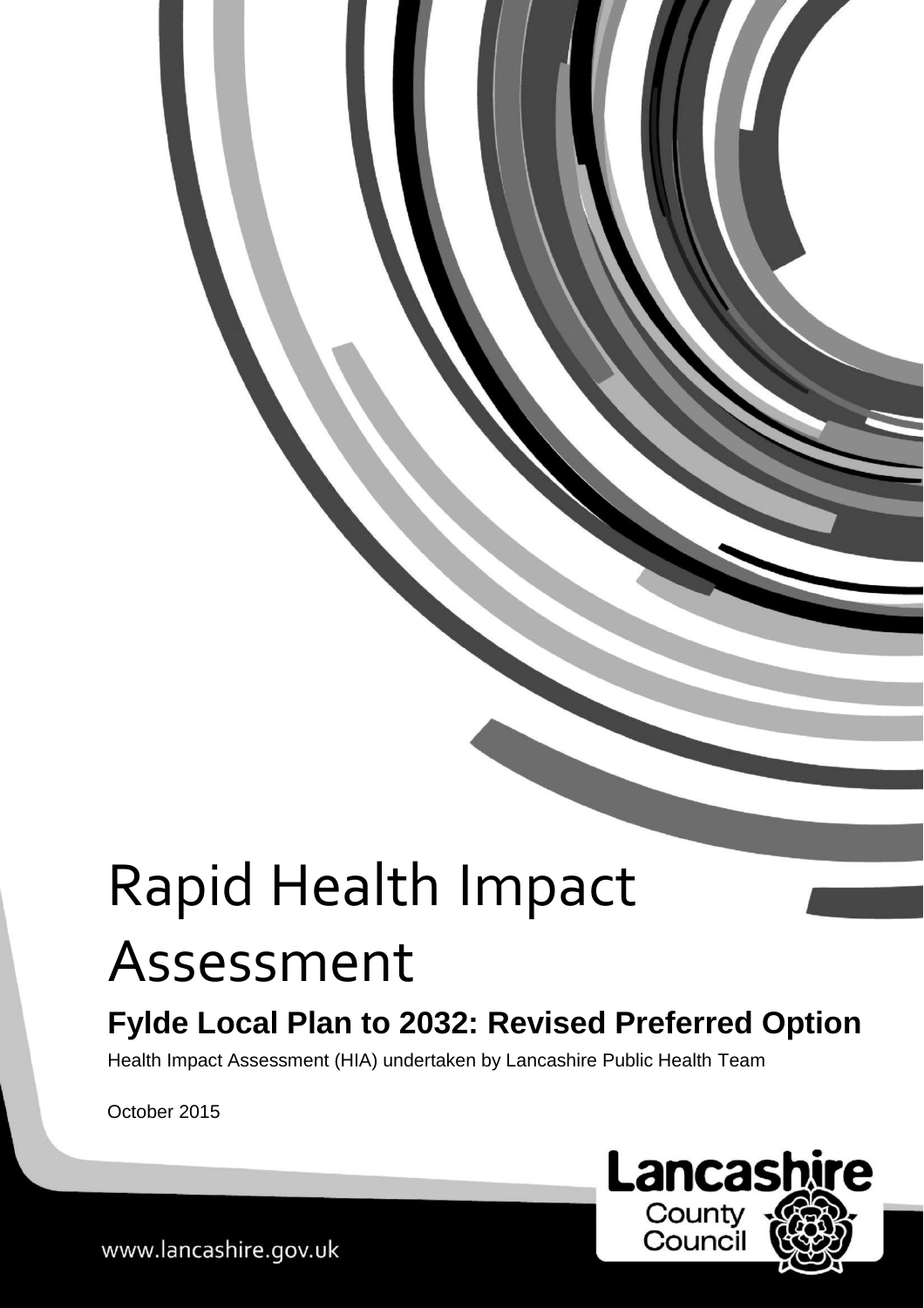# **Contents**

- **1. Introduction**
- **2. What is a Health Impact Assessment?**
- **3. Methodology**
- **4. Screening**
- **5. Health Impacts**
- **6. Key Health Impacts**
- **7. Recommendations**
- **8. Conclusion**
- **9. Next Steps**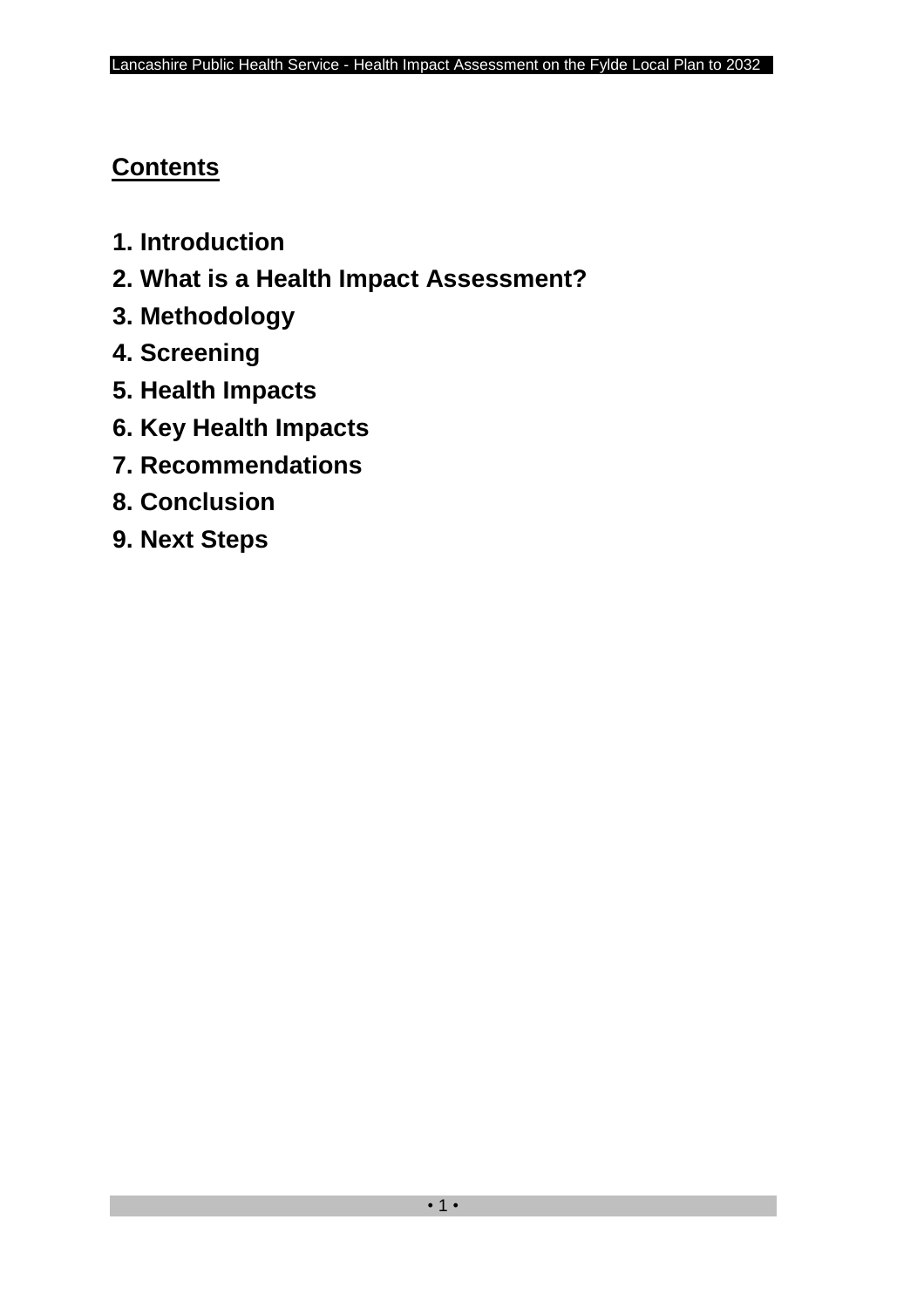#### **1. Introduction**

#### **Preface**

The completion of this independent Health Impact Assessment (HIA) report on the Fylde Local Plan to 2032 has been completed by a panel of specialists led by Lancashire County Council Public Health Service. The HIA was completed as one of a range of technical assessments undertaken in the development of the Local Plan. The other technical assessments include the Sustainability Appraisal, Habitats Regulations Assessment, Rural Proofing Assessment and a Viability Assessment.

The HIA is also presented as part of the public consultation on the Local Plan Revised Preferred Option document. The results of the assessment will be used to improve the emerging Local Plan. Fylde Council should consider the recommendations made in the HIA as it refines the emerging Local Plan after public consultation on the Revised Preferred Option document.

#### **The Fylde Local Plan**

The future development within Fylde up to the year 2032 will be guided by the spatial vision, strategic objectives and the policies contained within the Fylde Local Plan.

The Local Plan contains a spatial portrait of how the borough looks and functions now, together with a vision for Fylde to the end of the plan period, five strategic objectives, and a development strategy that sets out how Fylde Council would like Fylde to develop over the Plan period, which runs from 1 April 2011 to 31 March 2032. It will not only ensure that new homes, jobs and services required by communities are located in the most sustainable locations, but will also provide the framework for delivering the necessary infrastructure, facilities and other development to make this possible. A separate Infrastructure Delivery Plan (the IDP) has been prepared by Fylde Council, which will seek to establish what additional infrastructure and service needs are required to support and accommodate the level of development proposed in the emerging Local Plan.

Previously, Fylde Council prepared and consulted upon an Issues and Options document in 2012. The purpose of this was to seek initial views on the main issues facing the borough along with views on the objectives for the Local Plan and what the future spatial vision of Fylde should include. Subsequently, in 2013, Fylde Council prepared and consulted upon their Preferred Option Local Plan which outlined the Spatial Development Framework, four Strategic Locations for Development including site allocations and general development management policies. At the Preferred Option stage in 2013, it was the intention that the plan would comprise a Part 1 including strategic sites and locations; and a separate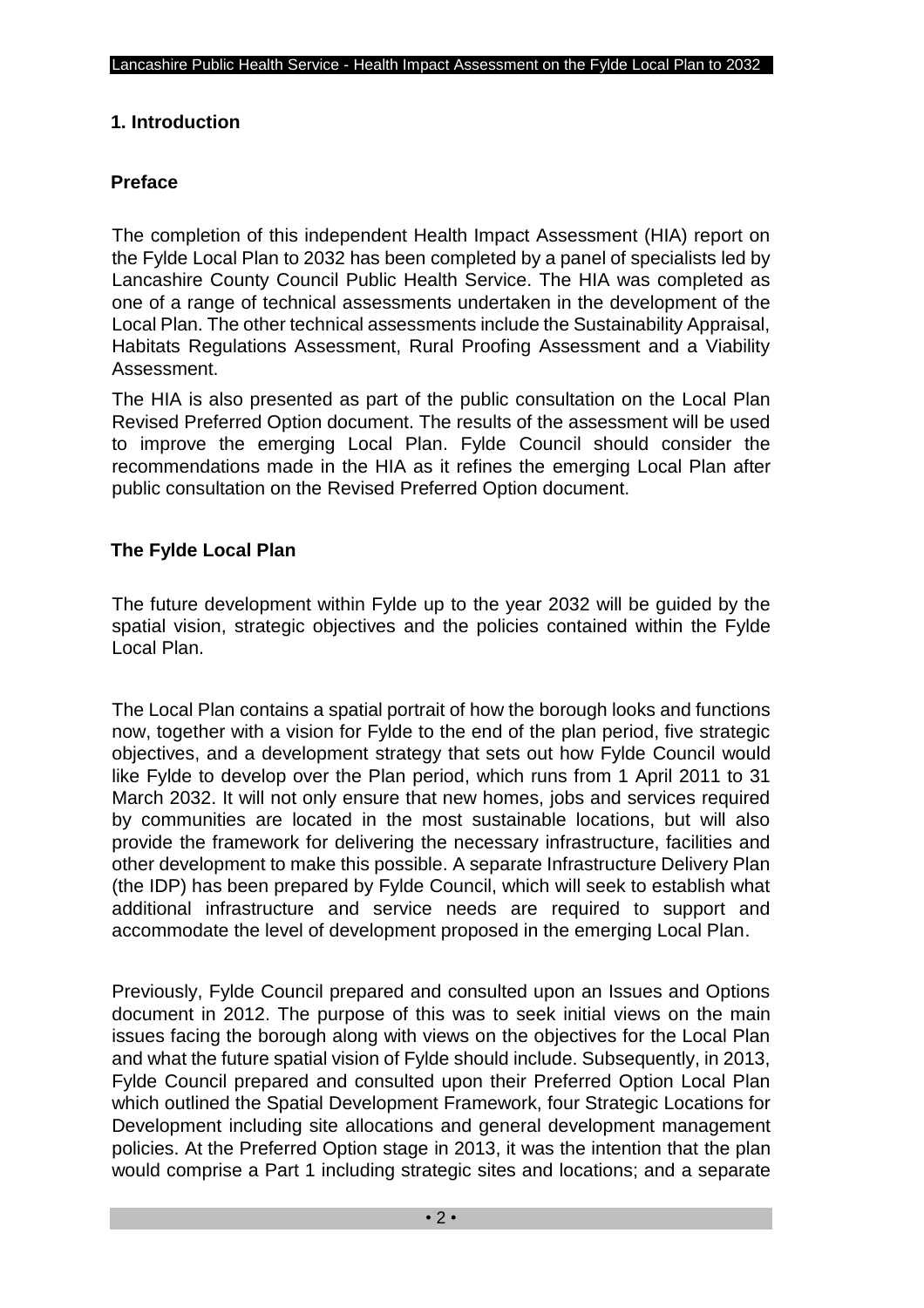Part 2 document which would include non-strategic sites, which would have been prepared following the adoption of the Part 1.

In November 2014, Fylde Council resolved to prepare a single Local Plan – combining Part 1 and Part 2 into one document. The Revised Preferred Option (RPO) version of the Local Plan (i.e. the current stage of plan preparation) includes policies on the strategic and non-strategic locations for development, including site allocations for housing, employment, mixed uses, commercial, retail, tourism, leisure and recreational uses; development management policies, which will inform decisions on planning applications, together with policies to protect the natural and built environment.

**Promoting health** and **wellbeing**, together with equality, viability, achieving good design and sustainability are cross cutting themes, which are integral to all of the policies and they run through the Local Plan. Chapter 11 of the Local Plan deals entirely with Health and Wellbeing and includes four policies.

The Local Plan is being prepared in close co-operation with Blackpool Council, Wyre Council and Lancashire County Council, which collectively comprise the Fylde Coast sub-region, together with other statutory consultees including the Environment Agency and Natural England, as part of the **Duty to Co-operate** on strategic planning issues introduced through the Localism Act and the National Planning Policy Framework.

Following the consultation on the RPO version, the Planning Policy Team will prepare the Publication Version of the Local Plan, which will be submitted to the Secretary of State who will appoint an independent inspector to hold an Examination in Public (i.e. a public inquiry) into the document. It is anticipated that the Local Plan will be adopted by the council in 2017.

Figure 1 sets out the timetable for the various stages in the plan preparation process through to adoption.

Figure 1: Fylde Local Plan production process and timetable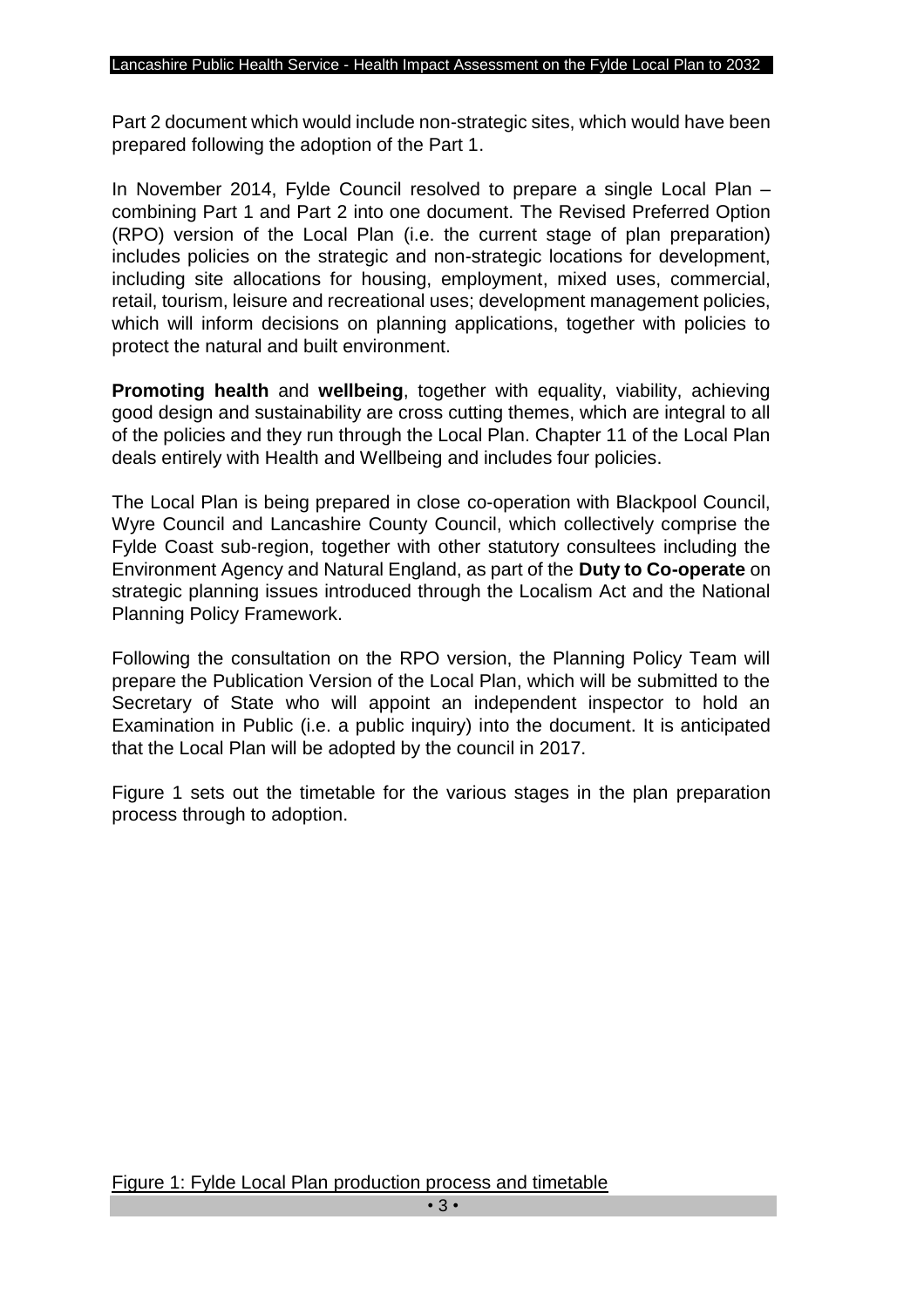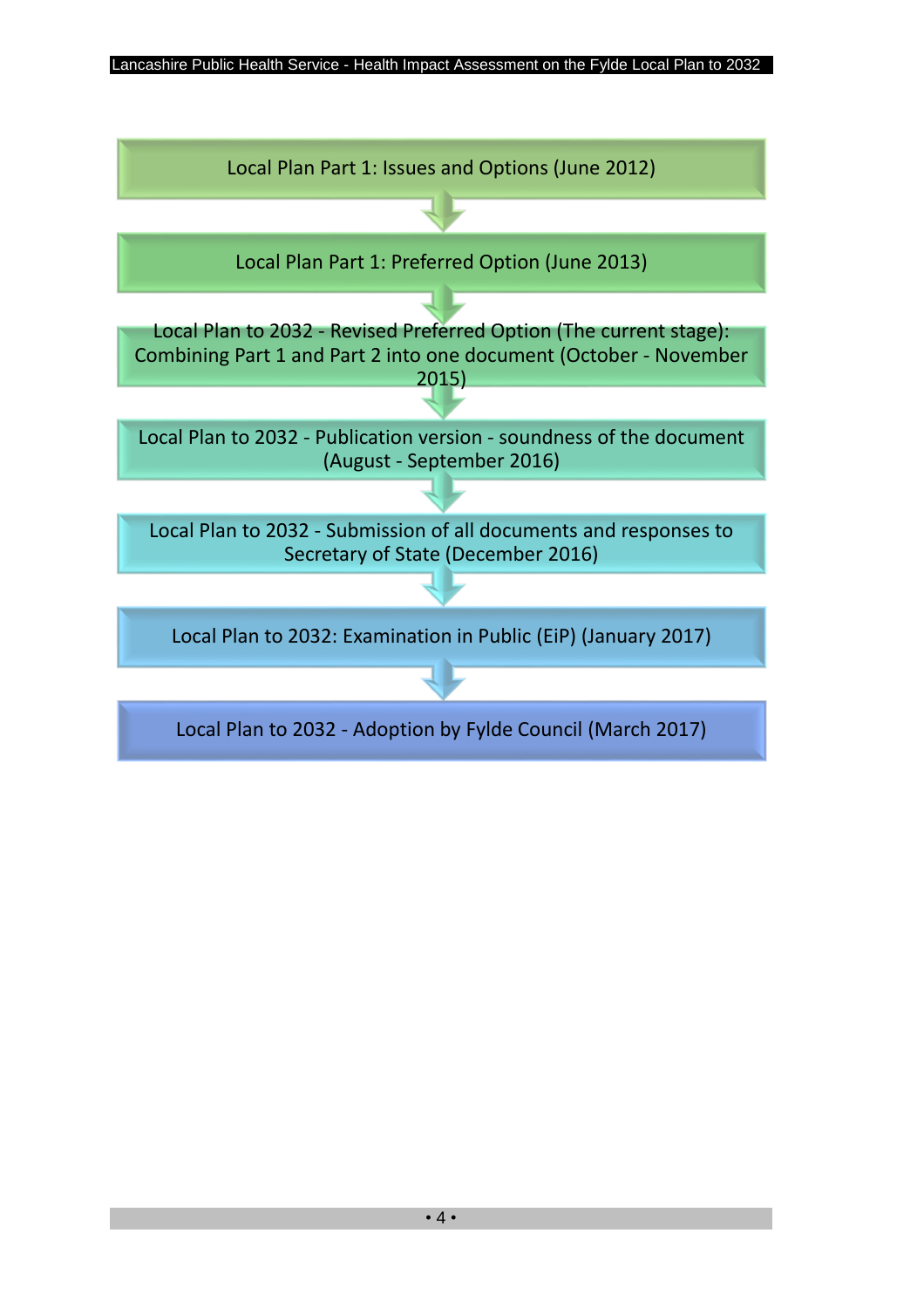#### **2. What is a Health Impact Assessment?**

A Health Impact Assessment (HIA) involves the examination of a policy, programme or project in terms of its potential effects on the health of a population, and the distribution of those effects within the population. This aims to ensure that any adverse health impacts are reduced and positive impacts are maximised for all sections of the population.

This HIA document forms part of a continual review process to be completed in parallel to preparing the emerging Fylde Local Plan.

There is no mandatory requirement to undertake a HIA under planning legislation in England and Wales. However, a HIA is a mechanism to ensure health benefits are integral to the planning process, embedding public health across the Fylde Local Plan and raising awareness amongst strategic partners and deliverers.

The recommendations specifically emerging from the HIA will help to inform local joint work programmes for cross cutting priorities to improve the health and wellbeing of the residents of Fylde.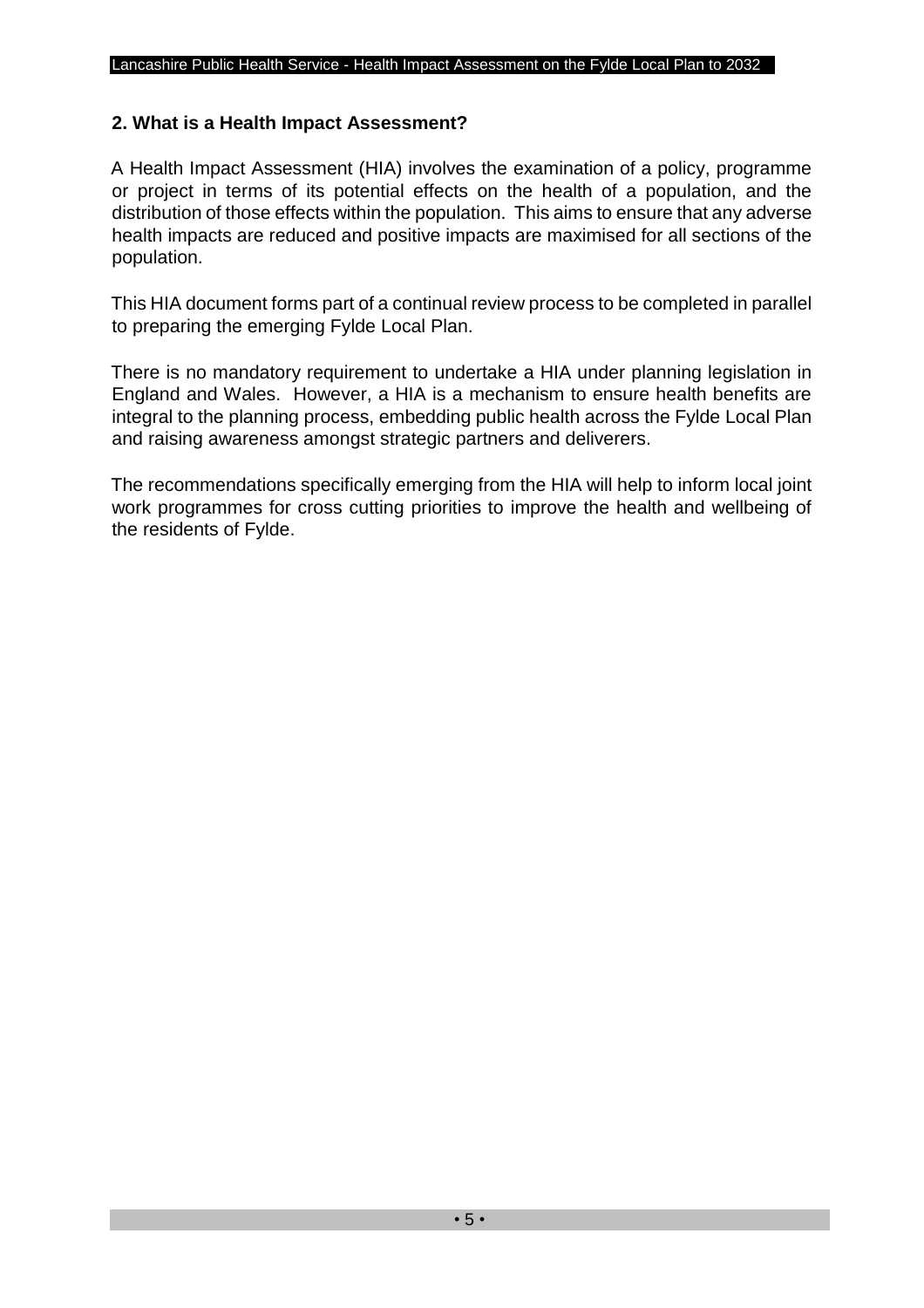#### **3. Methodology**

The HIA panel adapted the methodology suggested in the Department of Health publication "Health impact assessment tools: Simple tools for recording the results of the Health Impact Assessment".

The chosen methodology follows a four stage process:

- 1. Screening
- 2. Identify health outcomes
- 3. Define key health impacts
- 4. Recommendations to address outcomes of the Health Impact Assessment

Where appropriate each stage has been adapted to consider the Fylde district context. This means that existing data on health in the district has been considered including the Fylde district Health Profile (July 2014) and the Joint Strategic Needs Assessment for Fylde District 2014.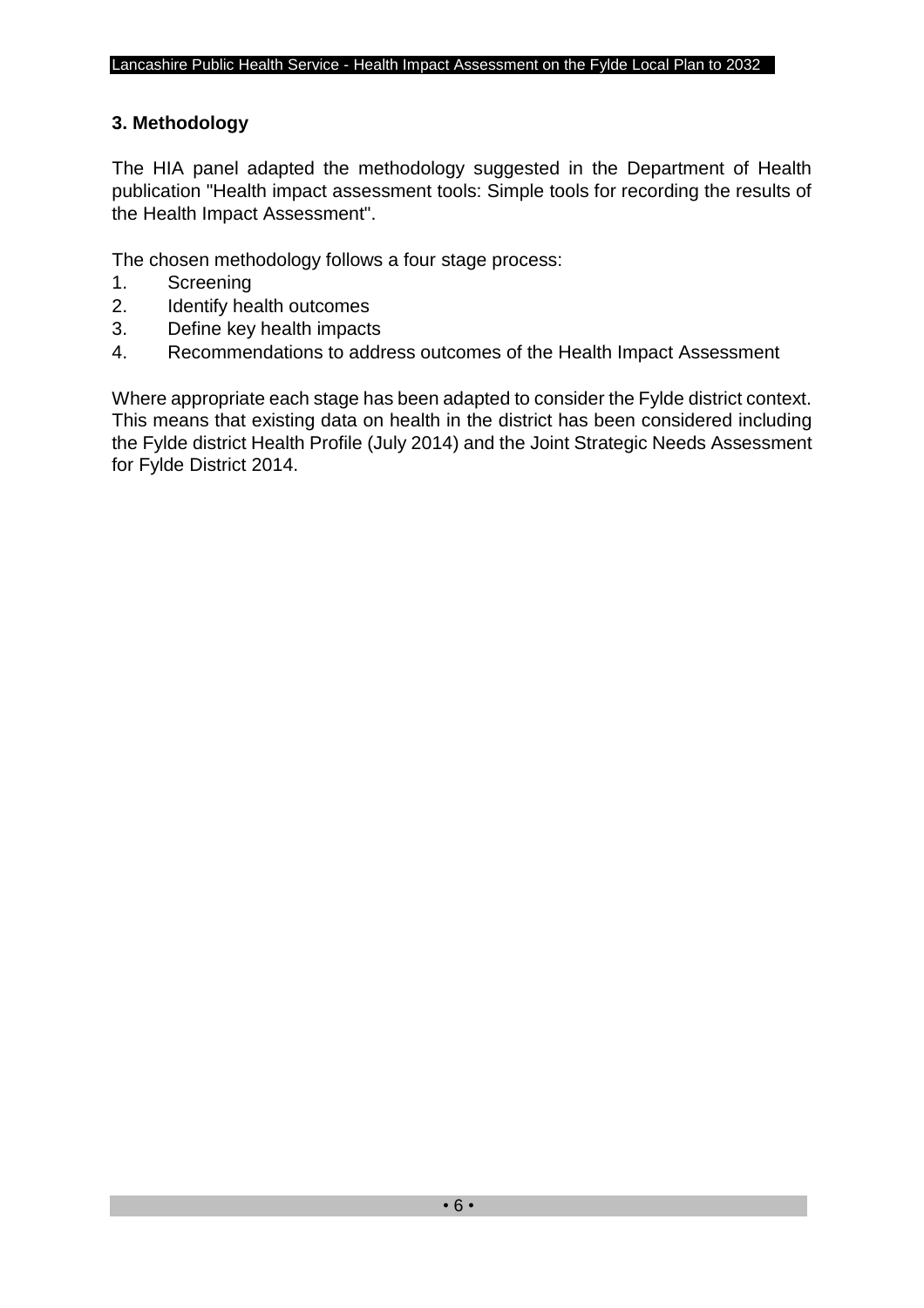#### **4. Screening**

In stage 1 the HIA Panel completed the screening process of the Local Plan Revised Preferred Option document against the four questions below.

*Q1. Will the policies of the Fylde Local Plan have a direct impact on health, mental health and wellbeing in the district? E.g. would it cause ill health, affect social inclusion, independence and participation?* 

*Q2. Will the policies of the Fylde Local Plan have an impact on social, economic and environmental living conditions that would indirectly affect health in the district? E.g. would it affect housing, transport, child development education, good employment opportunities, green space or climate change?* 

*Q3. Will the policies of the Fylde Local Plan affect an individual's ability to improve their own health and wellbeing in the district? E.g. will it affect their ability to be physically active, choose healthy food, and reduce alcohol consumption and smoking?* 

*Q4. Will there be a change in demand for or access to health and social care services in the district? E.g. Primary Care, Hospital Care, Community Services, Mental Health and Social Services?* 

The HIA panel reached the conclusion that the screening process had identified the need to carry out an HIA. To meet the Fylde Local Plan preparation timetable as outlined in Figure 1, a rapid Health Impact Assessment was considered to be a suitable method of assessment. The answers to the screening questions were collated and used to identify health impacts as listed in Stage 2 below.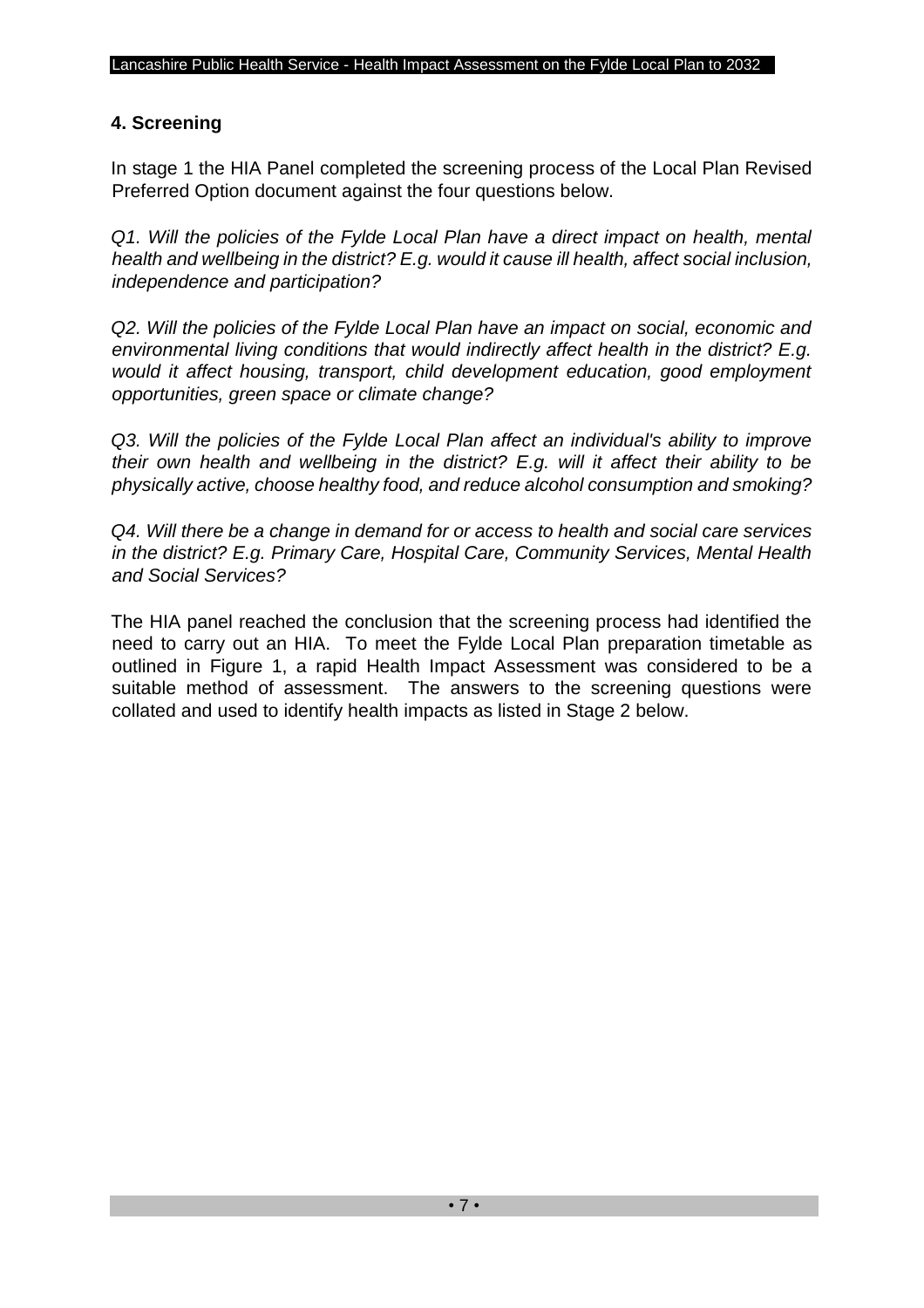#### **5. Health Impacts**

In Stage 2, the HIA Panel identified the health impacts of the policies in the Fylde Local Plan by considering the following checklist.

A brief description of each health impact was recorded in a template that can be found in Appendix 1-8 of this Health Impact Assessment document.

#### **Impact on lifestyles** – consider:

- Diet and nutrition (choosing healthy food)
- Exercise and physical activity
- Reduce substance use, e.g. tobacco, alcohol or drugs
- Risk taking behaviour
- Education and lifelong learning or skills
- Crime and community safety

#### **Impact on mental health and wellbeing** – consider:

- Enhancing control and influence
- Increasing resilience and community assets
- Facilitating participation and promoting social inclusion

#### **Impact on the social and economic environment** – consider:

- Social status
- Employment opportunities (paid or unpaid) and worklessness
- Social/ family support
- Child development
- **Stress**
- Income and child poverty
- Tourism
- Fuel poverty i.e. amongst older people

#### **Impact on the physical environment** – consider:

- **Living conditions**
- Working conditions
- Pollution or climate change
- Accidental injuries or public safety
- Transmission of infectious disease
- Shops/retail
- Communications including Transport (road/rail) and broadband connectivity
- Waste disposal
- Local environmental features

#### **Impact on equalities in health** – consider:

- Discrimination against groups, communities and individuals
- Equality of opportunity for all groups, communities and individuals
- Relations between different groups, communities and individuals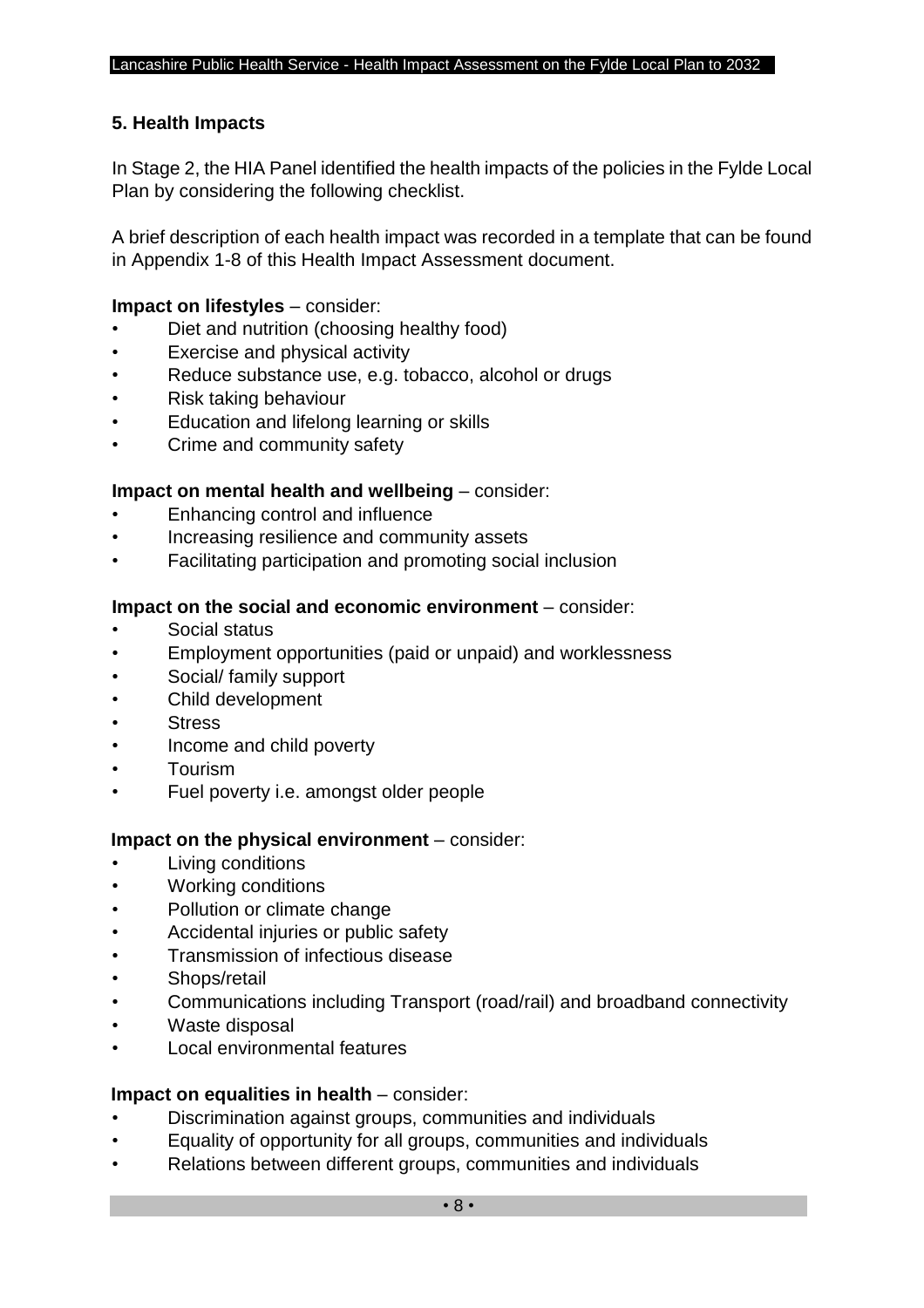- Tackling harassment
- Community cohesion and social capital

#### **Impact on demand for, access to and quality of health services** – consider:

- Proximity to existing health services
- Demand for existing services
- Transport provision and needs

#### **Wider impact on specific groups, communities and individuals** – consider:

- Black and Minority ethnic (BME) communities, including Gypsy Roma Traveller (GRT) community and refugees and asylum seekers
- Women and men
- Religious/faith groups
- People with disabilities
- Older people
- Children and young people
- Lesbian, gay, bisexual and transgender
- People on low incomes
- People with learning difficulties
- People with mental health problems
- Homeless people
- People involved in criminal justice systems
- Rural communities
- Urban communities
- **Staff**
- **Families**
- People living alone
- **Students**
- Settled community
- Others

Policy M1 - Masterplanning the Strategic Locations for Development, in chapter 7 (Strategic Locations for Development) of the Revised Preferred Option document proposes that a Health Impact Screening is undertaken for all major development proposals on strategic sites. Strategic sites are defined as a 100 or more housing units or more on a housing, over a 1000 square metres of employment floor-space, or mixed-use development site. A full HIA will be required if the screening demonstrates a need. Therefore, the strategic locations identified in the Revised Preferred Option document are not assessed within this HIA. Policy M1 needs to be read alongside policy HW1 – Health and Wellbeing in chapter 11, which concentrates on three particular aspects, namely the provision of health care services, access to healthy food and the requirement for Health Impact Assessments. Policy HW1 says that 'the council will require health impact screening to be undertaken for all major development proposals on strategic sites through the submission of a masterplan. A full independent Health Impact Assessment will be required if the screening demonstrates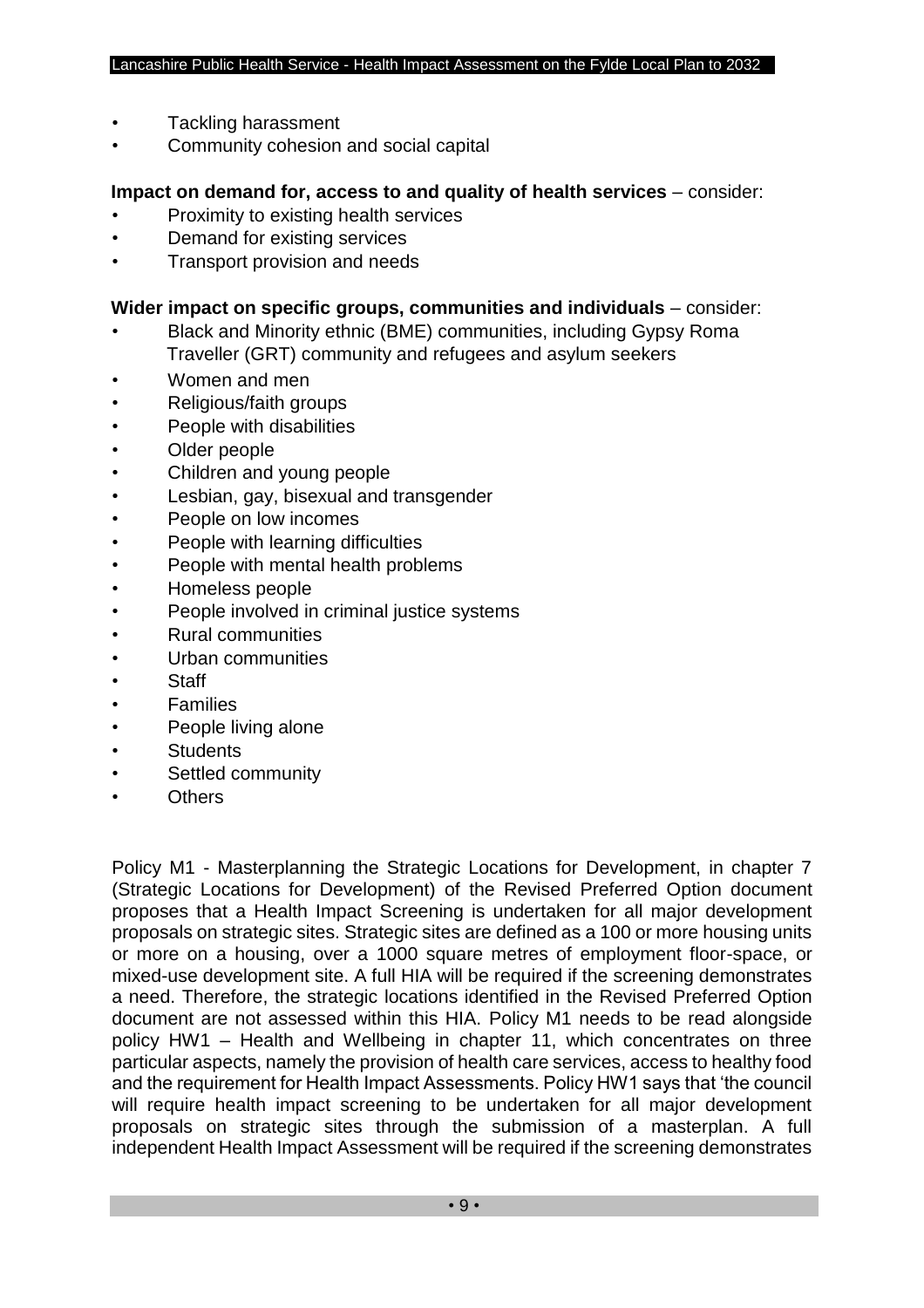a need. The Health Impact Assessments will be assessed by Lancashire County Council as the public health authority.'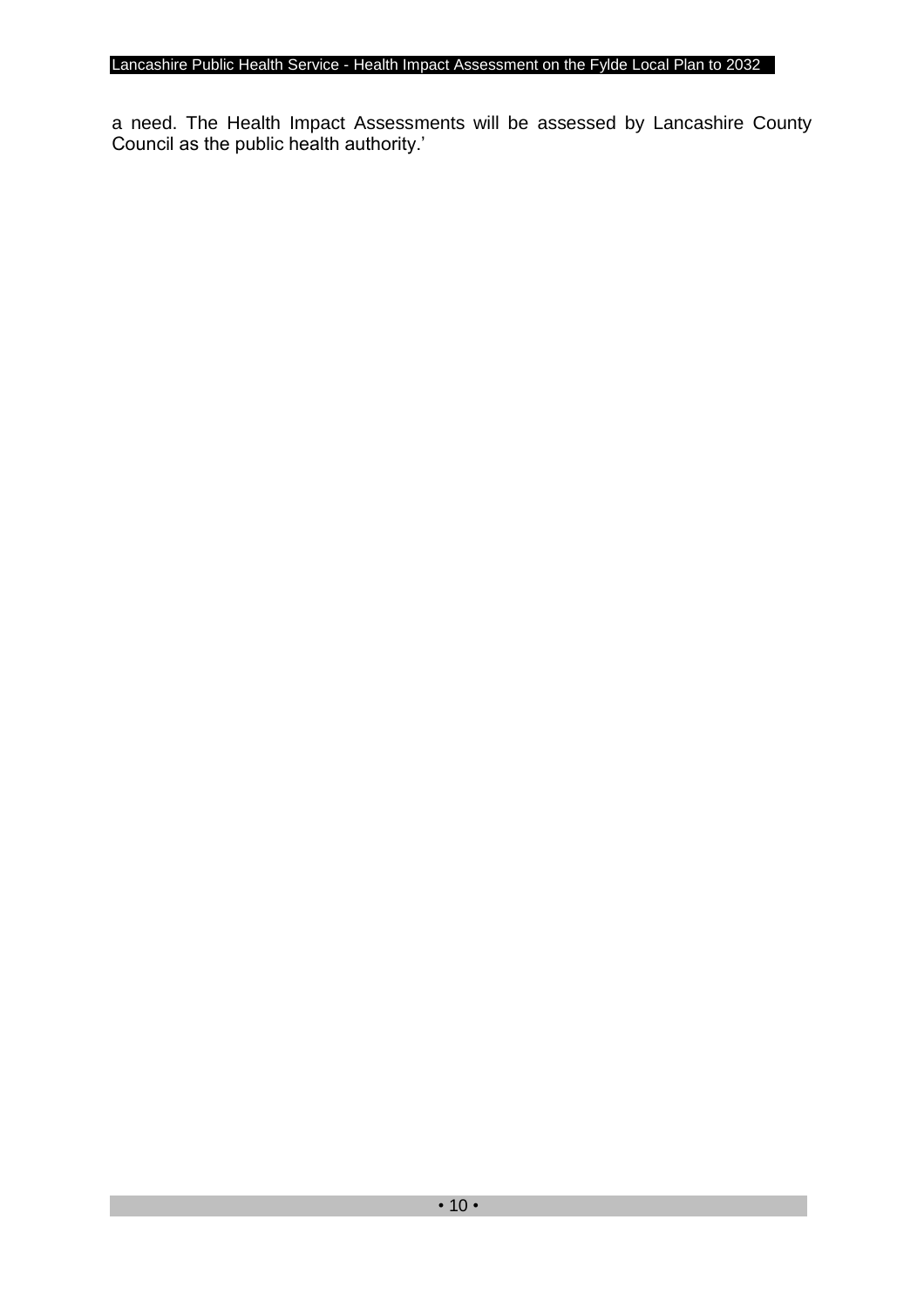#### **6. Key Health Impacts**

In Stage 3, the HIA Panel analysed the health impacts identified in Stage 2 and key health impacts were identified for each Local Plan policy chapter.

Development Strategy and Masterplanning (Policies S1, DLF1 – Chapter 6 and M1- Chapter 7)

- Ensure the network of walking, cycling and bridleway routes enables walkable access from housing to community facilities and key amenities including public open space (the Green Infrastructure network), to facilitate increased physical activity.
- Developers should consider health from the outset as part of the design process, in order to build healthy sustainable communities and maximise positive health impacts.

#### General Development Policies (Policies GD1-GD8 – Chapter 8)

- Need to monitor population trends to ensure that the future demographic needs of the population are addressed.
- Development should consider health from the outset as part of the design process, in order to build healthy sustainable communities and maximise positive health impacts. Active travel routes providing access to community facilities, public open spaces (the Green Infrastructure network), education and training should be promoted. Walkable environments can facilitate physical activity and mental wellbeing and , reduce social isolation.
- Need to monitor changes in disease prevalence to ensure that developments are not having an adverse on health, particularly in long term conditions.
- Ensure better use of previously developed land before greenfield development.
- Ensure better evidence base for all developments.

#### The Fylde Economy (Policies EC1-EC6 – Chapter 9)

- Key links should be made with relevant partnerships to agree a mixed approach to economic development and ensure opportunities for young people are maximised through apprenticeships and training.
- Encourage employment opportunities for all sectors and demographics within Fylde to assist in continued community and family cohesion.
- Acknowledgement that there is insufficient land in Blackpool to meet the projected employment land requirements. Caution should be exercised to ensure that a Fylde Coast sub-regional approach does not see funding targeted solely at the more deprived Blackpool borough.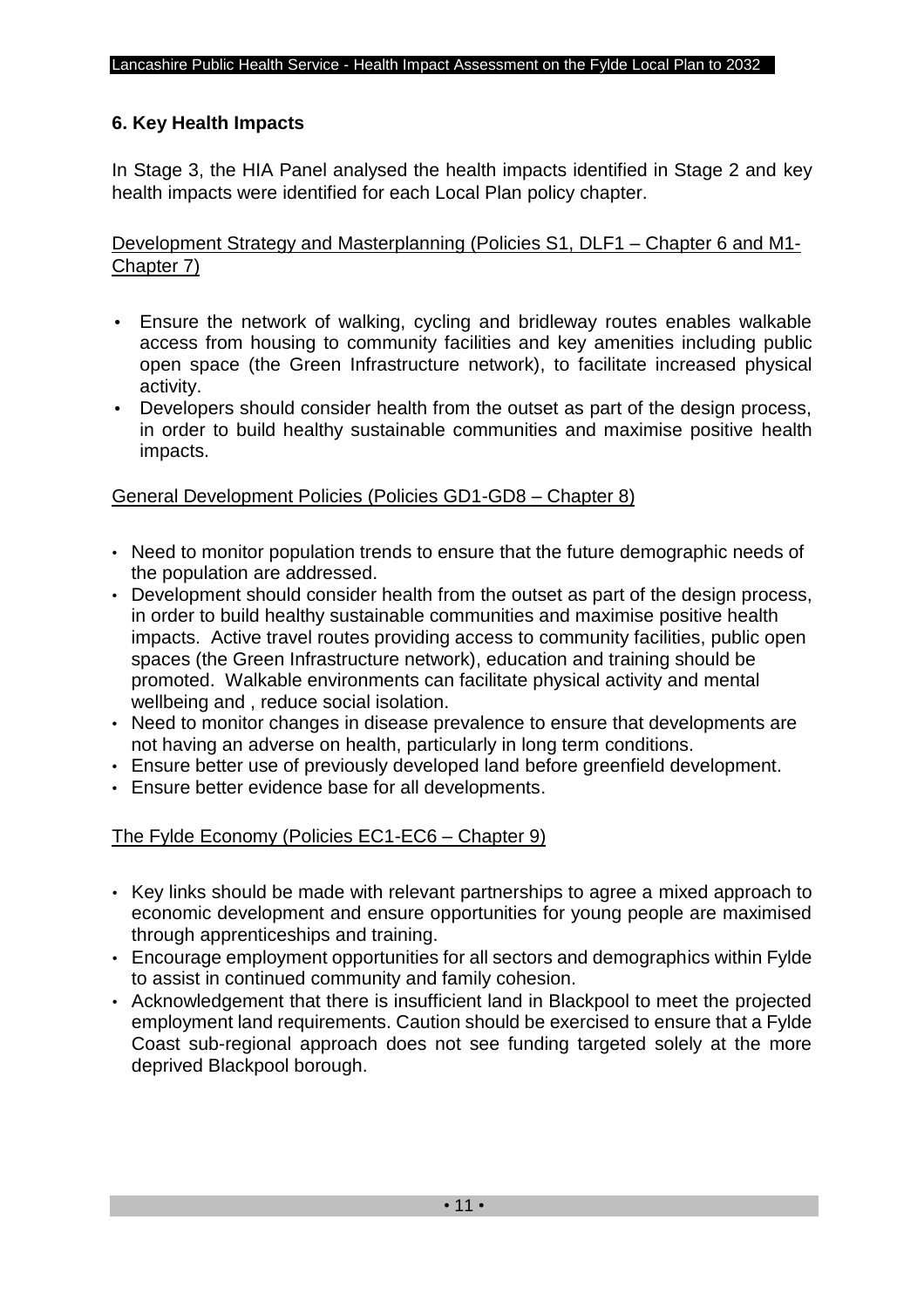#### Provision of Homes in Fylde (Policies H1-H7 – Chapter 10)

- Better user friendly approach to the development and use of services and facilities.
- Support Policy H2 and the provision of a mix of densities, housing types, special needs housing and retirement housing, in order to meet the increasingly changing needs of a younger demographic alongside the needs of the elderly population.
- Consider adequate school provision and associated infrastructure connected to residential development
- Keeping local skills and the youth in the area
- Development of communication strategy for better community cohesion.
- Ensure proper links with health and transport services for all new developments. All new residential developments should have the 20mph speed limit as per Lancashire County Council's 20's plenty or whatever the LCC's speed limit policy is at the time of submission of development plans

#### Health and Wellbeing (Policies HW1 – HW4 – Chapter 11)

- Appropriate design and use of green and blue spaces (the Green Infrastructure network) to promote opportunities for connectivity, active travel access to community facilities, social interaction and stronger communities, to increase individual resilience and reduce perception of crime.
- Ensure good links with Clinical Commissioning Groups (CCGs) in developing urban extensions and building new healthy sustainable communities and new homes to ensure that best planning for General Practitioners (GP) services is achieved.
- Developers should consider health as part of the design process in order to build healthy sustainable communities and maximise positive health impacts.

#### Infrastructure, Service Provision and Transport (Policies INF1-T4 – Chapter 12)

- Ensure proper links with transport services for all new developments.
- Ensure local, accessible public transport for all, including those with disabilities.
- Development of Green Infrastructure network options to facilitate active travel and physical activity. Development of Green Infrastructure network options including walking and cycling networks which connect new and existing homes to community facilities and provide safe routes to school, training and employment will facilitate active travel and physical activity.
- Explore impact on childhood asthma with regard to junction 4 of the M55 Motorway and the proposed new junction 2 on the M55.

#### Water Resource Management, Flood Risk and Addressing Climate Change (Policies CL1-CL4 – Chapter 13)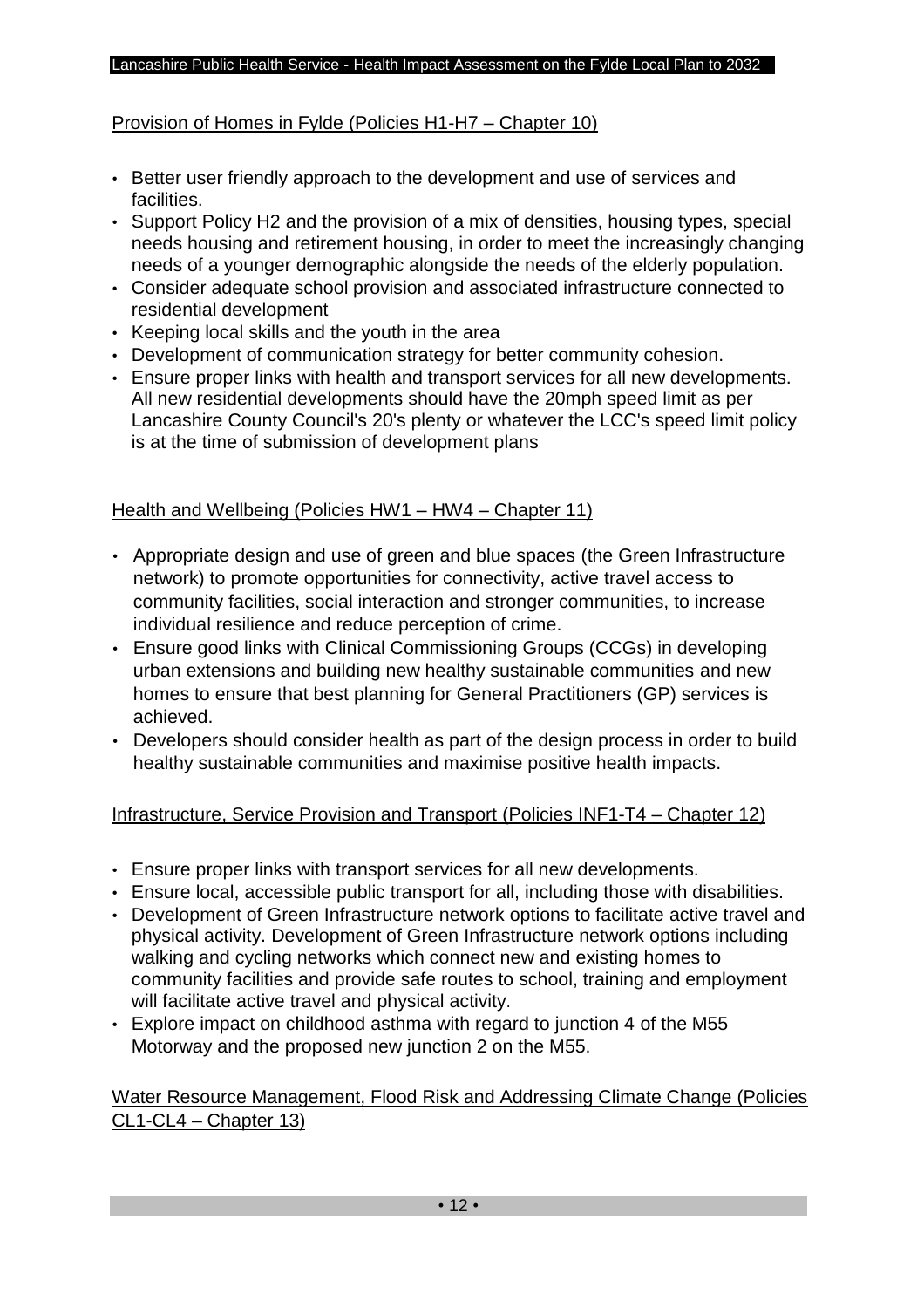- Impacts from risks of flooding may affect the natural environments, health and well-being.
- Impacts of improved energy measures to reduce health inequalities.
- The development of multi-functional spaces should be exploited to benefit health and wellbeing.

Conserving and Enhancing the Natural, Historic and Built Environment (Policies ENV1-ENV6 – Chapter 14)

- Better use of green space and good design to help safeguard the built and natural environment will positive impacts on health and wellbeing.
- Fylde has many natural and heritage assets that should be preserved and enhanced to encourage greater prosperity and community cohesion.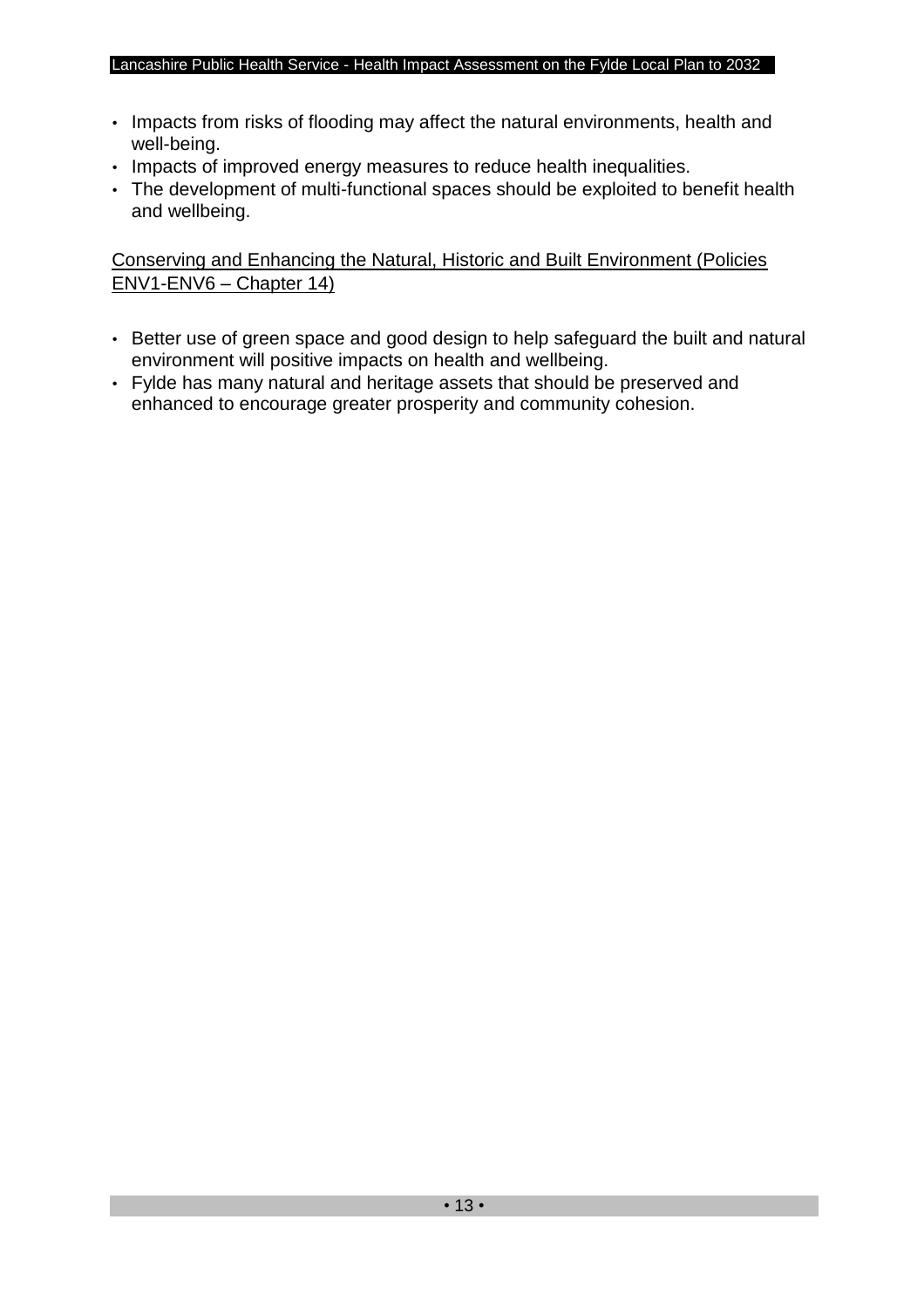#### **7. Recommendations to address outcomes of the Health Impact Assessment**

- The key issues and recommendations identified in the HIA should be considered alongside the consultation responses received to the Revised Preferred Option document. This should inform the development of the Publication Version of the Local Plan and a HIA of the Publication Version.
- The HIA of the Publication Version should have a more thorough assessment of each policy (instead of policy chapters) to ensure that all positive and negative health impacts are identified and considered.
- During the preparation of the Publication Version of the Local Plan, an implementation plan should be developed to help shape local partnership health and wellbeing plans. This needs to take account of the Lancashire Health and Wellbeing Strategy and the consultation responses to the Revised Preferred Option document.
- The requirement to undertake a Health Impact screening and full HIA as required in policy HW1 should be undertaken. Guidance should be provided by Lancashire County Council's Public Health Team on how the screening and assessment processes should be undertaken.
- Lancashire County Council's Public Health Team should develop a screening template and HIA templates and/or guidance for the completion of Health Impact Assessments for Strategic Site planning applications, for use by all Lancashire Authorities.
- Potential health and wellbeing issues resulting from cumulative impacts of numerous non-strategic developments in the borough, should be monitored by Fylde Council in collaboration with Lancashire County Council's Public Health Team. Lancashire County Council Public Health Team should develop the use of a screening template to assist this monitoring process.
- Neighbourhood Development Plans should consider the impacts on health and wellbeing.
- Strategic Actions for Fylde Council
	- o To assure the Fylde Local Plan is in line with the Fylde Road Safety Action Plan contributing to the Lancashire County Council's Road Safety Strategy to target a reduction in road deaths and injuries.
	- o To ensure the Fylde Local Plan contributes towards the Community Safety Partnership's priority work of alcohol harm reduction.
	- o Continue to operate the landlord standard for affordable warmth within the private rented housing stock.
	- o Follow best practice and recommendations identified in the report of the Fylde Coast Affordable Warmth steering group.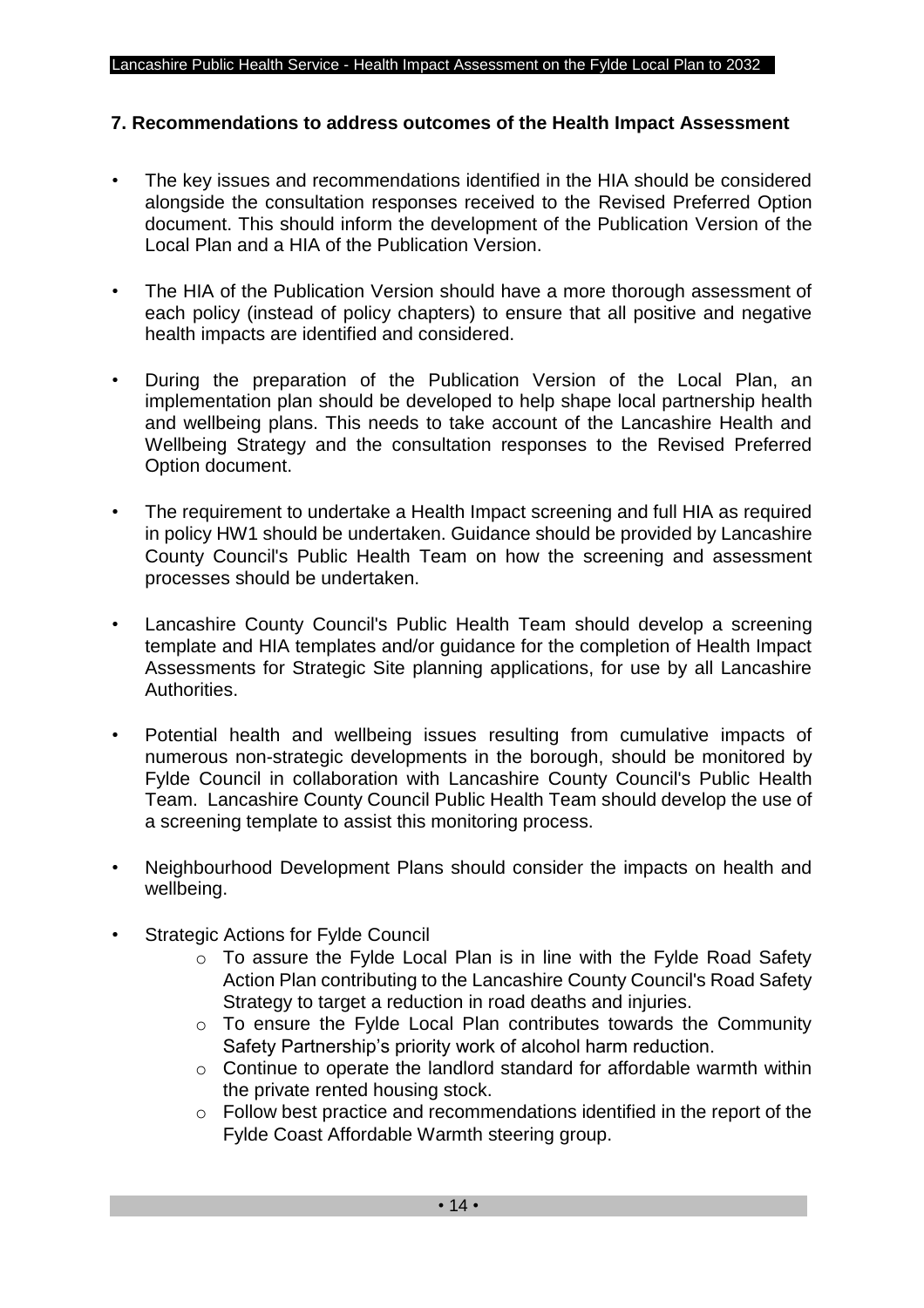#### **8. Conclusion**

A wide range of factors affect health, including lifestyle, income, education, housing and transport. Actions taken regarding any of these factors will also have an impact on health. Carrying out this Health Impact Assessment of the RPO version of the Fylde Local Plan, the Public Health Service has been able to proactively ensure that Fylde Council policies minimise harm to health, and may improve it for those with the most to gain.

The opportunity to carry out this Health Impact Assessment is seen as an example of good practice for public health specialists to work together allowing the HIA panel to adopt a health viewpoint; and examine the health impacts of the policies within the Local Plan on the health and wellbeing of the communities in Fylde.

#### Equality Impact Assessment

This HIA has been carried out by the Lancashire Public Health service which works within a strategic equality framework 'Narrowing the Gaps', which is Lancashire County Council's equality strategy for improving the quality of life for people living and working in the county who suffer disadvantage.

In carrying out this HIA the panel has specifically considered the impacts of the Fylde Local Plan and policies on the disadvantaged and vulnerable groups as outlined in Stage 2 through a health and wellbeing perspective. The panel is confident that if the recommendations made by this HIA are adopted by Fylde Council no group will be specifically disadvantaged. However, it would exercise caution in considering this HIA to take the place of a full Equality Impact Assessment

#### Monitoring and Review

It is considered that an annual review of this plan should be undertaken to assess real progress against its recommendations.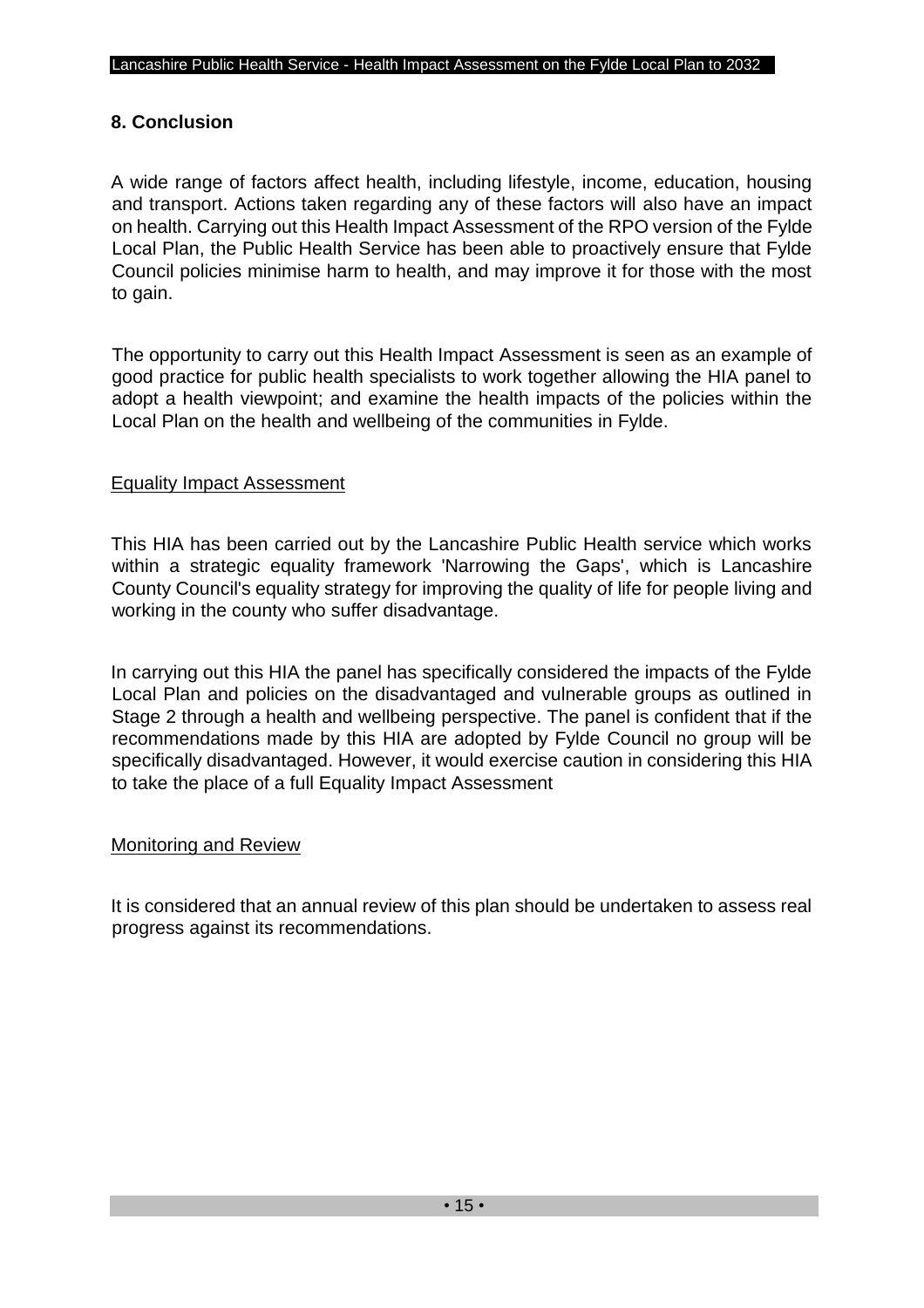#### **9. Next Steps**

- 1. The Fylde Local Plan to 2032 (RPO) will be issued for consultation, along with accompanying technical assessments including the Health Impact Assessment, the Infrastructure Delivery Plan (the IDP) and the Statement of Community Involvement (SCI), for a seven week period from 15 October to 3 December 2015.
- 2. Following the public consultation exercise, the Health Impact Assessment panel will reconvene to consider HIA recommendations and the consultation responses. The HIA will then be reviewed on a policy by policy basis taking account of the consultation responses to ensure that the policies within the next version - the Publication Version - maximise the positive health impacts and minimise the negative health impacts. Where required, policies will be amended to affect the revised HIA recommendations.
- 3. The Health Impact Assessment Panel will collaborate with relevant partners to address the key issues raised in this Health Impact Assessment, which may include the preparation of a partnership action plan.
- 4. The Health Impact Assessment Panel will collaborate with Lancashire County Council's Public Health Team and Fylde Council to develop a process to monitor the outcomes of the Health Impact Assessment. This may involve incorporating monitoring indicators into the Local Plan and Sustainability Appraisal monitoring framework.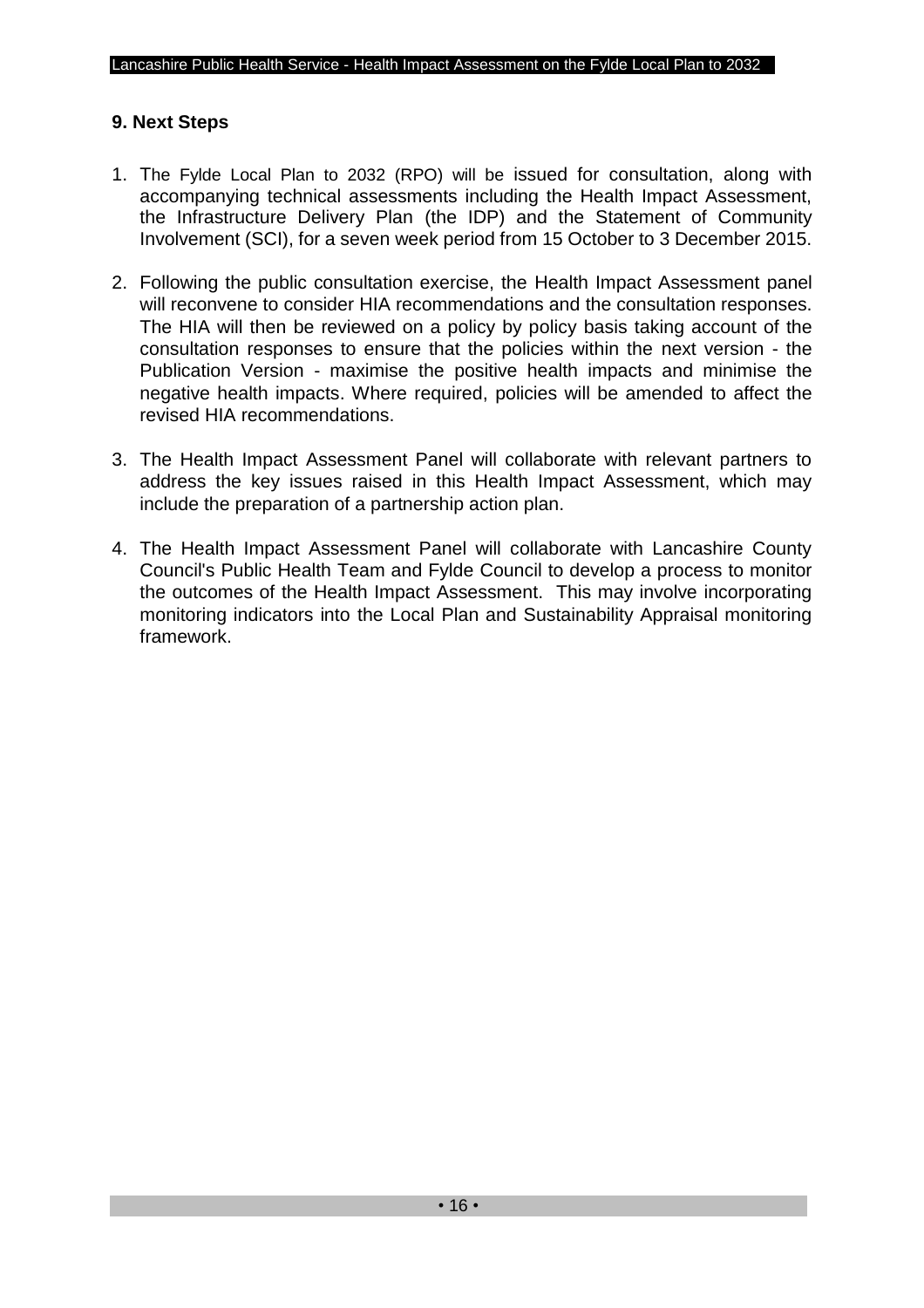## **Appendices 1 to 6**

#### **Screening Reports for the main policy areas.**

- Appendix 1 The Development Strategy and Masterplanning (Policies S1, DLF1, M1)
- Appendix 2 General Development Policies (Policies GD1-GD8)
- Appendix 3 The Fylde Economy (Policies EC1-EC6)
- Appendix 4 Provision of Homes in Fylde (Policies H1-H7)
- Appendix 5 Health and Wellbeing (Policies HW1 HW4)
- Appendix 6 Infrastructure, Service Provision and Transport (Policies INF1-T4)
- Appendix 7 Water Resource Management, Flood Risk and Addressing Climate Change (Policies CL1-CL4)
- Appendix 8 Conserving and Enhancing the Natural, Historic and Built Environment (Policies ENV1-ENV6)

## **Jointly prepared by:**

## **Lancashire County Council**

Michelle Holroyd, Principal Planning Officer, Land-use, Transport and Environmental Policy Team James Mechan, Specialist in Public Health, North Locality Team

## **Fylde Council**

Fiona Riley, Planning Policy Officer, Planning Policy Team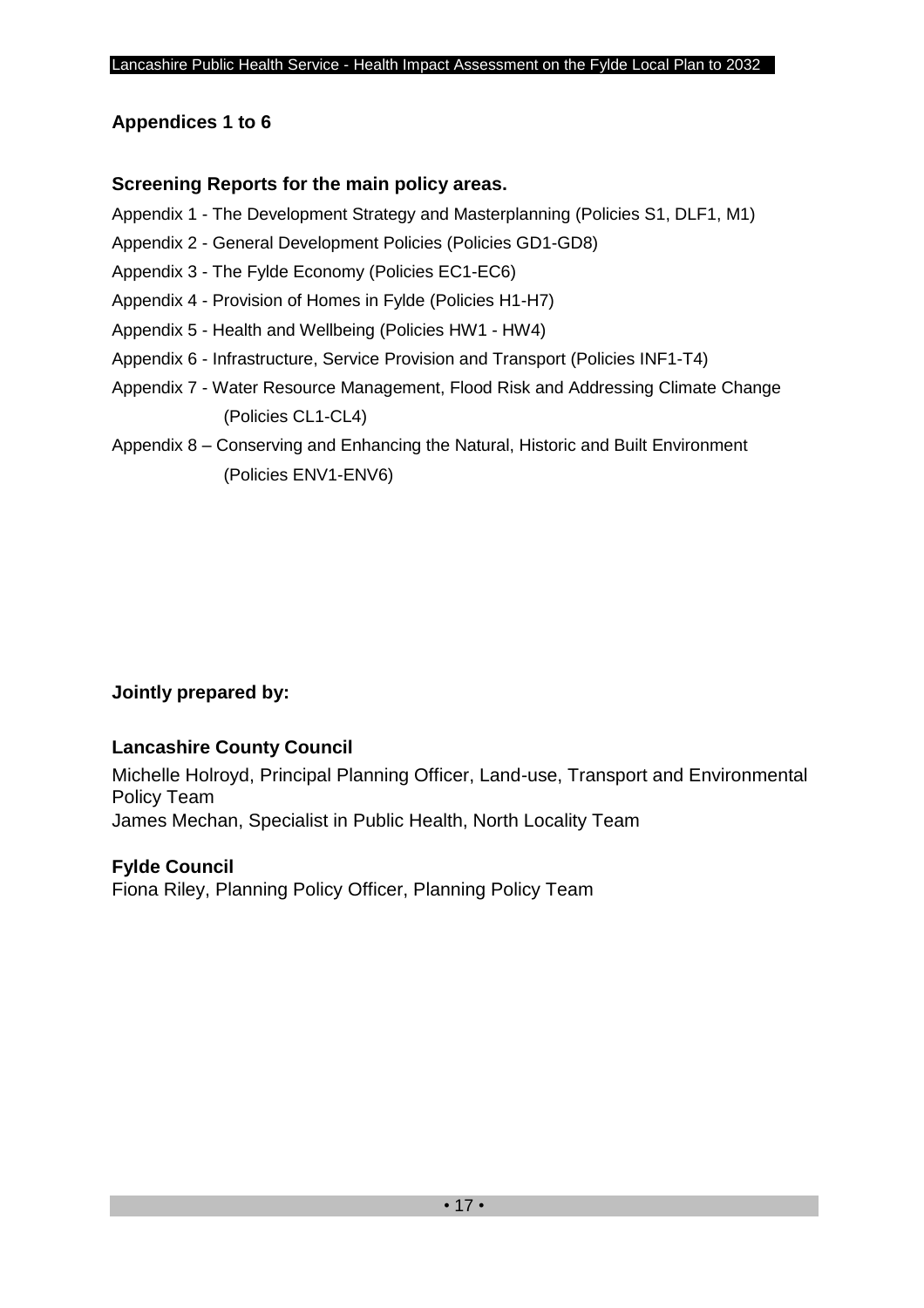**Appendix 1: Chapter 6: The Development Strategy Policy S1 - The Proposed Settlement Hierarchy; Policy DLF1 - Development Locations for Fylde; and Chapter 7 – Strategic Locations for Development Policy M1 - Masterplanning the Strategic Locations for Development**

| Which groups of the population do you think will be affected by this proposal?                                                                                                                                                                                                                                                                                                                |                                                                                                                                                                                                                                                                                                                                                                                                                                                                                                                                                                                                                                                                                                                                                                                                                                                                                                                                                                             |
|-----------------------------------------------------------------------------------------------------------------------------------------------------------------------------------------------------------------------------------------------------------------------------------------------------------------------------------------------------------------------------------------------|-----------------------------------------------------------------------------------------------------------------------------------------------------------------------------------------------------------------------------------------------------------------------------------------------------------------------------------------------------------------------------------------------------------------------------------------------------------------------------------------------------------------------------------------------------------------------------------------------------------------------------------------------------------------------------------------------------------------------------------------------------------------------------------------------------------------------------------------------------------------------------------------------------------------------------------------------------------------------------|
| ← BME communities<br>(including GRT, refugees<br>transgender<br>and asylum seekers)<br>↓ Women and men<br>✔<br>► Religious/faith group<br>► People with disabilities<br>problems<br>← Older people<br>✔<br>► Children and young people<br>✔<br>justice system<br>(The word proposal is used below as shorthand<br>for any policy, procedure, strategy or proposal<br>that might be assessed). | Lesbian, gay, bisexual and<br><b>Rural communities</b><br>Urban communities<br>← People on low income<br><b>Staff</b><br>✔<br>People with learning difficulties<br>$\vee$ Families<br>People with mental health<br>$\triangleright$ People living alone<br>$\vee$ Students<br>Homeless people<br>Settled community<br>People involved in criminal<br>Other<br>✔<br>What positive and negative impacts do you think<br>there may be?<br>Are there any impacts about which you feel<br>uncertain?                                                                                                                                                                                                                                                                                                                                                                                                                                                                             |
| What impact will the proposal have on lifestyle?<br>Diet and nutrition (choosing healthy food)<br>Exercise and physical activity<br>Reduce substance use: tobacco, alcohol or<br>drugs<br>Risk taking behaviour<br>$\bullet$<br>Education and lifelong learning or skills<br>Crime and community safety                                                                                       | Which groups will be affected by these impacts?<br>Encourages greater, safer access opportunities<br>to green spaces (the Green Infrastructure<br>network) to conduct a variety of exercise and<br>physical activity.<br>There are opportunities to improve the<br>perception of safe communities with better street<br>lighting and secure by design homes.<br>Policy M1 has the opportunity to reduce<br>$\bullet$<br>dependency on vehicles in new strategic sites by<br>ensuring the access to a network of walking,<br>cycling and bridleway routes is provided.<br>Connectivity between new and existing<br>$\bullet$<br>neighbourhood and community amenities<br>including public open space (i.e. the Green<br>Infrastructure network) should be maximised.<br>Prioritising pedestrian routes and walkways.<br>$\bullet$<br>These should be designed effectively to ensure<br>equity of access for all and consider the lifetime<br>requirements of the population. |
| Will the proposal have a direct impact on mental<br>health and wellbeing?<br>• Ill health<br>Social inclusion, independence and<br>participation<br>Increasing resilience and community assets<br>and biodiversity                                                                                                                                                                            | $\bullet$<br>Promotes safer environments assisting in greater<br>independence, social integration and increased<br>resilience within the community, particularly<br>elderly residents.<br>Prioritising pedestrian routes and walkways.<br>$\bullet$<br>These should be designed effectively to ensure<br>equity of access for all and consider the lifetime<br>requirements of the population.<br>Encourages developers to be explicit about the<br>$\bullet$<br>community benefits in the design of a new<br>development (Policy M1).                                                                                                                                                                                                                                                                                                                                                                                                                                      |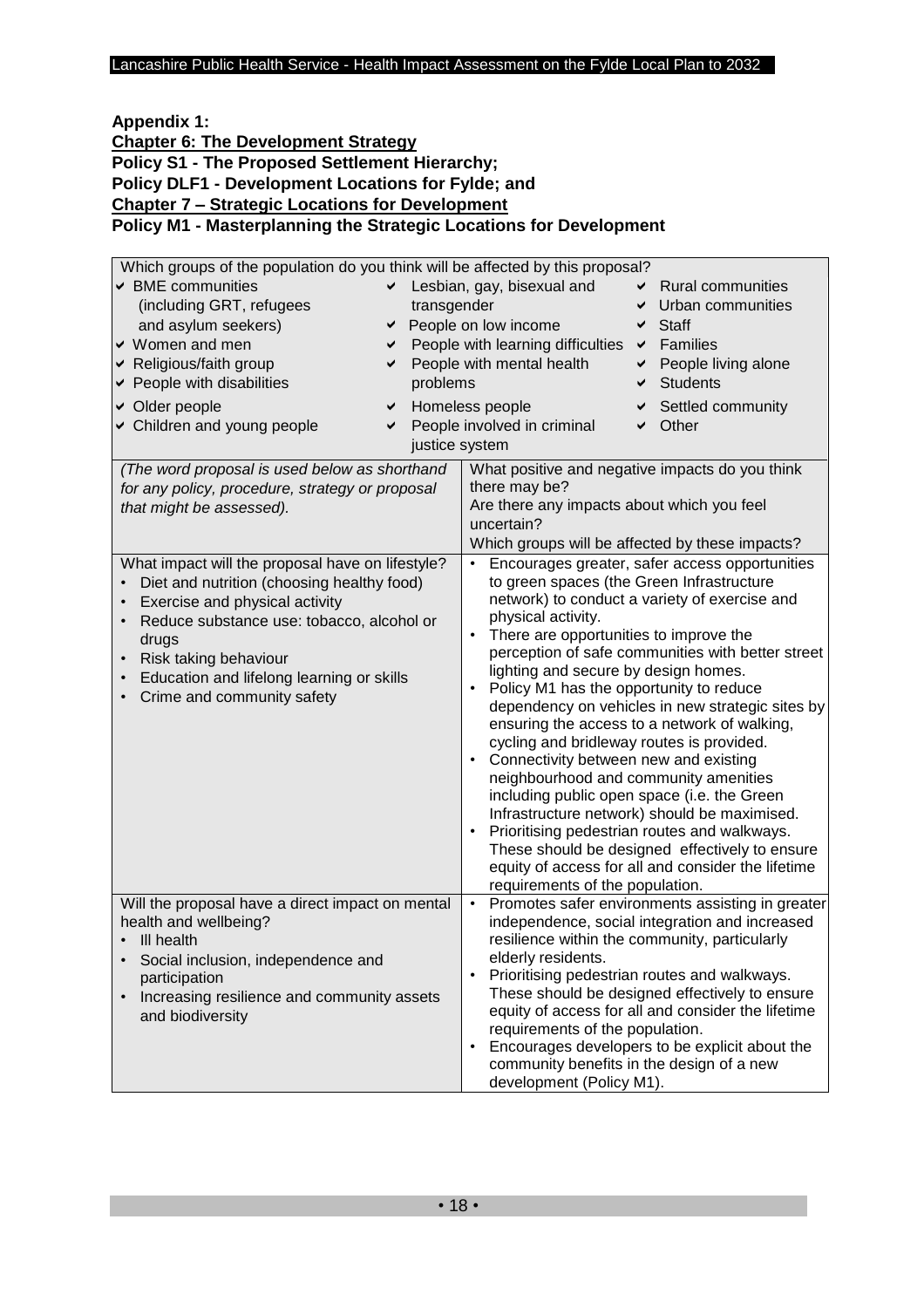| What impact will the proposal have on the social<br>and economic environment?<br>Social status<br>Employment opportunities (paid or unpaid)<br>and worklessness<br>Social/family support<br>Child development<br><b>Stress</b><br>Income and child poverty<br>Tourism<br>Fuel poverty i.e. amongst older population | The Local Plan has opportunities for further<br>$\bullet$<br>employment opportunities which will keep<br>people, particularly young people, in Fylde and<br>boost the economy.<br>Developers to provide locally based<br>apprenticeships/ training opportunities for young<br>people and lifelong learning opportunities for all<br>(Policy M1).                                                                                                                                  |
|---------------------------------------------------------------------------------------------------------------------------------------------------------------------------------------------------------------------------------------------------------------------------------------------------------------------|-----------------------------------------------------------------------------------------------------------------------------------------------------------------------------------------------------------------------------------------------------------------------------------------------------------------------------------------------------------------------------------------------------------------------------------------------------------------------------------|
| What impact will the proposal have on equality?<br>Discrimination<br>Equality of opportunity<br>Relations between groups<br><b>Tackling harassment</b><br>Community cohesion and social capital                                                                                                                     | The Local Plan attempts to develop equality of<br>$\bullet$<br>opportunity and relationships between groups<br>particularly in relation to Gypsy, Traveller and<br>Travelling Show-people.                                                                                                                                                                                                                                                                                        |
| What impact will the proposal have on<br>the physical environment/ Living<br>conditions?<br>Working conditions<br>Pollution or climate change<br>Accidental injuries or public safety<br>Transmission of infectious disease<br>Shops                                                                                | Improved air quality.<br>Potential for improved shopping in Fylde.<br>Better access to Fylde with better rail and<br>roadway links.                                                                                                                                                                                                                                                                                                                                               |
| <b>Key Issue</b>                                                                                                                                                                                                                                                                                                    | Ensure the network of walking, cycling and<br>$\bullet$<br>bridleway routes enables walkable access from<br>homes to community facilities and key<br>amenities including public open space (the<br>Green Infrastructure network), to facilitate<br>increased physical activity.<br>Developers should consider health from the<br>$\bullet$<br>outset as part of the design process, in order to<br>build healthy sustainable communities and<br>maximise positive health impacts. |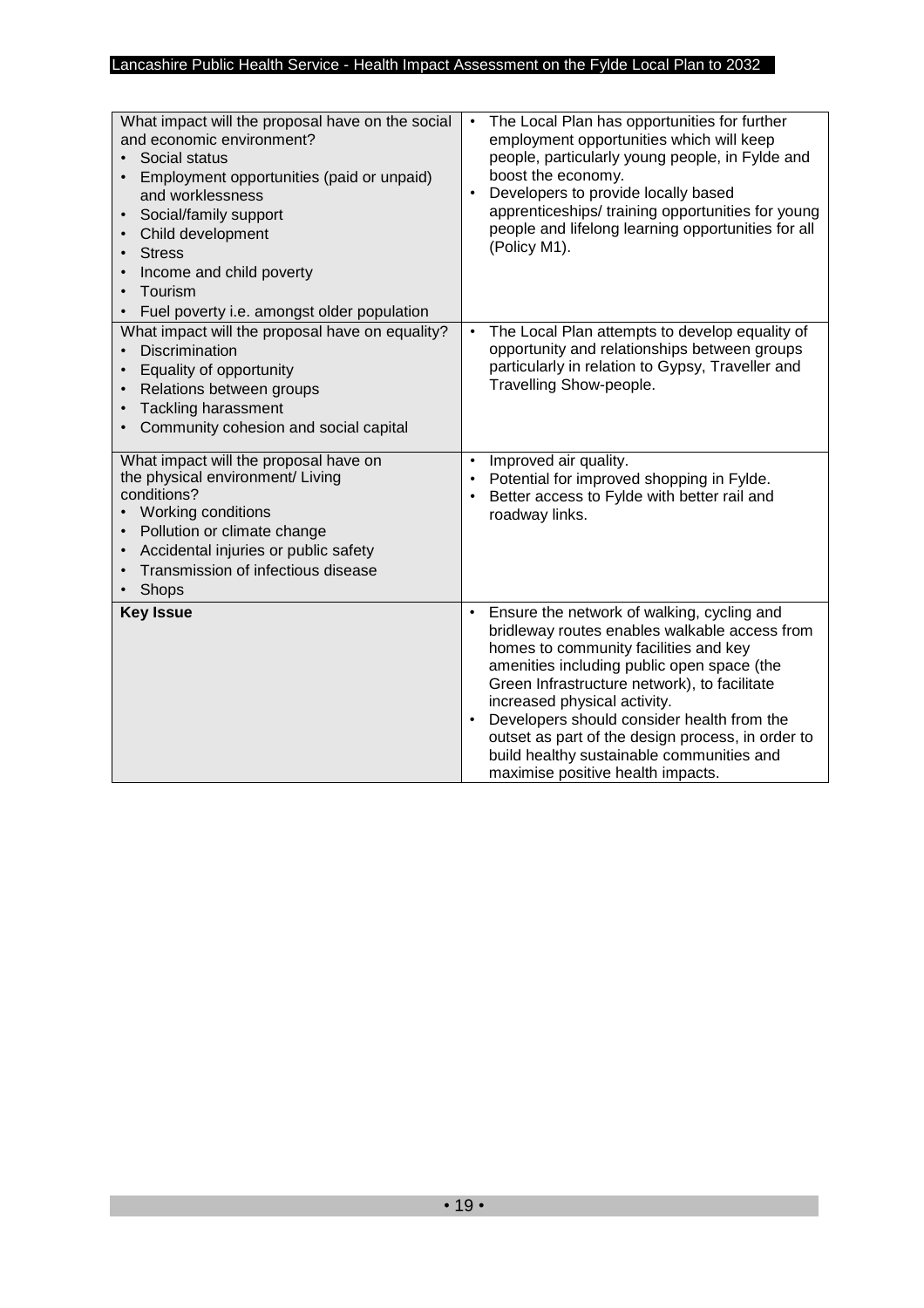| <b>Appendix 2:</b><br><b>Chapter 8: General Development Policies</b><br><b>Policy GD1 - Settlement Boundaries;</b><br>Policy GD2 - Green Belt;<br><b>Policy GD3 - Areas of Separation;</b><br><b>Policy GD4 - Development in the Countryside;</b><br>Policy GD5 - Large Developed Sites on land outside settlement boundaries;<br><b>Policy GD6 - Promoting Mixed Use Development;</b><br>Policy GD7 - Achieving Good Design in Development; and<br><b>Policy GD8 - Demonstrating Viability</b>  |                                                                                                                                                                                                                                                                                                                                                                                                                                                                                                                                                                                                                                                                                                                                                                                                                                                                                                                                                                                                                                                                                                                                                             |
|--------------------------------------------------------------------------------------------------------------------------------------------------------------------------------------------------------------------------------------------------------------------------------------------------------------------------------------------------------------------------------------------------------------------------------------------------------------------------------------------------|-------------------------------------------------------------------------------------------------------------------------------------------------------------------------------------------------------------------------------------------------------------------------------------------------------------------------------------------------------------------------------------------------------------------------------------------------------------------------------------------------------------------------------------------------------------------------------------------------------------------------------------------------------------------------------------------------------------------------------------------------------------------------------------------------------------------------------------------------------------------------------------------------------------------------------------------------------------------------------------------------------------------------------------------------------------------------------------------------------------------------------------------------------------|
| Which groups of the population do you think will be affected by this proposal?<br>$\triangleright$ BME communities<br>✔<br>(including GRT, refugees<br>transgender<br>and asylum seekers)<br>↓ Women and men<br>✔<br>difficulties<br>► Religious/faith group<br>✔<br>► People with disabilities<br>problems<br>$\vee$ Older people<br>✔<br>← Children and young people<br>✔                                                                                                                      | Lesbian, gay, bisexual and<br><b>Rural communities</b><br>Urban communities<br>$\triangleright$ People on low income<br><b>Staff</b><br>✔<br>People with learning<br>Families<br>✔<br>People with mental health<br>$\vee$ People living alone<br><b>Students</b><br>✔<br>Homeless people<br>Settled community<br>People involved in criminal<br>$\vee$ Other                                                                                                                                                                                                                                                                                                                                                                                                                                                                                                                                                                                                                                                                                                                                                                                                |
| justice system<br>(The word proposal is used below as shorthand<br>for any policy, procedure, strategy or proposal<br>that might be assessed).<br>What impact will the proposal have on lifestyle?<br>Diet and nutrition (choosing healthy food)<br>Exercise and physical activity<br>Reduce substance use: tobacco, alcohol or<br>$\bullet$<br>drugs<br>Risk taking behaviour<br>$\bullet$<br>Education and lifelong learning or skills<br>$\bullet$<br>Crime and community safety<br>$\bullet$ | What positive and negative impacts do you think<br>there may be?<br>Are there any impacts about which you feel<br>uncertain?<br>Which groups will be affected by these impacts?<br>Encourage access to green spaces (the Green<br>Infrastructure network) and community use of land<br>when developing brownfield sites.<br>Mixed use development should be encouraged<br>$\bullet$<br>provide pedestrian and cycle friendly<br>environments through the provision of easily<br>accessible and safe walking and cycling routes.<br>The design of these access routes should<br>consider the needs of all, e.g. young children, the<br>disabled, the elderly, with particular consideration<br>given to appropriate surfacing, path width lighting.<br>(Policies GD1 and GD7).<br>Prioritising pedestrian routes and walkways.<br>These should be designed effectively to ensure<br>equity of access for all and consider the lifetime<br>requirements of the population.<br>Development in the countryside should look at the<br>feasibility of using farm land to increase access to<br>community food growing initiatives and healthy<br>food production. |
| Will the proposal have a direct impact on<br>mental health and wellbeing?<br>III health<br>Social inclusion, independence and<br>participation<br>Increasing resilience and community assets<br>$\bullet$<br>and biodiversity                                                                                                                                                                                                                                                                    | Mixed use development should be encouraged to<br>$\bullet$<br>help develop stronger neighbourhood character<br>and cohesion.<br>Consideration should be given to how impacts from<br>$\bullet$<br>night<br>time<br>economy<br>mixed<br>the<br>(in<br>use<br>developments) can be mitigated for residents.<br>Mixed use development should not negatively<br>impact on the health and wellbeing of the range of<br>users of the development.<br>Need to look at impact on local services and<br>access when developing sites in the countryside.                                                                                                                                                                                                                                                                                                                                                                                                                                                                                                                                                                                                             |
|                                                                                                                                                                                                                                                                                                                                                                                                                                                                                                  | $\cdot$ 20 $\cdot$                                                                                                                                                                                                                                                                                                                                                                                                                                                                                                                                                                                                                                                                                                                                                                                                                                                                                                                                                                                                                                                                                                                                          |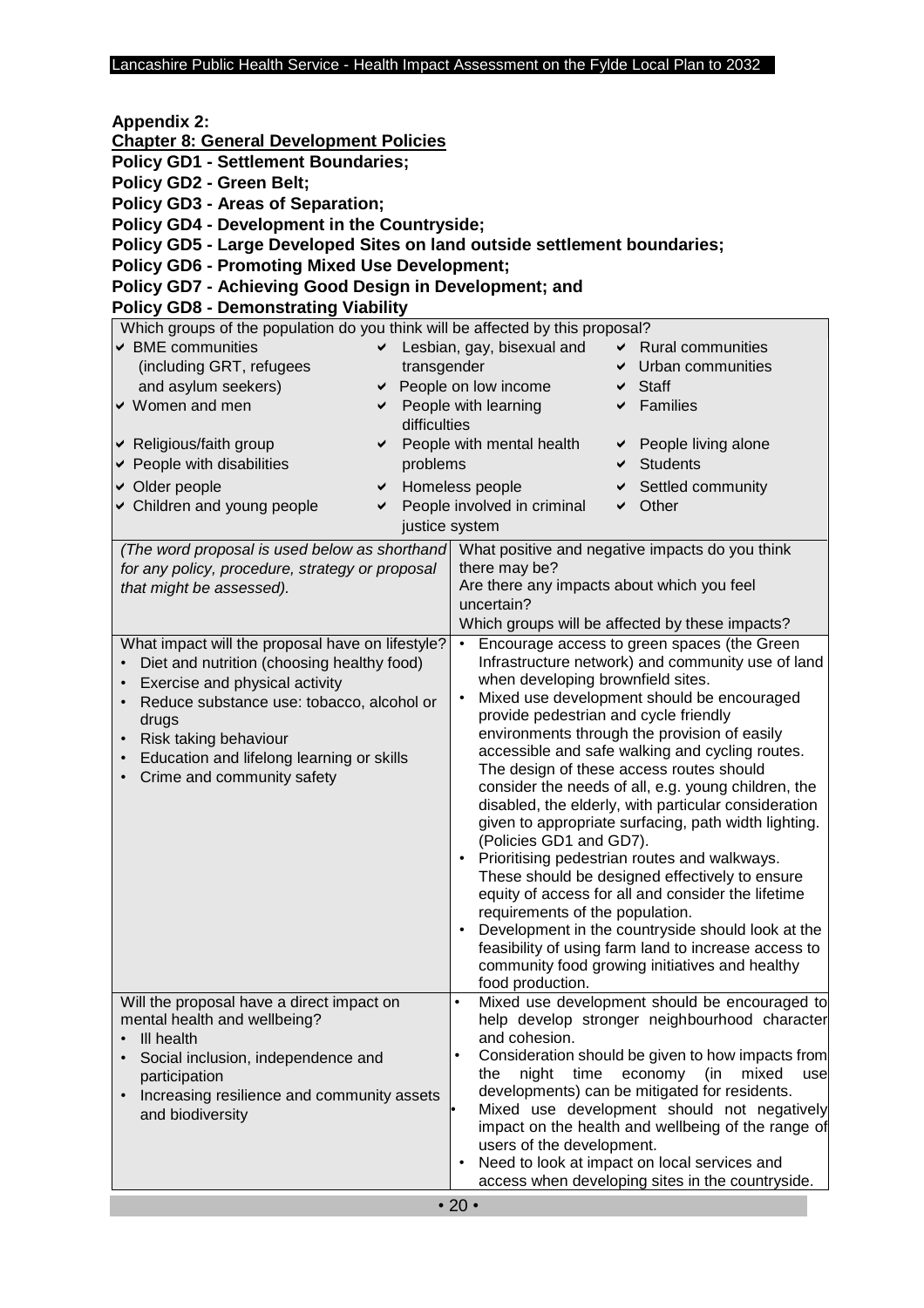|                                                                                                                                                                                                                                                                                                                     | Development on large developed site outside<br>settlement boundaries should not lead to isolated<br>homes in the open countryside (Policy GD5).<br>When considering appropriate densities in housing<br>٠<br>developments, consideration should be given to<br>the potential for over-crowding, which can result in<br>diseases spreading quicker and also negative<br>mental wellbeing impacts (Policy GD7).<br>As required by the Localism Act for certain types<br>$\bullet$<br>of development, developers should consult with<br>the community before they submit a planning<br>application. They should evidence how they have<br>engaged with a local community. Attention should<br>be paid to the Fylde ouncil's Community<br>Engagement Strategy and Statement of<br>Community Involvement (SCI). Ideally this good<br>practice would be extended to other development<br>proposals as good practice as a way to engage<br>local communities in the design and planning<br>processes. |
|---------------------------------------------------------------------------------------------------------------------------------------------------------------------------------------------------------------------------------------------------------------------------------------------------------------------|------------------------------------------------------------------------------------------------------------------------------------------------------------------------------------------------------------------------------------------------------------------------------------------------------------------------------------------------------------------------------------------------------------------------------------------------------------------------------------------------------------------------------------------------------------------------------------------------------------------------------------------------------------------------------------------------------------------------------------------------------------------------------------------------------------------------------------------------------------------------------------------------------------------------------------------------------------------------------------------------|
| What impact will the proposal have on the<br>social and economic environment?<br>Social status<br>Employment opportunities (paid or unpaid)<br>and worklessness<br>Social/family support<br>Child development<br><b>Stress</b><br>Income and child poverty<br>Tourism<br>Fuel poverty i.e. amongst older population | Ensure accessibility for all community groups<br>٠<br>living within rural areas.<br>Policy GD6 will provide a variety of mixed-uses on<br>$\bullet$<br>one site, therefore helping reduce distances<br>between homes, workplaces, retail, business and<br>other destinations.<br>Ensure that opportunities for public transport are<br>delivered.<br>Provided the proposals are one of the exceptions<br>٠<br>set out in Policy GD4 then no negative impact<br>should take place.<br>Need use good design to maximise the positive<br>benefits of the development of the night time<br>economy and requiring specific actions to mitigate<br>any negative impacts such as noise and detritus in<br>the community.                                                                                                                                                                                                                                                                              |
| What impact will the proposal have on equality?<br>Discrimination<br>Equality of opportunity<br>Relations between groups<br><b>Tackling harassment</b><br>Community cohesion and social capital                                                                                                                     | General development policies need to address the<br>$\bullet$<br>issue of equity of access to all services.<br>• Ensure that health inequalities are addressed<br>through the Local Plan rather than exacerbated by<br>it.<br>Smarter development to ensure that<br>$\bullet$<br>disadvantaged groups with a range of health<br>issues can access green infrastructure and the<br>wider countryside, particularly those with physical<br>disabilities.                                                                                                                                                                                                                                                                                                                                                                                                                                                                                                                                         |
| What impact will the proposal have on<br>the physical environment/ Living<br>conditions?<br>Working conditions<br>Pollution or climate change<br>Accidental injuries or public safety<br>Transmission of infectious disease<br>Shops                                                                                | Mixed use development should have a positive<br>$\bullet$<br>impact on work/life balance, reduce excess<br>travelling and contribute to mental wellbeing.<br>Need to manage mixed use development to<br>$\bullet$<br>ensure particular groups are not disadvantage e.g.<br>the elderly (see mental health and wellbeing<br>above).<br>Consider better use of air quality monitoring in all<br>٠<br>areas of new roadway development not just those<br>associated with junction 4 of the M55.                                                                                                                                                                                                                                                                                                                                                                                                                                                                                                   |
| Communications (road/rail)<br>Waste disposal<br>Local environmental features                                                                                                                                                                                                                                        |                                                                                                                                                                                                                                                                                                                                                                                                                                                                                                                                                                                                                                                                                                                                                                                                                                                                                                                                                                                                |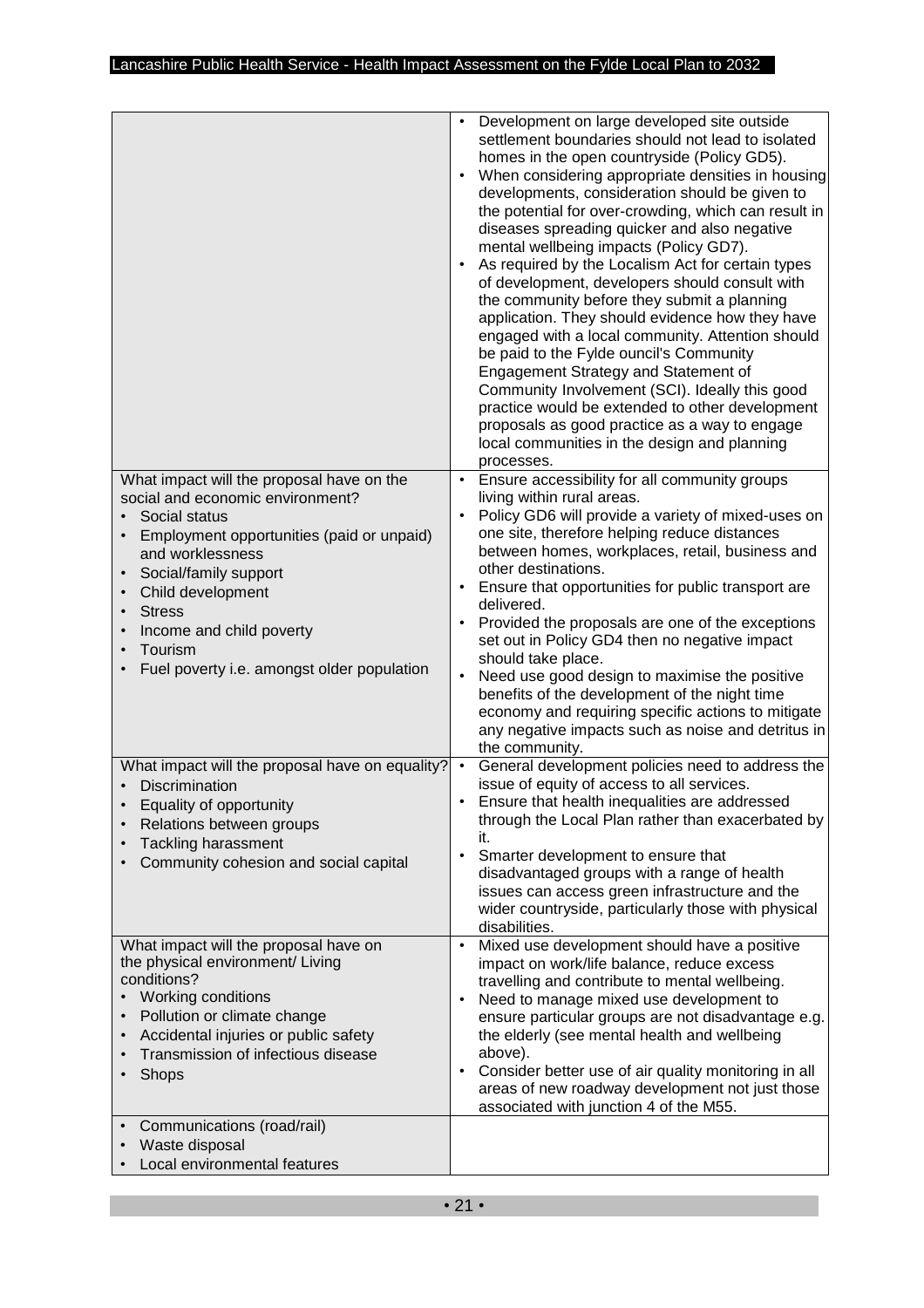| Will there be a change in demand for, access<br>to and quality of health services?<br>Proximity to existing health services<br>Demand for existing services<br>$\bullet$<br>Transport provision and needs | $\bullet$<br>Mixed use development should be encouraged to<br>provide greater housing variety and density to<br>encourage mixed demographic growth in the<br>borough, to provide more compact development<br>and to reduce distances between homes,<br>workplaces, retail businesses and other<br>destinations.<br>Mitigate against large developed sites on land<br>$\bullet$<br>outside settlement boundaries to reduce excess<br>demand on local services in partnership with<br>local health services.<br>Ensure that safety and disability are given high<br>consideration in Transport developments.<br>Link with partners to ensure the presence of a<br>$\bullet$<br>robust evidence base to influence developers<br>and partners - for example access issues at<br>railway stations and provision of better security<br>lighting in isolated public areas.                                                                       |
|-----------------------------------------------------------------------------------------------------------------------------------------------------------------------------------------------------------|-------------------------------------------------------------------------------------------------------------------------------------------------------------------------------------------------------------------------------------------------------------------------------------------------------------------------------------------------------------------------------------------------------------------------------------------------------------------------------------------------------------------------------------------------------------------------------------------------------------------------------------------------------------------------------------------------------------------------------------------------------------------------------------------------------------------------------------------------------------------------------------------------------------------------------------------|
| <b>Key Issue</b>                                                                                                                                                                                          | Need to monitor population trends to ensure that<br>$\bullet$<br>the future demographic needs of the population<br>are addressed.<br>Development should consider health as part of<br>$\bullet$<br>the design process in order to build healthy<br>sustainable communities and maximise positive<br>health impacts. Active travel routes providing<br>access to community facilities, public open<br>spaces (the Green Infrastructure network),<br>education and training should be promoted.<br>Walkable environments can facilitate physical<br>activity and mental wellbeing and reduce social<br>isolation.<br>Need to monitor changes in disease prevalence<br>to ensure that developments are not having an<br>adverse on health, particularly in long term<br>conditions.<br>Ensure better use of previously developed land<br>$\bullet$<br>before greenfield development.<br>Ensure better evidence base for all<br>developments. |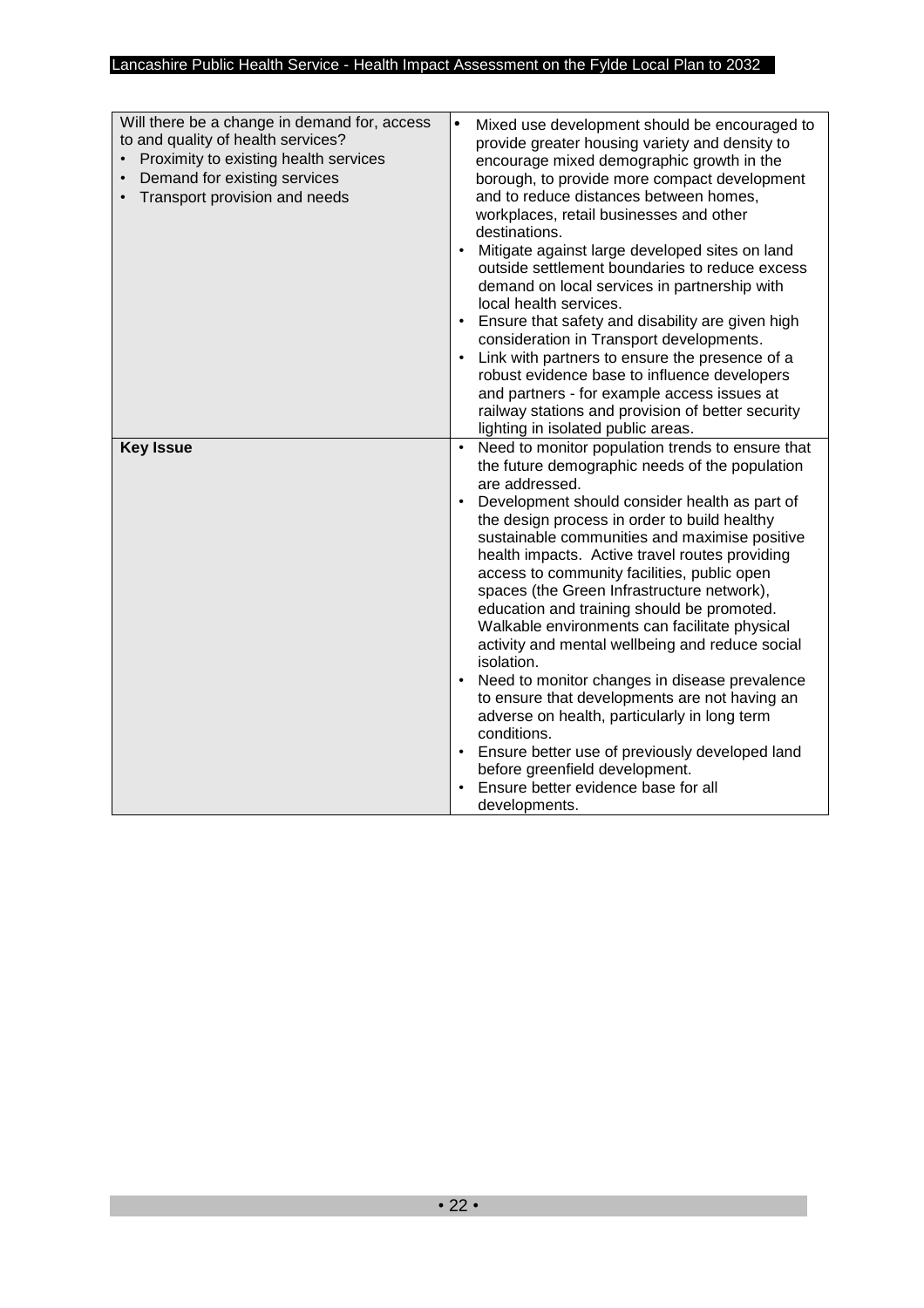**Appendix 3:** 

**Chapter 9: The Fylde Economy**

**Policy EC1 -Overall Provision of Employment Land and Existing Employment Sites; Policy EC2 - Lancashire AEM Enterprise Zone at BAE Systems, Warton;** 

**Policy EC3 – Employment Opportunities;** 

**Policy EC4 - Vibrant Town, District and Local Centres;** 

**Policy EC5 - Leisure, Culture and Tourism Development; and** 

**Policy EC6 - Tourism Accommodation** 

| Which groups of the population do you think will be affected by this proposal? |                                                                                                     |
|--------------------------------------------------------------------------------|-----------------------------------------------------------------------------------------------------|
| ← BME communities                                                              | Lesbian, gay, bisexual and<br><b>Rural communities</b>                                              |
| (including GRT, refugees<br>transgender                                        | Urban communities<br>✔                                                                              |
| and asylum seekers)                                                            | ← People on low income<br><b>Staff</b><br>✔                                                         |
| $\vee$ Women and men<br>✔                                                      | People with learning difficulties<br>$\vee$ Families                                                |
| ► Religious/faith group<br>✔                                                   | People with mental health<br>People living alone                                                    |
| $\triangleright$ People with disabilities<br>problems                          | <b>Students</b>                                                                                     |
|                                                                                |                                                                                                     |
| $\vee$ Older people<br>✔                                                       | Homeless people<br>Settled community                                                                |
| ► Children and young people<br>✔                                               | People involved in criminal<br><b>Others</b><br>✔                                                   |
| justice system                                                                 |                                                                                                     |
| (The word proposal is used below as shorthand                                  | What positive and negative impacts do you think                                                     |
| for any policy, procedure, strategy or proposal                                | there may be?                                                                                       |
| that might be assessed)                                                        | Are there any impacts about which you feel                                                          |
|                                                                                | uncertain?                                                                                          |
|                                                                                | Which groups will be affected by these impacts?                                                     |
| What impact will the proposal have on lifestyle?                               | The use of agricultural land for community food                                                     |
| Diet and nutrition (choosing healthy food)                                     | schemes/allotments could be explored to                                                             |
| Exercise and physical activity<br>$\bullet$                                    | preserve land for food production for the future.                                                   |
| Reduce substance use: tobacco, alcohol or                                      | All economic development should be accessible                                                       |
| drugs                                                                          | by a choice of means of transport including                                                         |
| Risk taking behaviour                                                          | walking and cycling.                                                                                |
| Education and lifelong learning or skills                                      | Ensuring local shops are accessible and within a                                                    |
| Crime and community safety<br>$\bullet$                                        | reasonable walking distance. Options should be                                                      |
| Will the proposal have a direct impact on mental                               | considered to link to other amenities.<br>High speed broadband should be prioritised<br>$\bullet$   |
| health and wellbeing?                                                          | rather than just supported to ensure that the                                                       |
| III health                                                                     | effects of rural isolation are minimised, and the                                                   |
| Social inclusion, independence and                                             | rural economy is not disadvantaged (Policy                                                          |
| participation                                                                  | EC4).                                                                                               |
| Increasing resilience and community assets                                     | Acknowledge that the approach to leisure,                                                           |
| biodiversity<br>$\bullet$                                                      | culture and tourism (Policy EC5) will have a                                                        |
|                                                                                | positive impact on mental wellbeing however                                                         |
|                                                                                | equity of access should be monitored.                                                               |
| What impact will the proposal have on the social                               | High value employers mean that incomes are<br>$\bullet$                                             |
| and economic environment?                                                      | above the average for Lancashire. However                                                           |
| Social status                                                                  | opportunities for diversification should be                                                         |
| Employment opportunities (paid or unpaid)                                      | explored to provide opportunities to all residents                                                  |
| and worklessness                                                               | and prevent dependency. Encouragement                                                               |
| Social/family support<br>$\bullet$                                             | should be given to lower to middle income jobs                                                      |
| Child development                                                              | also being maintained in the various centres                                                        |
| <b>Stress</b>                                                                  | within Fylde to help young people in particular to<br>remain domicile in the district and closer to |
| Income and child poverty                                                       | family.                                                                                             |
| Tourism                                                                        | The pro-growth policy and provision of<br>$\bullet$                                                 |
| Fuel poverty i.e. amongst older population                                     | employment land (including Lancashire AEM                                                           |
|                                                                                | Enterprise Zone at BAE Systems, Warton) will                                                        |
|                                                                                | meet both Fylde and Blackpool's employment                                                          |
|                                                                                | needs and could help to meet the skills gap                                                         |
|                                                                                |                                                                                                     |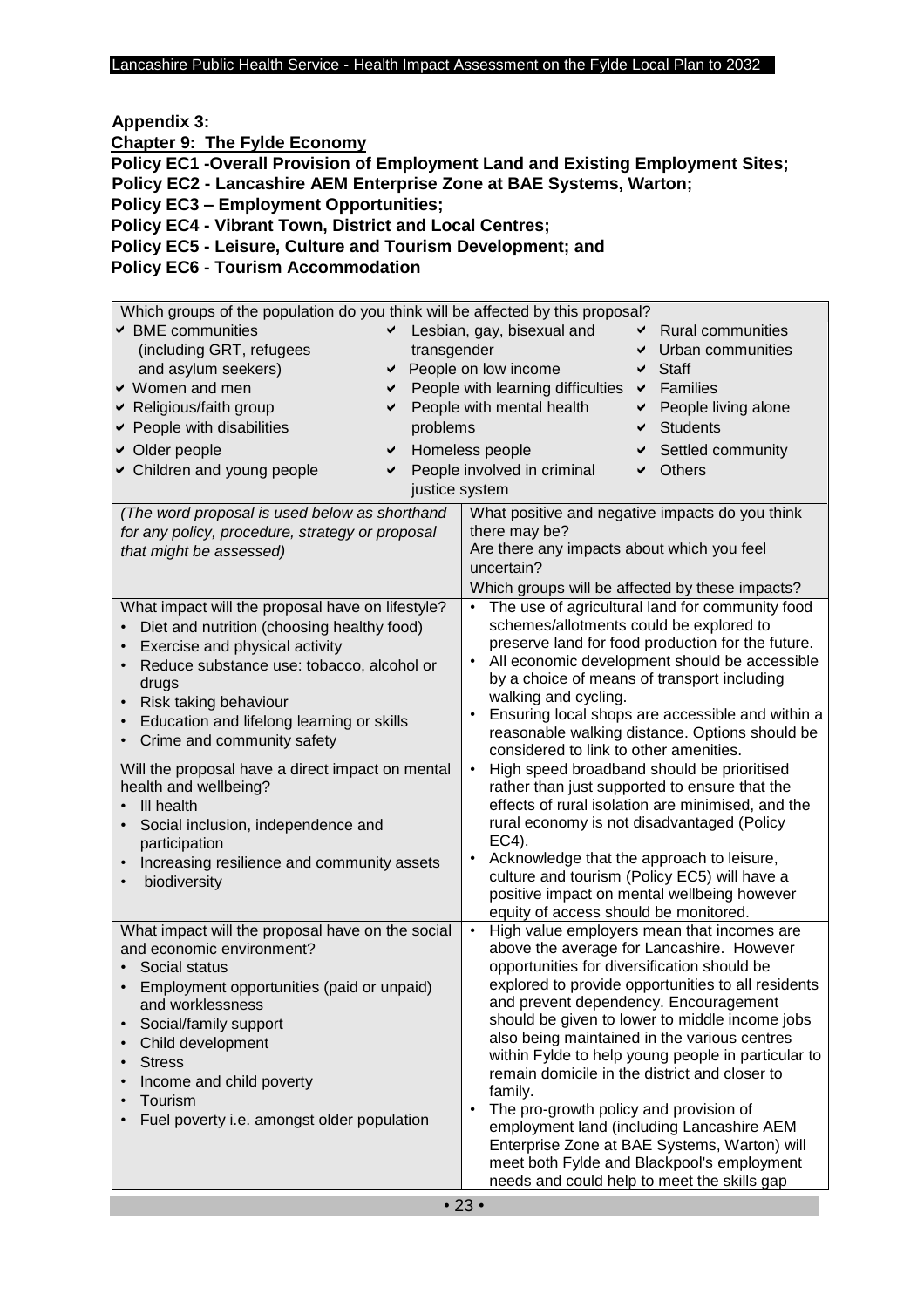|                                                                                                                                                                                                                                                                              | which was identified by the Fylde Coast Sub<br>Region skills audit by Blackpool, Fylde and<br>Wyre Economic Development Company and<br>University of Central Lancashire (UCLAN).<br>Wherever possible the retail development in<br>towns should reflect current and predicted<br>population demographics both in terms of the<br>offer and accessibility to ensure relevance and<br>sustainability. Retail and service provision to<br>meet local need should be encouraged.                                                                                                                                                                                                                   |
|------------------------------------------------------------------------------------------------------------------------------------------------------------------------------------------------------------------------------------------------------------------------------|------------------------------------------------------------------------------------------------------------------------------------------------------------------------------------------------------------------------------------------------------------------------------------------------------------------------------------------------------------------------------------------------------------------------------------------------------------------------------------------------------------------------------------------------------------------------------------------------------------------------------------------------------------------------------------------------|
| What impact will the proposal have on equality?<br>Discrimination<br>Equality of opportunity<br>Relations between groups<br><b>Tackling harassment</b><br>Community cohesion and social capital                                                                              | Economic development in Fylde needs to ensure<br>$\bullet$<br>that it covers all community groups and that<br>opportunities for young people in the borough<br>are prioritised to ensure that the future<br>demographic of the borough is balanced.<br>The impact of the loss of retail in town, district<br>$\bullet$<br>and local centres disproportionately impacts on<br>the elderly in terms of social isolation and the<br>poor in terms of access to affordable healthy<br>food. The plight of those dependent on public<br>transport should be at the forefront of public<br>transport developments to ensure the viability of<br>local communities and increased mental<br>wellbeing. |
| What impact will the proposal have on<br>the physical environment?<br>Living conditions<br>Working conditions<br>Pollution or climate change<br>Accidental injuries or public safety                                                                                         | The proposed transport infrastructure<br>developments, such as the new junction 2 on<br>the M55 and Preston Western Distributor road,<br>will have a positive impact in terms of economic<br>development and any network rail<br>developments in the district particularly around<br>Kirkham.<br>However, this could have a negative impact on<br>congestion, air quality and childhood asthma in<br>those areas.<br>Need to maximise the positive benefits of the<br>development of the night time economy and<br>requiring specific actions to mitigate any negative<br>impacts such as noise and detritus<br>in the<br>community (Policy EC5)                                               |
| Transmission of infectious disease<br>Shops<br>$\bullet$<br>Communications (road/rail)<br>ŀ<br>Waste disposal<br>Local environmental features<br>Will there be a change in demand for, access to<br>and quality of health services?<br>Proximity to existing health services | Need to engage with the Fylde and Wyre CCG<br>on such developments.                                                                                                                                                                                                                                                                                                                                                                                                                                                                                                                                                                                                                            |
| Demand for existing services<br>Transport provision and needs                                                                                                                                                                                                                |                                                                                                                                                                                                                                                                                                                                                                                                                                                                                                                                                                                                                                                                                                |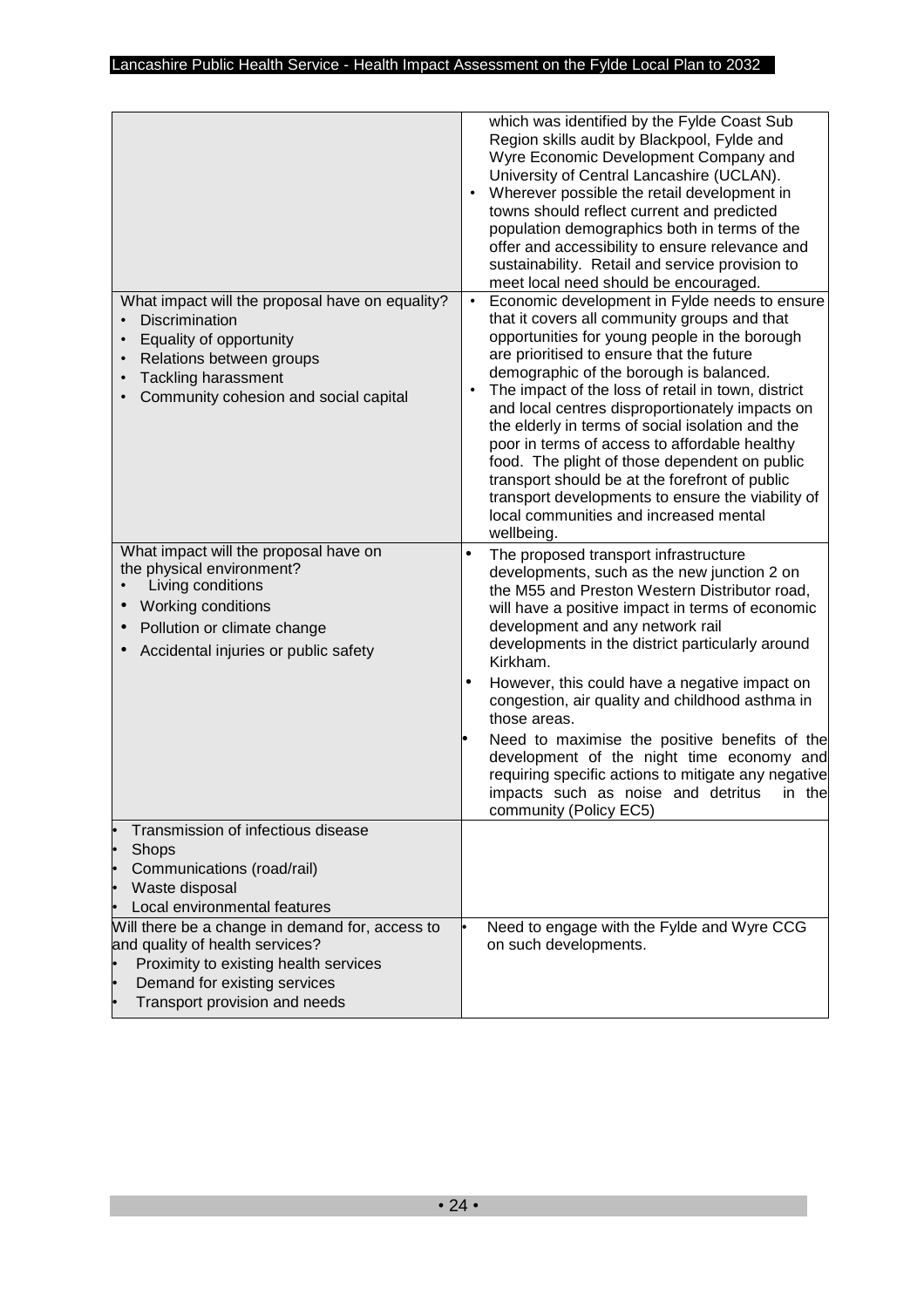| <b>Key Issue</b> | Key links should be made with relevant<br>partnerships to agree a mixed approach to<br>economic development and ensure opportunities<br>for young people are maximised through<br>apprenticeships and training.<br>Encourage employment opportunities for all<br>sectors and demography's within Fylde to assist in<br>continued community and family cohesion.<br>Acknowledgement that there is insufficient land in<br>Blackpool to meet the projected employment land<br>requirements. Caution should be exercised to<br>ensure that a Fylde Coast sub-regional approach<br>does not see funding targeted solely at the more<br>deprived Blackpool borough. |
|------------------|----------------------------------------------------------------------------------------------------------------------------------------------------------------------------------------------------------------------------------------------------------------------------------------------------------------------------------------------------------------------------------------------------------------------------------------------------------------------------------------------------------------------------------------------------------------------------------------------------------------------------------------------------------------|
|------------------|----------------------------------------------------------------------------------------------------------------------------------------------------------------------------------------------------------------------------------------------------------------------------------------------------------------------------------------------------------------------------------------------------------------------------------------------------------------------------------------------------------------------------------------------------------------------------------------------------------------------------------------------------------------|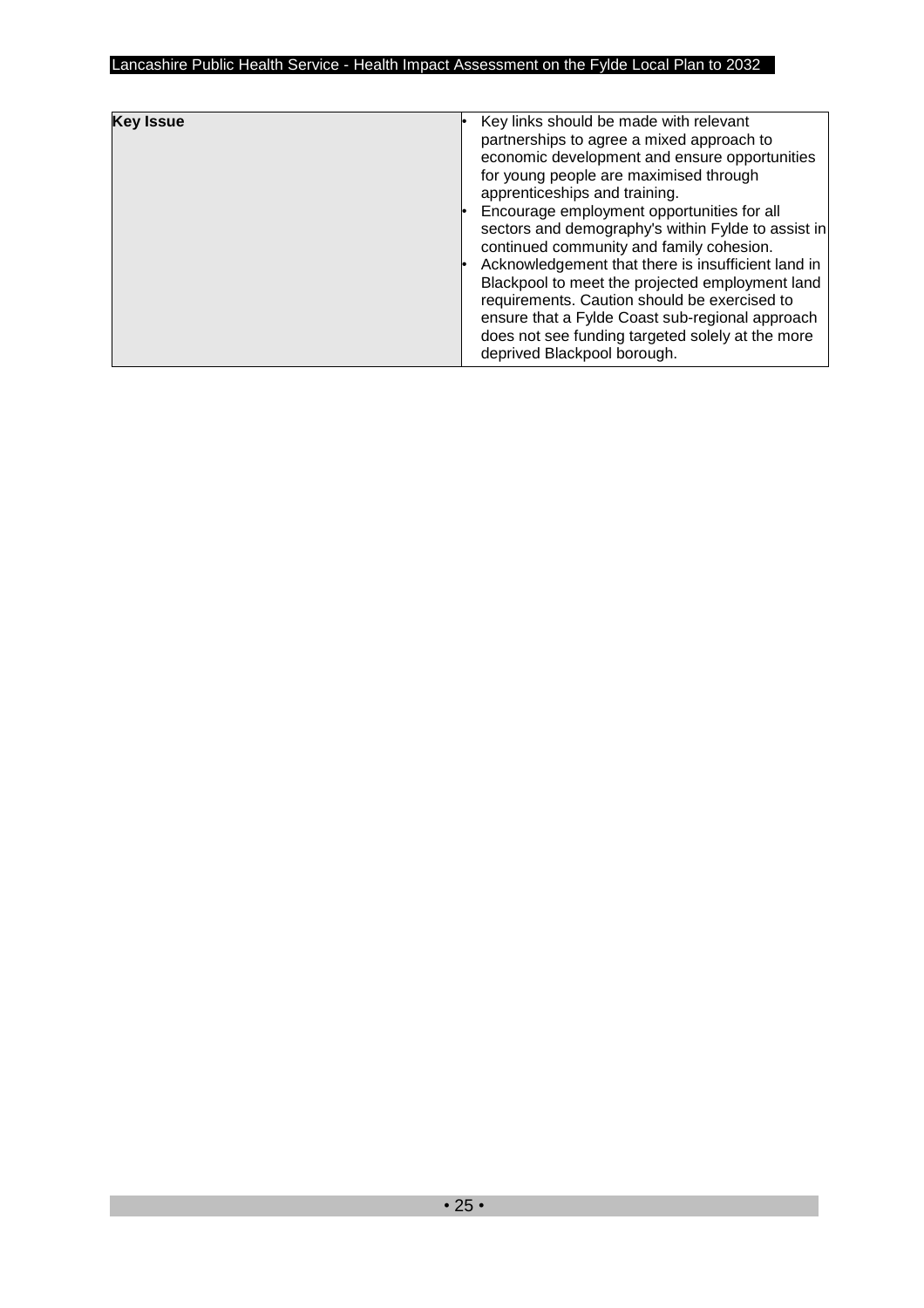**Appendix 4**:

**Chapter 10: Provision of Homes in Fylde**

**Policy H1 - Housing Delivery and the Allocation of Housing Land;** 

**Policy H2 - Density and Mix of New Residential Development;** 

**Policy H3 - Conversions and Change of Use to Residential;** 

**Policy H4 - Affordable Housing;** 

**Policy H5 - Gypsies, Travellers and Travelling Showpeople's Sites;** 

**Policy H6 - Isolated New Homes in the Countryside;** 

#### **Policy H7 - Replacements of, and Extensions to, Existing Homes in the Countryside**

| Which groups of the population do you think will be affected by this proposal?<br>$\vee$ BME communities<br>(including GRT, refugees<br>and asylum seekers)<br>↓ Women and men<br>✔<br>► Religious/faith group<br>✔<br>► People with disabilities<br>◆ Older people<br>✔<br>► Children and young people<br>✔ | Lesbian, gay, bisexual and<br><b>Rural communities</b><br>✔<br>transgender<br>Urban communities<br>← People on low income<br>Staff<br>✔<br>People with learning difficulties<br><b>Families</b><br>✔<br>People with mental health<br>People living alone<br>✔<br><b>Students</b><br>problems<br>✔<br>Homeless people<br>Settled community<br>✔<br>People involved in criminal<br><b>Others</b><br>✔<br>justice system                                                                                                                                                                                                                                                                                                     |
|--------------------------------------------------------------------------------------------------------------------------------------------------------------------------------------------------------------------------------------------------------------------------------------------------------------|---------------------------------------------------------------------------------------------------------------------------------------------------------------------------------------------------------------------------------------------------------------------------------------------------------------------------------------------------------------------------------------------------------------------------------------------------------------------------------------------------------------------------------------------------------------------------------------------------------------------------------------------------------------------------------------------------------------------------|
| (The word proposal is used below as shorthand<br>for any policy, procedure, strategy or proposal<br>that might be assessed).                                                                                                                                                                                 | What positive and negative impacts do you think<br>there may be?<br>Are there any impacts about which you feel<br>uncertain?<br>Which groups will be affected by these impacts?                                                                                                                                                                                                                                                                                                                                                                                                                                                                                                                                           |
| What impact will the proposal have on lifestyle?<br>Diet and nutrition (choosing healthy food)<br>Exercise and physical activity<br>Reduce substance use: tobacco, alcohol or<br>drugs<br>Risk taking behaviour<br>Education and lifelong learning or skills<br>Crime and community safety                   | Provide and prioritise pedestrian and cycle<br>friendly environments to encourage modal shift<br>away from motorised transport.<br>Prioritising pedestrian routes and walkways.<br>These should be designed effectively to ensure<br>equity of access for all and consider the lifetime<br>requirements of the population.<br>Ensure adequate lighting to avoid accidents,<br>fear of and potential for crime. Developers<br>should consider the Secure by Design<br>Principles.<br>Ensuring local shops, including access to<br>healthy food outlets, particular in less affluent<br>communities are accessible and within a<br>reasonable walking distance. Options should be<br>considered to link to other amenities. |
| Will the proposal have a direct impact on mental<br>health and wellbeing?<br>III health<br>Social inclusion, independence and<br>participation<br>Increasing resilience and community assets<br>biodiversity                                                                                                 | Options to reduce noise level from local traffic<br>associated with residential development should<br>be considered, particular at night. Negative<br>impacts on air quality and childhood asthma<br>should be considered.                                                                                                                                                                                                                                                                                                                                                                                                                                                                                                |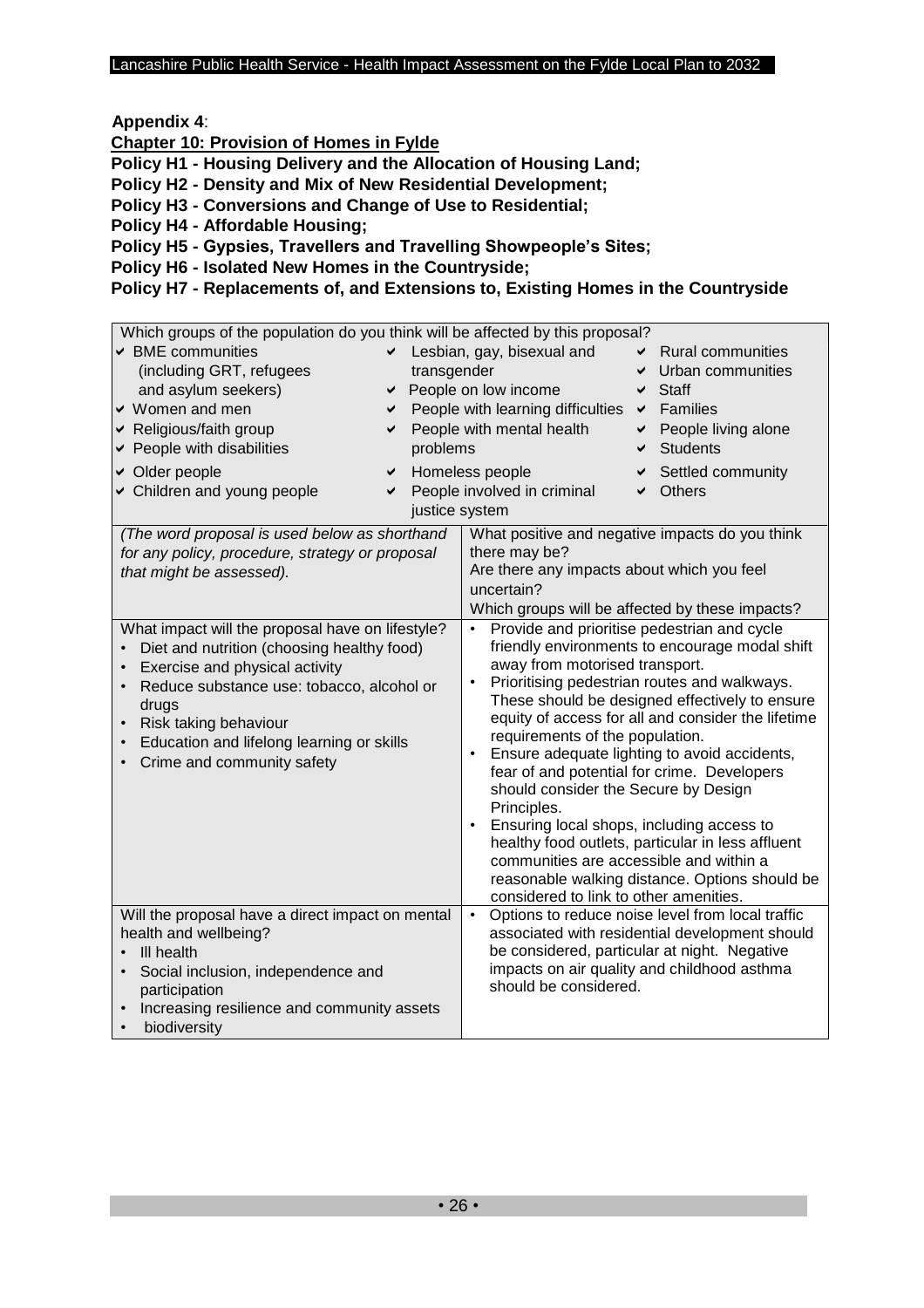| What impact will the proposal have on the social<br>and economic environment?<br>Social status<br>Employment opportunities (paid or unpaid)<br>and worklessness<br>Social/family support<br>$\bullet$<br>Child development<br><b>Stress</b><br>Income and child poverty<br>Tourism<br>Fuel poverty i.e. amongst older population                                         | The Local Plan should consider school provision<br>and associated infrastructure connected to<br>residential development.<br>Developers should consider the provision of<br>locally based apprenticeships/training<br>opportunities for young people and lifelong<br>learning opportunities for all.<br>The need to attract further employment<br>opportunities for youth/skills retention in the area<br>should be considered.<br>Consider the changing demographic of residents<br>with long term conditions to a higher percentage<br>being younger and the need for homes to be<br>designed to be adaptable to changing needs<br>over a lifetime.                                                                                                                                                                                                                                                                                                                                                                |
|--------------------------------------------------------------------------------------------------------------------------------------------------------------------------------------------------------------------------------------------------------------------------------------------------------------------------------------------------------------------------|----------------------------------------------------------------------------------------------------------------------------------------------------------------------------------------------------------------------------------------------------------------------------------------------------------------------------------------------------------------------------------------------------------------------------------------------------------------------------------------------------------------------------------------------------------------------------------------------------------------------------------------------------------------------------------------------------------------------------------------------------------------------------------------------------------------------------------------------------------------------------------------------------------------------------------------------------------------------------------------------------------------------|
| What impact will the proposal have on equality?<br>Discrimination<br>$\bullet$<br>Equality of opportunity<br>Relations between groups<br>$\bullet$<br><b>Tackling harassment</b><br>Community cohesion and social capital                                                                                                                                                | New development may damage community<br>$\bullet$<br>cohesion and relation between groups.<br>Opportunities for greater community interaction<br>should be encouraged.<br>Continue to support the proposed policy on<br>special needs homes and retirement<br>accommodation (Policy H2) to improve equality<br>and mental health of residents. The policy<br>should not solely focus on an ageing population<br>and should consider the changing demographic<br>of residents with long term conditions to a higher<br>percentage being younger.<br>Should consider developing a communication<br>$\bullet$<br>strategy that will be for indigenous communities.<br>Renewable and low carbon energy generation<br>and water efficiency for new and existing<br>residential development may reduce financial<br>inequalities for residents.<br>Policy H6 and potentially Policy H7 will help meet<br>the essential housing needs of rural workers and<br>enable such workers to live closer to their place<br>of work. |
| What impact will the proposal have on the<br>physical environment? D<br>Living conditions<br>Working conditions<br>Pollution or climate change<br>Accidental injuries or public safety<br>ŀ<br>Transmission of infectious disease<br>l•<br>Shops<br>þ<br>Communication Transport (road/rail) other<br>ŀ<br>(broadband)<br>Waste disposal<br>Local environmental features | Provision of safe and suitable pedestrian<br>$\bullet$<br>crossings should be encouraged. This would<br>reduce road deaths and injuries, working towards<br>the priority identified in the Fylde District Health<br>Profile (2014).<br>Should ensure new developments do not have a<br>detrimental effect on bathing water quality.<br>Green spaces (the Green Infrastructure network)<br>as part of residential development should<br>encourage community based interactions,<br>including safe play space.                                                                                                                                                                                                                                                                                                                                                                                                                                                                                                         |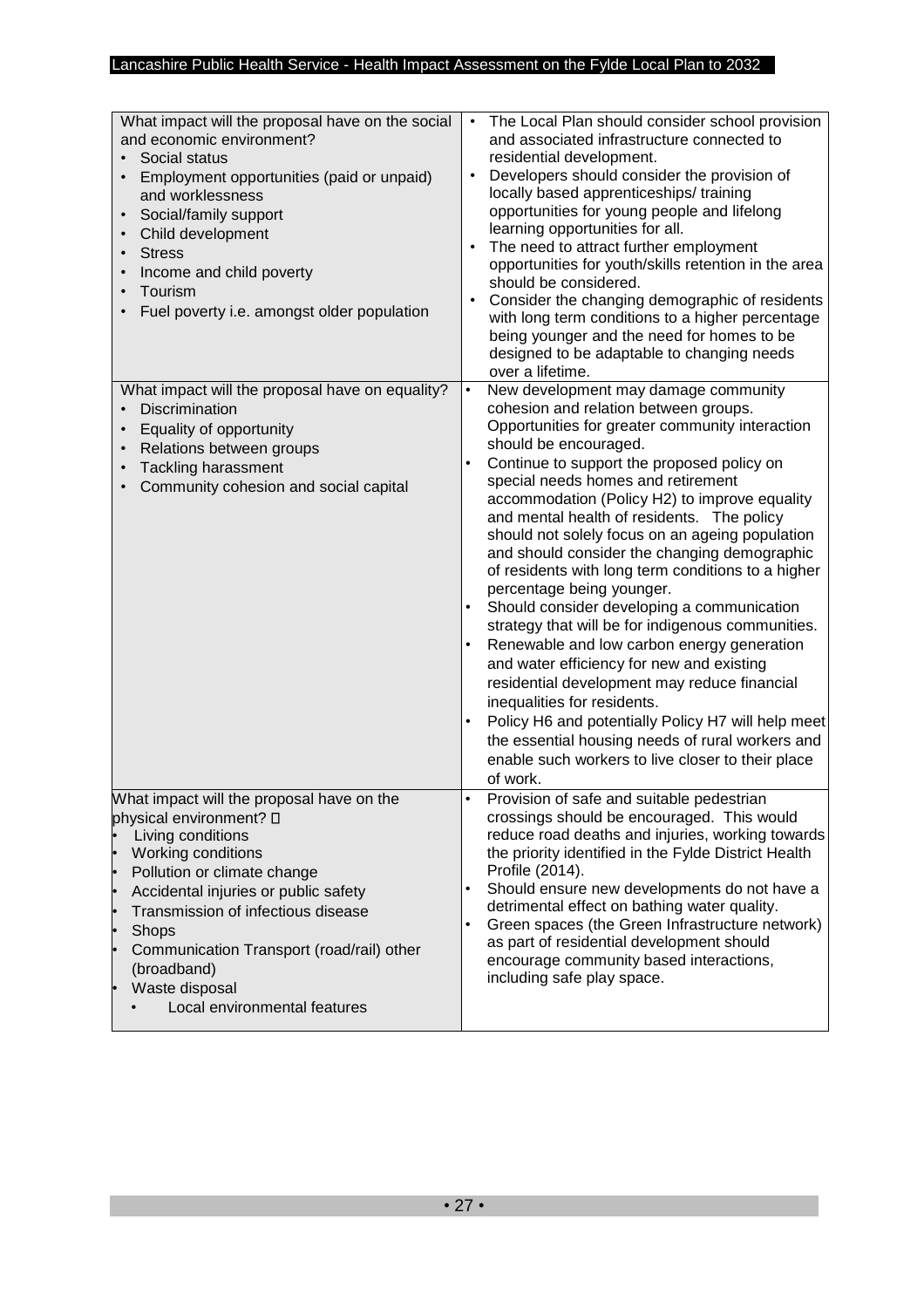| Will there be a change in demand for, access to<br>and quality of health services?<br>Proximity to existing health services<br>Demand for existing services<br>Transport provision and needs | Enhancement and provision of new transport<br>infrastructure may be required at the location of<br>the residential development or cumulatively<br>improved across Fylde and the Fylde Coast sub-<br>region.<br>Health services (local CCG and Hospital trusts)<br>should be involved to consider if service provision<br>is adequate to meet increase demand associated<br>with the housing development.<br>Ensure that there is adequate local access<br>(including for Gypsy, Traveller and Travelling<br>Show-people communities) and that potential<br>issue for social services issues have been<br>considered.                                                                                                                                                                                                                                                                                                            |
|----------------------------------------------------------------------------------------------------------------------------------------------------------------------------------------------|---------------------------------------------------------------------------------------------------------------------------------------------------------------------------------------------------------------------------------------------------------------------------------------------------------------------------------------------------------------------------------------------------------------------------------------------------------------------------------------------------------------------------------------------------------------------------------------------------------------------------------------------------------------------------------------------------------------------------------------------------------------------------------------------------------------------------------------------------------------------------------------------------------------------------------|
| <b>Key Issue</b>                                                                                                                                                                             | Better user friendly approach to the development<br>and use of services and facilities.<br>Support Policy H2 and the provision of a mix of<br>densities, housing types, special needs homes<br>and retirement homes, in order to meet the<br>increasingly changing needs of a younger<br>demographic alongside the needs of the elderly<br>population.<br>Consider adequate school provision and<br>associated infrastructure connected to residential<br>development.<br>Keeping local skills and the youth in the area<br>Development of communication strategy for better<br>community cohesion.<br>Ensure proper links with health and transport<br>services for all new developments.<br>All new residential developments should have the<br>20mph speed limit as per Lancashire County<br>Council's 20's plenty campaign or whatever the<br>LCC's speed limit policy is at the time of<br>submission of development plans |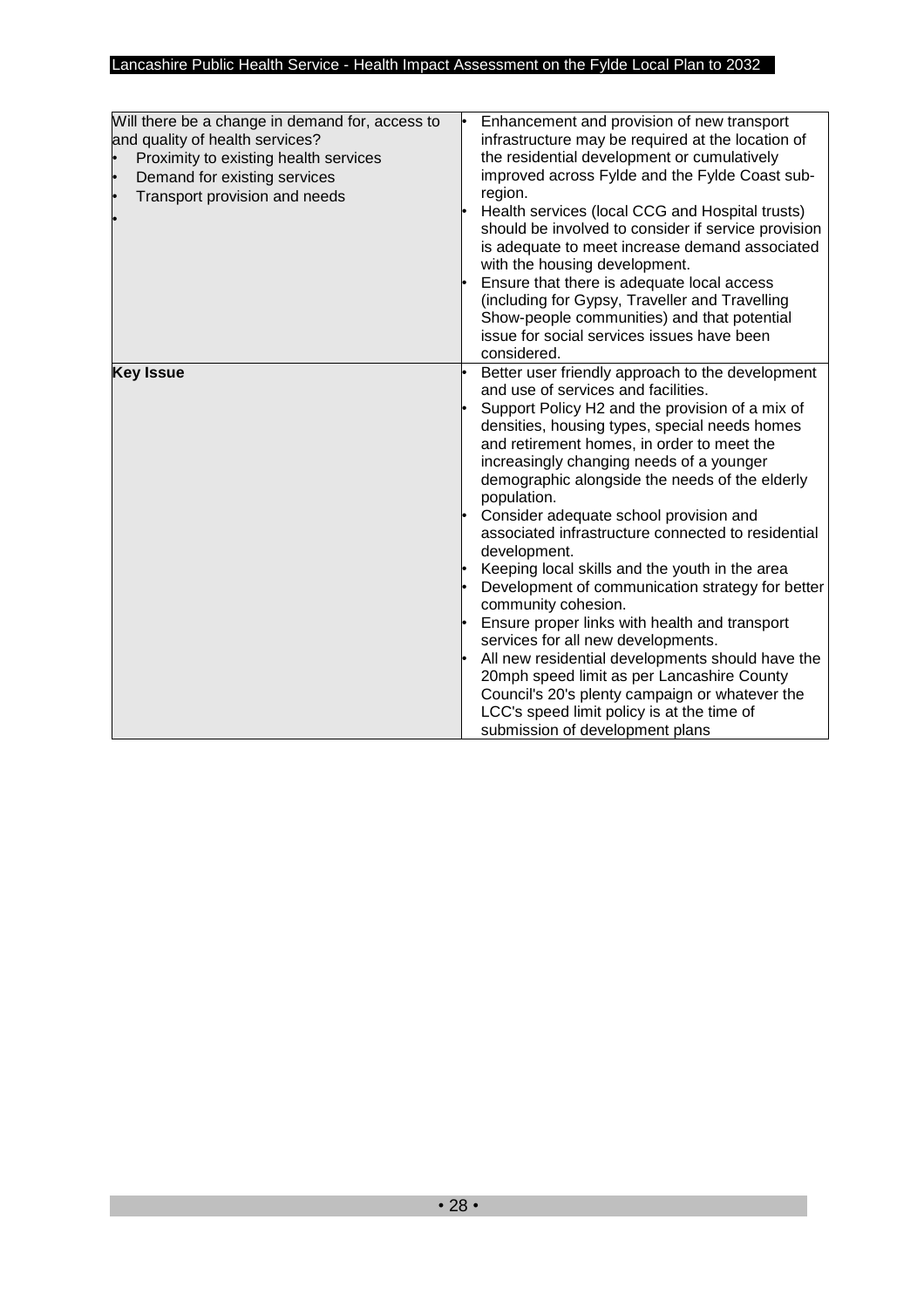| <b>Appendix 5:</b>                                                  |
|---------------------------------------------------------------------|
| <b>Chapter 11: Health and Wellbeing</b>                             |
| Policy HW1 - Health and Wellbeing;                                  |
| <b>Policy HW2 - Community Facilities;</b>                           |
| Policy HW3 - Provision of Indoor and Outdoor Sports Facilities; and |
| <b>Policy HW4 - Contaminated Land</b>                               |

|           | Which groups of the population do you think will be affected by this proposal? |   |                                                 |                                                                                                                                                                                                                  |                                                 |   |                                                   |  |  |
|-----------|--------------------------------------------------------------------------------|---|-------------------------------------------------|------------------------------------------------------------------------------------------------------------------------------------------------------------------------------------------------------------------|-------------------------------------------------|---|---------------------------------------------------|--|--|
|           | <b>BME</b> communities                                                         | ✓ |                                                 |                                                                                                                                                                                                                  | Lesbian, gay, bisexual and                      | ✓ | <b>Rural communities</b>                          |  |  |
|           | (including GRT, refugees                                                       |   | transgender                                     |                                                                                                                                                                                                                  |                                                 | ✔ | Urban communities                                 |  |  |
|           | and asylum seekers)                                                            | ✔ |                                                 |                                                                                                                                                                                                                  | People on low income                            | ✔ | <b>Staff</b>                                      |  |  |
| ✓         | Women and men                                                                  | ✔ |                                                 |                                                                                                                                                                                                                  | People with learning                            | ✔ | Families                                          |  |  |
|           |                                                                                |   | difficulties                                    |                                                                                                                                                                                                                  |                                                 |   |                                                   |  |  |
|           |                                                                                |   |                                                 |                                                                                                                                                                                                                  |                                                 |   |                                                   |  |  |
|           | Religious/faith group                                                          | ✔ |                                                 |                                                                                                                                                                                                                  | People with mental health                       | ✔ | People living alone                               |  |  |
| ✓         | People with disabilities                                                       |   | problems                                        |                                                                                                                                                                                                                  |                                                 |   | <b>Students</b>                                   |  |  |
| ✔         | Older people                                                                   | ✔ |                                                 |                                                                                                                                                                                                                  | Homeless people                                 |   | Settled community                                 |  |  |
| ✔         | Children and young people                                                      | ✔ |                                                 |                                                                                                                                                                                                                  | People involved in criminal                     | ✔ | Other                                             |  |  |
|           |                                                                                |   | justice system                                  |                                                                                                                                                                                                                  |                                                 |   |                                                   |  |  |
|           | (The word proposal is used below as shorthand                                  |   |                                                 |                                                                                                                                                                                                                  |                                                 |   | What positive and negative impacts do you think   |  |  |
|           | for any policy, procedure, strategy or proposal                                |   |                                                 |                                                                                                                                                                                                                  | there may be?                                   |   |                                                   |  |  |
|           | that might be assessed)                                                        |   |                                                 |                                                                                                                                                                                                                  | Are there any impacts about which you feel      |   |                                                   |  |  |
|           |                                                                                |   |                                                 |                                                                                                                                                                                                                  | uncertain?                                      |   |                                                   |  |  |
|           |                                                                                |   |                                                 |                                                                                                                                                                                                                  |                                                 |   | Which groups will be affected by these impacts?   |  |  |
|           | What impact will the proposal have on lifestyle?                               |   |                                                 |                                                                                                                                                                                                                  | Ensure greater partnership working through      |   |                                                   |  |  |
| $\bullet$ | Diet and nutrition (choosing healthy food)                                     |   |                                                 | Community Safety Partnerships and within the                                                                                                                                                                     |                                                 |   |                                                   |  |  |
| $\bullet$ | Exercise and physical activity                                                 |   |                                                 |                                                                                                                                                                                                                  | Licensing process to include Public Health as a |   |                                                   |  |  |
| $\bullet$ | Reduce substance use: tobacco, alcohol or                                      |   |                                                 | 'Fifth' standard in considering new applications                                                                                                                                                                 |                                                 |   |                                                   |  |  |
|           | drugs                                                                          |   |                                                 | for of licenced premises. (paragraph 11.9).                                                                                                                                                                      |                                                 |   |                                                   |  |  |
| $\bullet$ | Risk taking behaviour                                                          |   |                                                 |                                                                                                                                                                                                                  |                                                 |   | Ensure that the increasing nature of long term    |  |  |
| $\bullet$ | Education and lifelong learning or skills                                      |   |                                                 |                                                                                                                                                                                                                  | conditions such as Type 2 Diabetes in a younger |   |                                                   |  |  |
|           | Crime and community safety                                                     |   |                                                 |                                                                                                                                                                                                                  | population is adequately addressed in housing   |   |                                                   |  |  |
|           |                                                                                |   |                                                 | design to enable homes to be adapted to                                                                                                                                                                          |                                                 |   |                                                   |  |  |
|           |                                                                                |   |                                                 | changing needs, and also through the availability                                                                                                                                                                |                                                 |   |                                                   |  |  |
|           |                                                                                |   | of public transport.                            |                                                                                                                                                                                                                  |                                                 |   |                                                   |  |  |
|           |                                                                                |   | Explore opportunities for improving the network |                                                                                                                                                                                                                  |                                                 |   |                                                   |  |  |
|           |                                                                                |   | of cycling and pedestrian routes in both urban  |                                                                                                                                                                                                                  |                                                 |   |                                                   |  |  |
|           |                                                                                |   | and rural areas.                                |                                                                                                                                                                                                                  |                                                 |   |                                                   |  |  |
|           |                                                                                |   |                                                 | Design of community multi-functional spaces                                                                                                                                                                      |                                                 |   |                                                   |  |  |
|           |                                                                                |   |                                                 |                                                                                                                                                                                                                  | should encourage walking and cycling            |   |                                                   |  |  |
|           |                                                                                |   |                                                 |                                                                                                                                                                                                                  |                                                 |   | Appropriate design and use of green and blue      |  |  |
|           |                                                                                |   |                                                 | spaces to promote opportunities for connectivity,<br>active travel access to community facilities, social<br>interaction and stronger communities, to increase<br>individual resilience and reduce perception of |                                                 |   |                                                   |  |  |
|           |                                                                                |   |                                                 |                                                                                                                                                                                                                  |                                                 |   |                                                   |  |  |
|           |                                                                                |   |                                                 |                                                                                                                                                                                                                  |                                                 |   |                                                   |  |  |
|           |                                                                                |   |                                                 |                                                                                                                                                                                                                  | crime.                                          |   |                                                   |  |  |
|           |                                                                                |   |                                                 |                                                                                                                                                                                                                  |                                                 |   | Ensure good links with CCG's in developing new    |  |  |
|           |                                                                                |   |                                                 |                                                                                                                                                                                                                  |                                                 |   | 'settlements' and new homes to ensure that best   |  |  |
|           |                                                                                |   |                                                 |                                                                                                                                                                                                                  | planning for GP services is achieved.           |   |                                                   |  |  |
|           | Will the proposal have a direct impact on mental                               |   |                                                 | $\bullet$                                                                                                                                                                                                        |                                                 |   | Encourage infrastructure to meet the lifetime     |  |  |
|           | health and wellbeing?                                                          |   |                                                 |                                                                                                                                                                                                                  |                                                 |   | requirements of the population by providing local |  |  |
| $\bullet$ | III health                                                                     |   |                                                 |                                                                                                                                                                                                                  | community facilities that are fit for purpose.  |   |                                                   |  |  |
| $\bullet$ | Social inclusion, independence and                                             |   |                                                 |                                                                                                                                                                                                                  |                                                 |   |                                                   |  |  |
|           | participation                                                                  |   |                                                 |                                                                                                                                                                                                                  |                                                 |   |                                                   |  |  |
| $\bullet$ | Increasing resilience and community assets                                     |   |                                                 |                                                                                                                                                                                                                  |                                                 |   |                                                   |  |  |
|           | biodiversity                                                                   |   |                                                 |                                                                                                                                                                                                                  |                                                 |   |                                                   |  |  |
|           |                                                                                |   |                                                 |                                                                                                                                                                                                                  |                                                 |   |                                                   |  |  |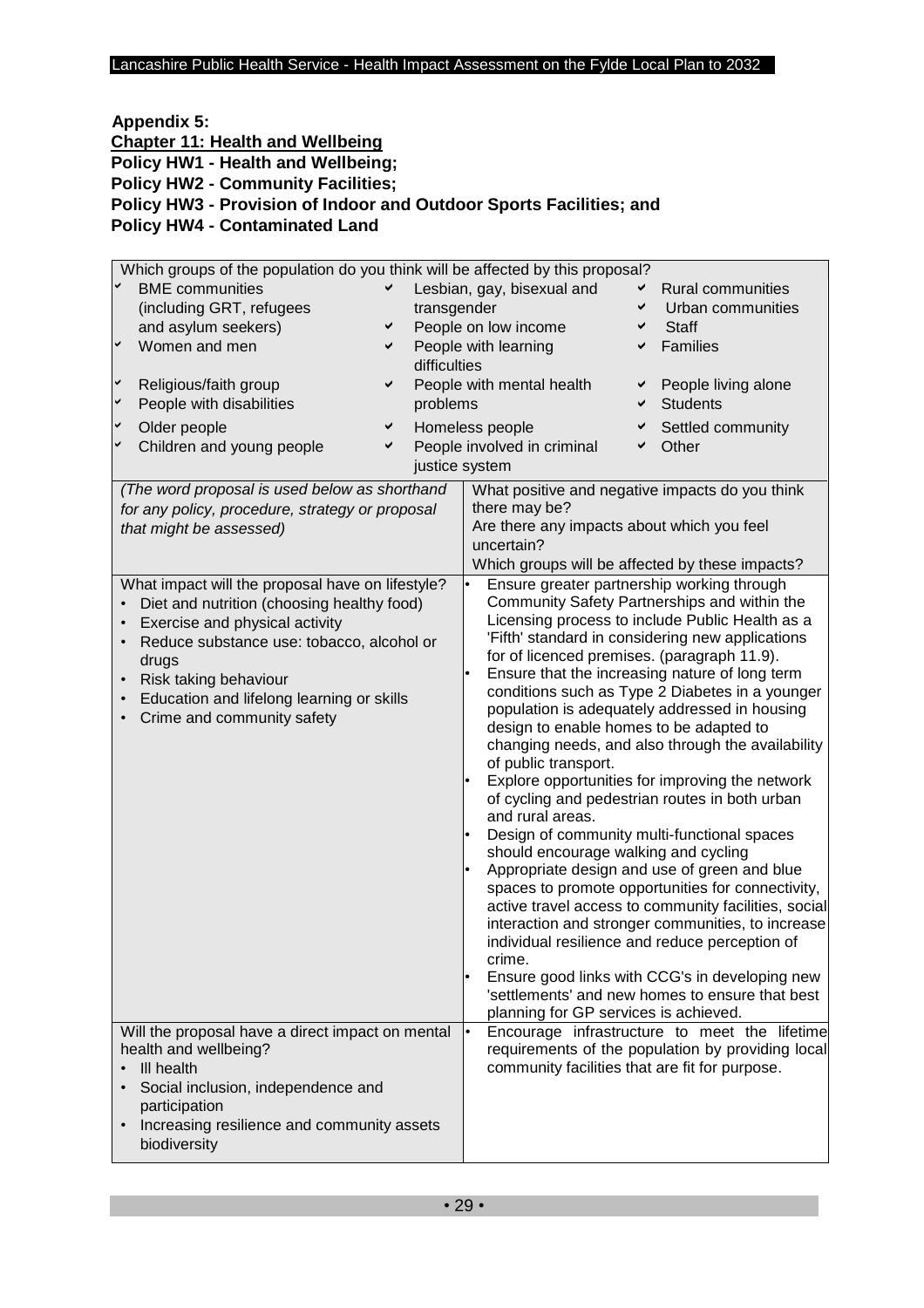| What impact will the proposal have on the social<br>and economic environment?<br>Social status<br>Employment opportunities (paid or unpaid) and<br>worklessness<br>Social/family support<br>$\bullet$<br>Child development<br><b>Stress</b><br>$\bullet$<br>Income and child poverty<br>$\bullet$<br>Tourism                                                        | Policy HW1 seeks to safeguard and<br>encourage the role of allotments and<br>garden plots within developments and small<br>scale agriculture and farmers markets in<br>providing access to healthy, affordable<br>locally produced food options.                                                                                                                                                                                                                                                                                                                                                                                       |
|---------------------------------------------------------------------------------------------------------------------------------------------------------------------------------------------------------------------------------------------------------------------------------------------------------------------------------------------------------------------|----------------------------------------------------------------------------------------------------------------------------------------------------------------------------------------------------------------------------------------------------------------------------------------------------------------------------------------------------------------------------------------------------------------------------------------------------------------------------------------------------------------------------------------------------------------------------------------------------------------------------------------|
| What impact will the proposal have on equality?<br>Discrimination<br>Equality of opportunity<br>ŀ<br>Relations between groups<br>Tackling harassment Community Cohesion and<br>social capital                                                                                                                                                                       | Ensure that access to new and existing sports<br>facilities are supported by public transport.<br>Ensure that where new school places are<br>provided and that good public transport is also<br>available to the parts of the community that<br>need to access them.                                                                                                                                                                                                                                                                                                                                                                   |
| What impact will the proposal have on the<br>physical environment?<br>Living conditions<br>Working conditions<br>Pollution or climate change<br>Accidental injuries or public safety<br>Transmission of infectious disease<br>Shops<br>$\bullet$<br>Communication Transport(road/rail), other<br>(broadband)<br>Waste disposal<br>ŀ<br>Local environmental features |                                                                                                                                                                                                                                                                                                                                                                                                                                                                                                                                                                                                                                        |
| Will there be a change in demand for, access to<br>and quality of health services?<br>Proximity to existing health services<br>Demand for existing services<br>Transport provision and needs                                                                                                                                                                        |                                                                                                                                                                                                                                                                                                                                                                                                                                                                                                                                                                                                                                        |
| <b>Key Issue</b>                                                                                                                                                                                                                                                                                                                                                    | Appropriate design and use of green and blue<br>spaces to promote opportunities for connectivity,<br>active travel access to community facilities, social<br>interaction and stronger communities, to increase<br>individual resilience and reduce perception of<br>crime.<br>Ensure good links with CCG's in developing<br>urban extensions and new healthy sustainable<br>communities and new homes to ensure that best<br>planning for GP services is achieved.<br>Developers should consider health as part of the<br>design process in order to build healthy<br>sustainable communities and maximise positive<br>health impacts. |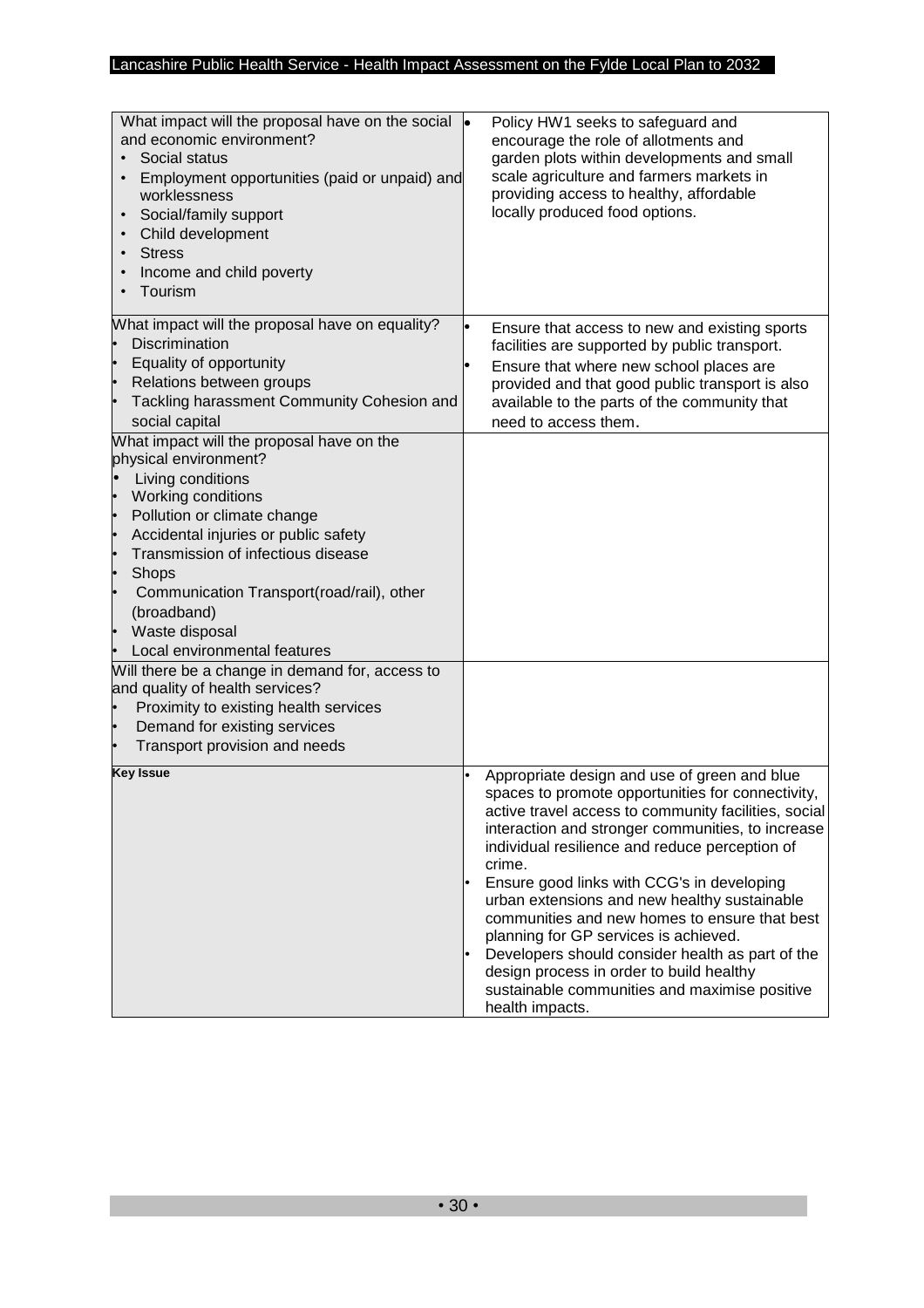**Appendix 6:** 

**Chapter 12: Infrastructure, Service Provision and Transport**

**Policy INF1 - Service Accessibility and Infrastructure;** 

**Policy INF2 - Developer Contributions;** 

**Policy T1 - Strategic Highway Improvements;** 

**Policy T2 - Blackpool Airport;** 

**Policy T3 - Enhancing Sustainable Transport Choice; and** 

**Policy T4 - Parking Standards**

| Which groups of the population do you think will be affected by this proposal? |                                                                                                             |  |  |  |
|--------------------------------------------------------------------------------|-------------------------------------------------------------------------------------------------------------|--|--|--|
| ► BME communities                                                              | $\triangleright$ Lesbian, gay, bisexual and<br><b>Rural communities</b>                                     |  |  |  |
| (including GRT, refugees<br>transgender                                        | Urban communities<br>✔                                                                                      |  |  |  |
| and asylum seekers)                                                            | ← People on low income<br><b>Staff</b><br>✔                                                                 |  |  |  |
| $\vee$ Women and men                                                           | $\triangleright$ People with learning difficulties<br>$\vee$ Families                                       |  |  |  |
| ► Religious/faith group<br>✔                                                   | People with mental health<br>People living alone                                                            |  |  |  |
| ► People with disabilities<br>problems                                         | <b>Students</b>                                                                                             |  |  |  |
| $\vee$ Older people<br>✔                                                       | Homeless people<br>Settled community                                                                        |  |  |  |
| <b>►</b> Children and young people<br>✔<br>justice system                      | People involved in criminal<br>Other<br>✔                                                                   |  |  |  |
|                                                                                |                                                                                                             |  |  |  |
| (The word proposal is used below as shorthand                                  | What positive and negative impacts do you think<br>there may be?                                            |  |  |  |
| for any policy, procedure, strategy or proposal                                | Are there any impacts about which you feel                                                                  |  |  |  |
| that might be assessed).                                                       | uncertain?                                                                                                  |  |  |  |
|                                                                                |                                                                                                             |  |  |  |
|                                                                                | Which groups will be affected by these impacts?<br>Provide and prioritise pedestrian and cycle<br>$\bullet$ |  |  |  |
| What impact will the proposal have on lifestyle?                               | friendly environments to encourage modal shift                                                              |  |  |  |
| Diet and nutrition (choosing healthy food)                                     | away from motorised transport.                                                                              |  |  |  |
| Exercise and physical activity                                                 | Prioritising pedestrian routes and walkways.                                                                |  |  |  |
| Reduce substance use: tobacco, alcohol or<br>$\bullet$                         | These should be designed effectively to ensure                                                              |  |  |  |
| drugs                                                                          | equity of access for all and consider the lifetime                                                          |  |  |  |
| Risk taking behaviour                                                          | requirements of the population.                                                                             |  |  |  |
| Education and lifelong learning or skills                                      | Ensuring local shops, including access to<br>$\bullet$                                                      |  |  |  |
| Crime and community safety                                                     | healthy food outlets, particular in less affluent                                                           |  |  |  |
|                                                                                | communities are accessible and within a                                                                     |  |  |  |
|                                                                                | reasonable walking distance. Options should be                                                              |  |  |  |
|                                                                                | considered to link to other amenities.                                                                      |  |  |  |
|                                                                                | Design of community multi-functional spaces<br>$\bullet$                                                    |  |  |  |
|                                                                                | should encourage walking and cycling.                                                                       |  |  |  |
|                                                                                | All new residential developments should have                                                                |  |  |  |
|                                                                                | the 20mph speed limit as per Lancashire County                                                              |  |  |  |
|                                                                                | Council's 20's plenty campaign or whatever the                                                              |  |  |  |
|                                                                                | LCC's speed limit policy is at the time of                                                                  |  |  |  |
| Will the proposal have a direct impact on mental                               | submission of development plans<br>$\bullet$                                                                |  |  |  |
|                                                                                | Options to reduce noise level from local traffic                                                            |  |  |  |
| health and wellbeing?                                                          | should be considered and negative impacts on<br>air quality and childhood asthma considered.                |  |  |  |
| • Ill health                                                                   | Public transport provision should be improved<br>$\bullet$                                                  |  |  |  |
| Social inclusion, independence and<br>participation                            | with an important focus on cycling and walking,                                                             |  |  |  |
|                                                                                | particularly in rural areas.                                                                                |  |  |  |
| Increasing resilience and community assets<br>Biodiversity                     | Provision of public transport service in the<br>$\bullet$                                                   |  |  |  |
|                                                                                | evening would allow participation in groups etc.                                                            |  |  |  |
|                                                                                | particularly to and from rural areas.                                                                       |  |  |  |
|                                                                                | Design of community multi-functional facilities,<br>$\bullet$                                               |  |  |  |
|                                                                                | including later opening of facilities, (such as                                                             |  |  |  |
|                                                                                | swimming pools), and school halls should be                                                                 |  |  |  |
|                                                                                | considered.                                                                                                 |  |  |  |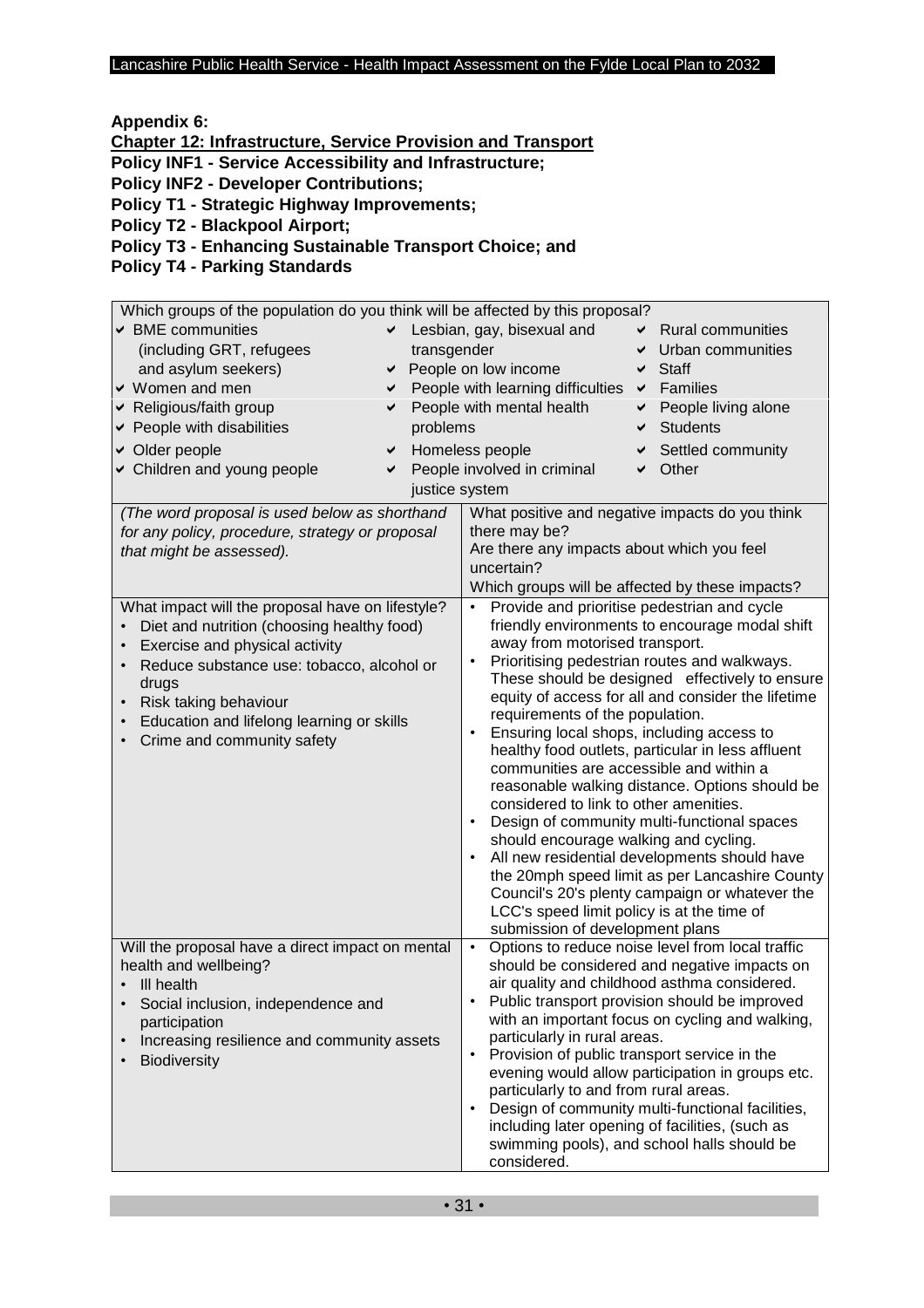|                                                                                                                                                                                                                                                                                                                                               | Ensure sustainability through efficient links with<br>$\bullet$<br>existing transport including in rural areas.<br>Ensuring that public transport meets the needs<br>$\bullet$<br>of the local community, including specific groups<br>such as families, the elderly and those with<br>disabilities.                                                                                                                                                                                                                                                                                                                                                                                                                                                                                                                                                                                                                                                                                                                                                   |
|-----------------------------------------------------------------------------------------------------------------------------------------------------------------------------------------------------------------------------------------------------------------------------------------------------------------------------------------------|--------------------------------------------------------------------------------------------------------------------------------------------------------------------------------------------------------------------------------------------------------------------------------------------------------------------------------------------------------------------------------------------------------------------------------------------------------------------------------------------------------------------------------------------------------------------------------------------------------------------------------------------------------------------------------------------------------------------------------------------------------------------------------------------------------------------------------------------------------------------------------------------------------------------------------------------------------------------------------------------------------------------------------------------------------|
| What impact will the proposal have on the social<br>and economic environment?<br>Social status<br>Employment opportunities (paid or unpaid)<br>and worklessness<br>Social/family support<br>Child development<br><b>Stress</b><br>Income and child poverty<br>$\bullet$<br>Tourism<br>$\bullet$<br>Fuel poverty i.e. amongst older population | The Local Plan should consider the link between<br>$\bullet$<br>school provision and transport infrastructure.<br>Should consider whether the development would<br>$\bullet$<br>enhance the development of local business and<br>retention of local skills.<br>The need to attract further employment<br>$\bullet$<br>opportunities for youth/skills retention in the area<br>should be considered.<br>Supporting options to improve the railway links<br>$\bullet$<br>particularly on the Blackpool South line to<br>improve tourism links.                                                                                                                                                                                                                                                                                                                                                                                                                                                                                                           |
| What impact will the proposal have on equality?<br>Discrimination<br>Equality of opportunity<br>Relations between groups<br><b>Tackling harassment</b><br>Community Cohesion and social capital                                                                                                                                               | New development may damage community<br>$\bullet$<br>cohesion and the integration of the new<br>development into the established community<br>should be considered.<br>Ensure public transport facilities, (including<br>$\bullet$<br>nature of stock) meets the needs of the local<br>community, including specific groups such as<br>families, the elderly and those with disabilities.<br>Pedestrian routes and cycle ways, including<br>$\bullet$<br>public realm schemes should be designed<br>effectively to ensure equity of access for all and<br>consider the lifetime requirements of the<br>population.                                                                                                                                                                                                                                                                                                                                                                                                                                     |
| What impact will the proposal have on the<br>physical environment? Living conditions<br>Working conditions<br>Pollution or climate change<br>Accidental injuries or public safety<br>Transmission of infectious disease<br>Shops<br>Communications(road/rail)<br>Waste disposal<br>Local environmental features                               | Provision of safe and suitable pedestrian<br>$\bullet$<br>crossings should be encouraged. This would<br>reduce road deaths and injuries, working towards<br>the priority identified in the Fylde District Health<br>Profile (2014).<br>Greener versions of local transport stock to<br>٠<br>reduce emissions and climate change impacts<br>should be encouraged.<br>Ensure better street and other lighting in isolated<br>areas particularly where bus stops/railway<br>stations/car parks are located.<br>Options to improve the railway links particularly<br>on the Blackpool South line to reduce traffic<br>congestion.<br>Enhancement and provision of new local<br>$\bullet$<br>transport infrastructure should be explored to<br>meet the potential increase in demand<br>associated with the development.<br>Investigate further the impact on childhood<br>٠<br>asthma with regard to junction 4 and proposed<br>junction 2 of the M55.<br>The integration of pedestrian and cycle route<br>opportunities should be explored as part of the |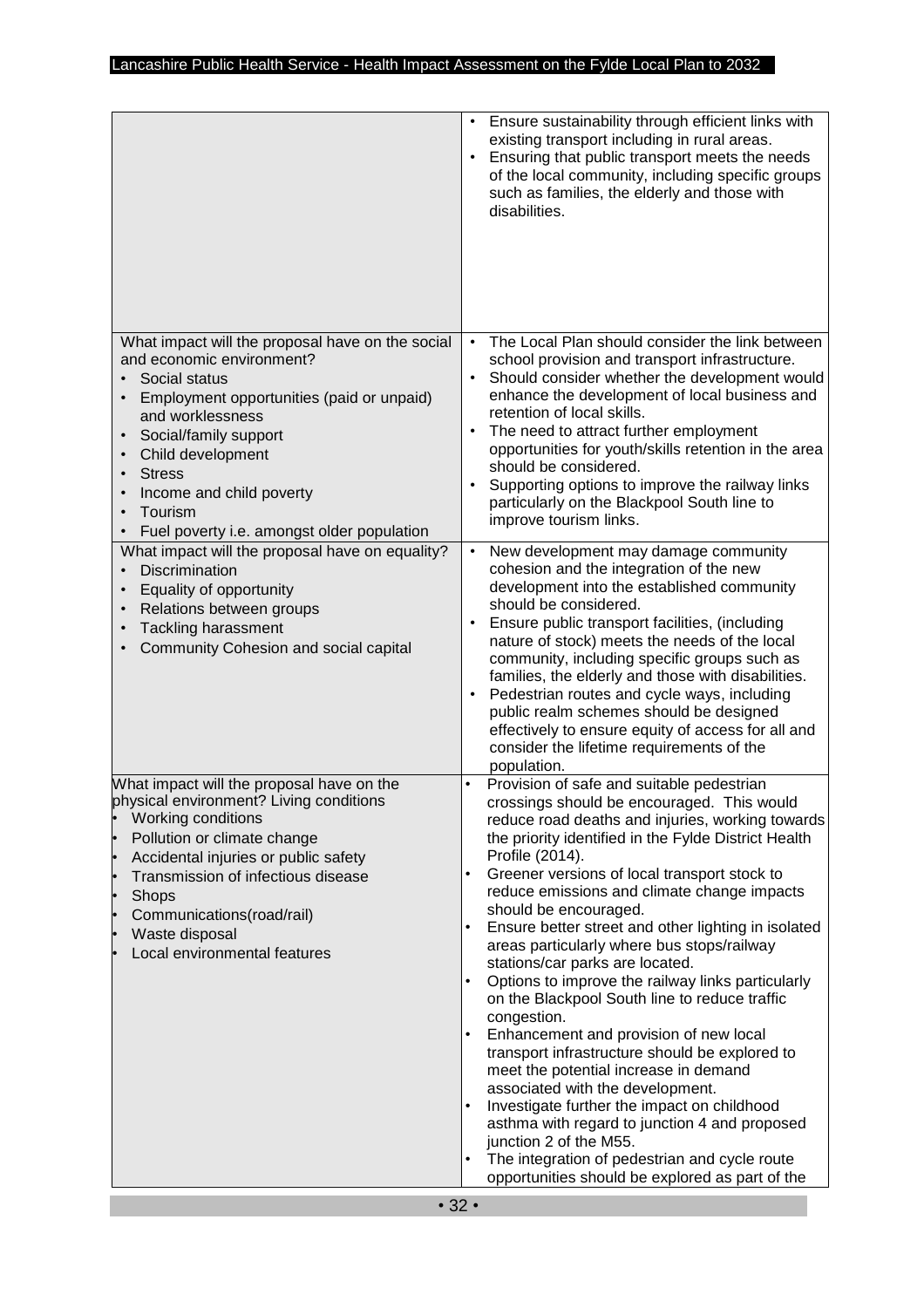|                                                                                                                                                                                              | implementation of the strategic highway<br>improvements (Policy T1).<br>Pedestrian and cycle opportunities alongside<br>service access improvements at Blackpool<br>Airport from the surrounding areas should be<br>explored (Policy T2).                                                                                                                                                                                                                                                                                                                                                                                                                                                                                                                                                                                                                                                                                                                                                                                                                                                                                                            |
|----------------------------------------------------------------------------------------------------------------------------------------------------------------------------------------------|------------------------------------------------------------------------------------------------------------------------------------------------------------------------------------------------------------------------------------------------------------------------------------------------------------------------------------------------------------------------------------------------------------------------------------------------------------------------------------------------------------------------------------------------------------------------------------------------------------------------------------------------------------------------------------------------------------------------------------------------------------------------------------------------------------------------------------------------------------------------------------------------------------------------------------------------------------------------------------------------------------------------------------------------------------------------------------------------------------------------------------------------------|
| Will there be a change in demand for, access to<br>and quality of health services?<br>Proximity to existing health services<br>Demand for existing services<br>Transport provision and needs | Assess if adequate public transport is available<br>and effectively linking any proposed development<br>to the rest of the network.<br>Health services (local CCG and Hospital trusts)<br>should be involved to consider if service<br>provision is adequate (including for gypsy,<br>traveller and travelling show people communities)<br>and have potential issue for social services been<br>consider.<br>Ensure the multipurpose use of facilities for the<br>development of local group's e.g. later opening of<br>such as community halls and schools for local<br>groups.<br>Enhancement and provision of new transport<br>infrastructure may be required across Fylde and<br>the Fylde Coast sub region.<br>Ensure that the implications of Networks Rail<br>developments in Fylde are considered<br>particularly in relation to air quality, access and<br>linking public transport is concerned particularly<br>around the proposed hub at Kirkham and<br>Wesham Station.<br>The integration of secure and accessible cycle<br>storage into developments should be explored as<br>part of development parking standards (policy<br>$T4$ ). |
| <b>Key Issue</b>                                                                                                                                                                             | Ensure proper links with transport services for all<br>$\bullet$<br>new developments.<br>Ensure local, accessible public transport for all,<br>including those with disabilities.<br>Development of Green Infrastructure network<br>$\bullet$<br>options including walking and cycling networks<br>which connect new and existing homes to<br>community facilities and provide safe routes to<br>school, training and employment will facilitate<br>active travel and physical activity.<br>Explore impact on childhood asthma with regard<br>to junction 4 and proposed junction 2 off the M55.                                                                                                                                                                                                                                                                                                                                                                                                                                                                                                                                                     |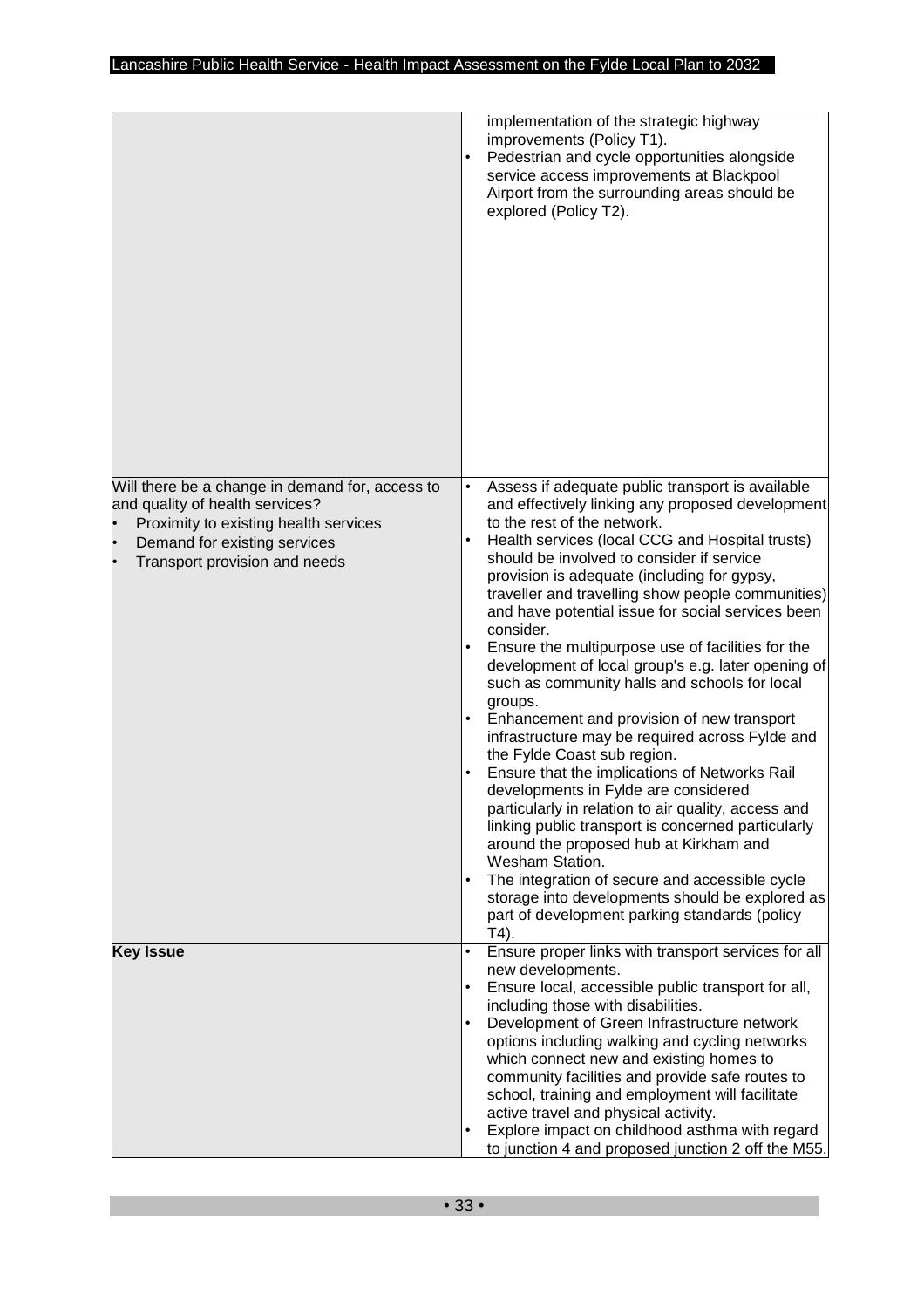**Appendix 7:** 

**Chapter 13:Water Resource Management, Flood Risk and Addressing Climate Change Policy CL1 - Flood Alleviation, Water Quality and Water Efficiency; Policy CL2 - Surface Water Run-off and Sustainable Drainage; Policy CL3 - Renewable and Low Carbon Energy Generation; and Policy CL4 - Decentralised Energy Networks and District Heating Systems** 

| Which groups of the population do you think will be affected by this proposal? |                |                                                          |   |                                                     |  |
|--------------------------------------------------------------------------------|----------------|----------------------------------------------------------|---|-----------------------------------------------------|--|
| ✔<br><b>BME</b> communities<br>✔                                               |                | Lesbian, gay, bisexual and                               | ✔ | <b>Rural communities</b>                            |  |
| (including GRT, refugees                                                       | transgender    |                                                          | ✔ | Urban communities                                   |  |
| and asylum seekers)<br>✓                                                       |                | People on low income                                     | ✔ | <b>Staff</b>                                        |  |
| ✔<br>Women and men<br>✔                                                        |                | People with learning                                     | ✔ | <b>Families</b>                                     |  |
|                                                                                | difficulties   |                                                          |   |                                                     |  |
| $\checkmark$                                                                   |                |                                                          |   |                                                     |  |
| Religious/faith group<br>✔                                                     |                | People with mental health                                | ✔ | People living alone                                 |  |
| ✔<br>People with disabilities                                                  | problems       |                                                          |   | <b>Students</b>                                     |  |
| Older people<br>✔<br>✔                                                         |                | Homeless people                                          |   | Settled community                                   |  |
| Children and young people<br>✔                                                 |                | People involved in criminal                              | ✔ | Other                                               |  |
|                                                                                | justice system |                                                          |   |                                                     |  |
| (The word proposal is used below as shorthand                                  |                |                                                          |   | What positive and negative impacts do you think     |  |
| for any policy, procedure, strategy or proposal                                |                | there may be?                                            |   |                                                     |  |
| that might be assessed).                                                       |                | Are there any impacts about which you feel               |   |                                                     |  |
|                                                                                |                | uncertain?                                               |   |                                                     |  |
|                                                                                |                |                                                          |   | Which groups will be affected by these impacts?     |  |
|                                                                                |                |                                                          |   |                                                     |  |
| What impact will the proposal have on lifestyle?                               |                |                                                          |   | Consider water efficiency schemes i.e. use of       |  |
| Diet and nutrition (choosing healthy food)                                     |                | 'grey water' from domestic use could help                |   |                                                     |  |
| Exercise and physical activity                                                 |                | promote garden allotments and access to healthy<br>food. |   |                                                     |  |
| Reduce substance use: tobacco, alcohol or                                      |                | Reduce flood risk to retain natural assets i.e.          |   |                                                     |  |
| drugs                                                                          |                | reduce erosion of sand dunes and the Ribble and          |   |                                                     |  |
| Risk taking behaviour                                                          |                | Alt Estuary to encourage physical activity.              |   |                                                     |  |
| Education and lifelong learning or skills                                      |                | Promotion of developments that encourage                 |   |                                                     |  |
| Crime and community safety                                                     |                |                                                          |   | energy efficiency/ low carbon and protect green     |  |
|                                                                                |                | and blue spaces i.e. more natural assets for             |   |                                                     |  |
|                                                                                |                | cycling/ physical activity and recreation.               |   |                                                     |  |
|                                                                                |                |                                                          |   | Water courses are a potential risk taking hazards   |  |
|                                                                                |                |                                                          |   | for water fatalities for young children which can   |  |
|                                                                                |                | made safer through appropriate signage and               |   |                                                     |  |
|                                                                                |                | design.                                                  |   |                                                     |  |
|                                                                                |                | Reduce flood risk to retain natural assets for           |   |                                                     |  |
|                                                                                |                | education i.e. natural habitats for birds and            |   |                                                     |  |
|                                                                                |                | animals.                                                 |   |                                                     |  |
|                                                                                |                | Appropriate use of green space to promote                |   |                                                     |  |
|                                                                                |                |                                                          |   | opportunities for social interaction and stronger   |  |
|                                                                                |                |                                                          |   | communities, to increase individual resilience and  |  |
|                                                                                |                | reduce perception of crime.                              |   |                                                     |  |
|                                                                                |                | Using SuDS (Policy CL2) to ensuring new                  |   |                                                     |  |
|                                                                                |                |                                                          |   | developments do not have a detrimental effect on    |  |
|                                                                                |                | bathing water quality.                                   |   |                                                     |  |
| Will the proposal have a direct impact on mental                               |                | $\bullet$                                                |   | Flood risk affecting biodiversity may reduce the    |  |
| health and wellbeing?                                                          |                |                                                          |   | positive effects biodiversity has on Mental Health. |  |
| III health                                                                     |                |                                                          |   | Potential negative impacts on mental health from    |  |
| Social inclusion, independence and                                             |                |                                                          |   | renewable/low carbon energy generation should       |  |
| participation                                                                  |                |                                                          |   | be mitigated e.g. noise and cumulative impact on    |  |
| Increasing resilience and community assets<br>$\bullet$                        |                | natural landscape.                                       |   |                                                     |  |
| biodiversity                                                                   |                |                                                          |   | Appropriate use of green and blue spaces to         |  |
|                                                                                |                |                                                          |   | promote opportunities for social interaction, good  |  |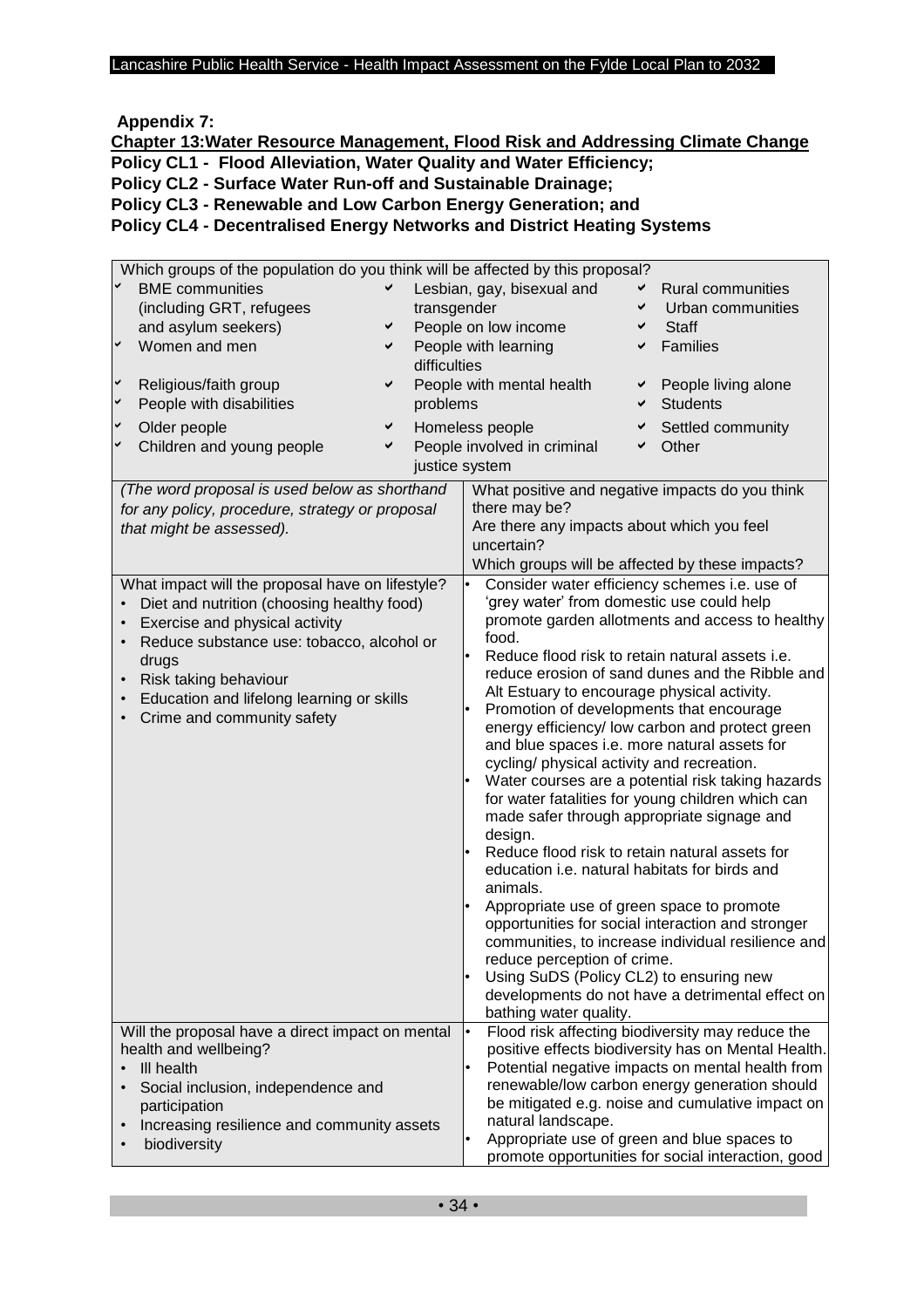| What impact will the proposal have on the social                                                                                                                                                                                                                                          | health and stronger communities to increase<br>individual resilience.<br>Reduce flood risk to retain community assets.<br>Consider requiring developers to consult the local<br>community with regard to possible mitigating<br>actions to minimise the negative effect of<br>renewable/low carbon energy schemes and<br>maximise the positive effects.<br>Actively encourage agreements with local<br>farmers to mitigate the negative effects of<br>growing energy crops by making spare land<br>available for community allotments.<br>Promote natural light, for positive mental health.<br>Reduction in green house emissions to reduce<br>climate change impacts and provide a healthier<br>environment.<br>Renewable and low carbon energy generation<br>٠                                                                                                |
|-------------------------------------------------------------------------------------------------------------------------------------------------------------------------------------------------------------------------------------------------------------------------------------------|------------------------------------------------------------------------------------------------------------------------------------------------------------------------------------------------------------------------------------------------------------------------------------------------------------------------------------------------------------------------------------------------------------------------------------------------------------------------------------------------------------------------------------------------------------------------------------------------------------------------------------------------------------------------------------------------------------------------------------------------------------------------------------------------------------------------------------------------------------------|
| and economic environment?<br>Social status<br>Employment opportunities (paid or unpaid) and <sup>*</sup><br>worklessness<br>Social/family support<br>$\bullet$<br>Child development<br><b>Stress</b><br>Income and child poverty<br>Tourism<br>Fuel poverty i.e. amongst older population | and water efficiency may reduce fuel poverty and<br>should be encouraged.<br>Development of flood defences provides<br>opportunities for local employment.<br>Reduce flood risk by provide natural assets and<br>green space to reduce stress.<br>Poor bathing water quality should be addressed<br>to retain tourism, to encourage local income and<br>employment.<br>Reduce flood risks to retain natural assets i.e.<br>sand dunes and the Ribble Estuary for tourism.<br>Green spaces (the Green Infrastructure network)<br>should encourage community based interactions.<br>Assess flood risks to agricultural areas, local<br>businesses affecting local income and insurance<br>premiums.<br>Employment opportunities associated with<br>renewable and low carbon energy generation<br>should be explored.<br>Renewable and low carbon energy generation |
| What impact will the proposal have on equality?<br>Discrimination<br>Equality of opportunity<br>Relations between groups<br><b>Tackling harassment</b><br>Community Cohesion and social capital<br>What impact will the proposal have on the                                              | and water efficiency may reduce financial<br>inequalities.<br>Promote green spaces to encourage recreational<br>activities to reduce health inequalities associated<br>with lack of access to formal physical activity<br>schemes/ community cohesion.<br>Promoting water efficiency schemes i.e. use of<br>'grey water' for domestic use could help promote<br>garden allotments and access to healthy food.<br>Potential effects of climate change may affect the                                                                                                                                                                                                                                                                                                                                                                                              |
| physical environment?<br>Living conditions<br>Working conditions<br>Pollution or climate change<br>Accidental injuries or public safety<br>Transmission of infectious disease<br>Shops<br>Communications(road/rail)<br>Waste disposal<br>Local environmental features                     | most vulnerable i.e. older population with heat<br>waves and prolonged cold weather.<br>Renewable and low carbon energy generation<br>may improve living standards.<br>Reduction in carbon emissions will improve the<br>natural environment.<br>Water courses are potential hazards for water<br>fatalities for young children which can made safer<br>through appropriate signage and design.<br>Flood risks to water quality i.e. overspills<br>producing water pollution and transmission of<br>infectious diseases, SuDS have potential health<br>hazards if not managed.                                                                                                                                                                                                                                                                                   |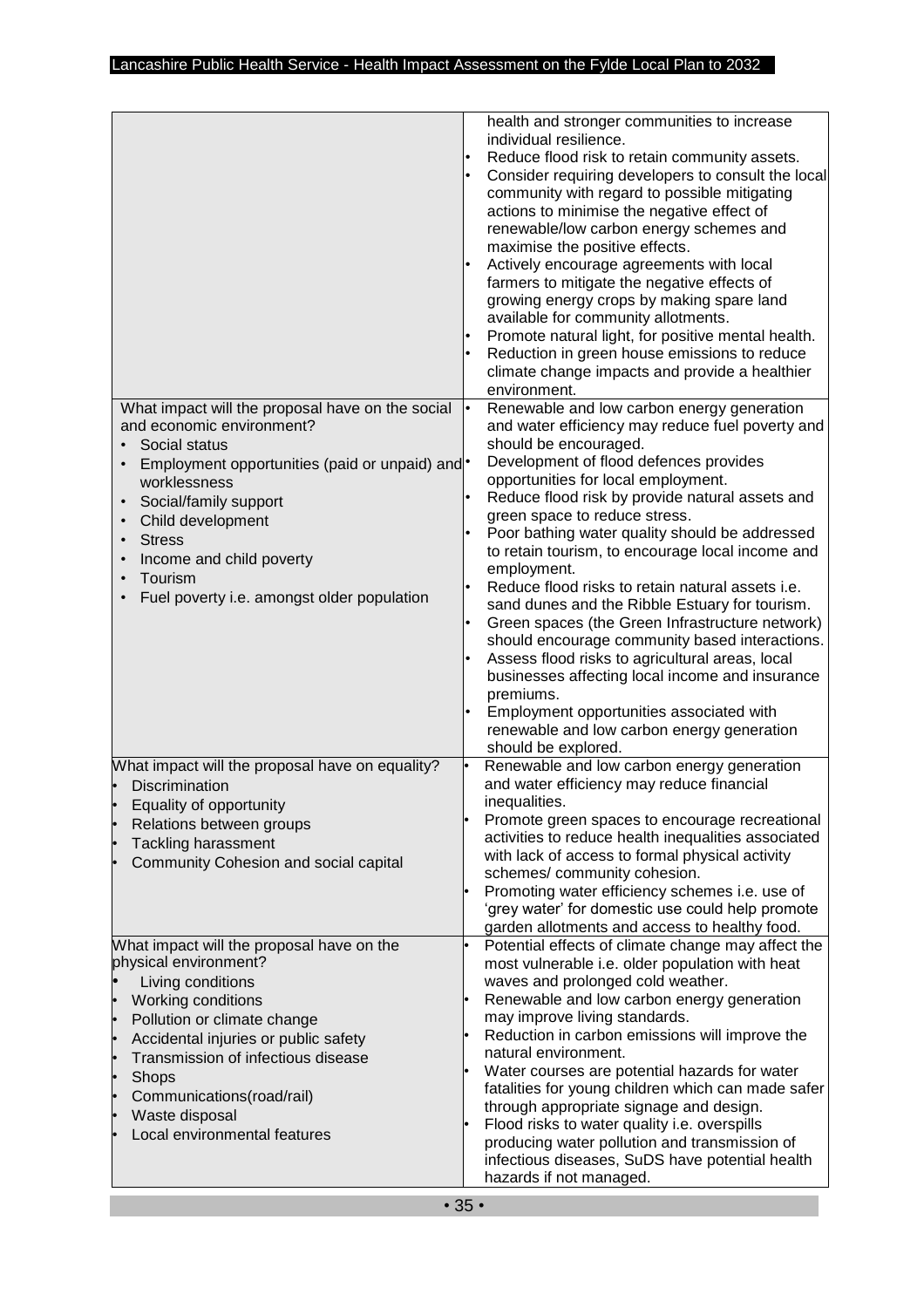| Will there be a change in demand for, access to                                                                                                        | Flood risks may affect communications/transport.<br>Reduce flood risk to retain natural assets i.e.<br>reduce erosion of sand dunes and the Ribble and<br>Alt Estuary to protect natural heritage and<br>habitats.<br>Flood risks may affect living conditions and<br>businesses.<br>Impacts on local medical services from water                        |
|--------------------------------------------------------------------------------------------------------------------------------------------------------|----------------------------------------------------------------------------------------------------------------------------------------------------------------------------------------------------------------------------------------------------------------------------------------------------------------------------------------------------------|
| and quality of health services?<br>Proximity to existing health services<br>Demand for existing services<br>$\bullet$<br>Transport provision and needs | contamination and infectious diseases.<br>Impacts on mental health services from lack of<br>access to green spaces and biodiversity.<br>Reduced demands on support services for<br>income advice with reductions on fuel poverty.<br>Encouraging green space use could encourage<br>changes in leisure services with more community<br>based activities. |
| <b>Key Issue</b>                                                                                                                                       | Impacts from risks of flooding may affect the<br>natural environments, health and well being.<br>Impacts of improved energy measures to reduce<br>health inequalities.<br>The development of multi-functional spaces<br>should be exploited to benefit health and<br>wellbeing.                                                                          |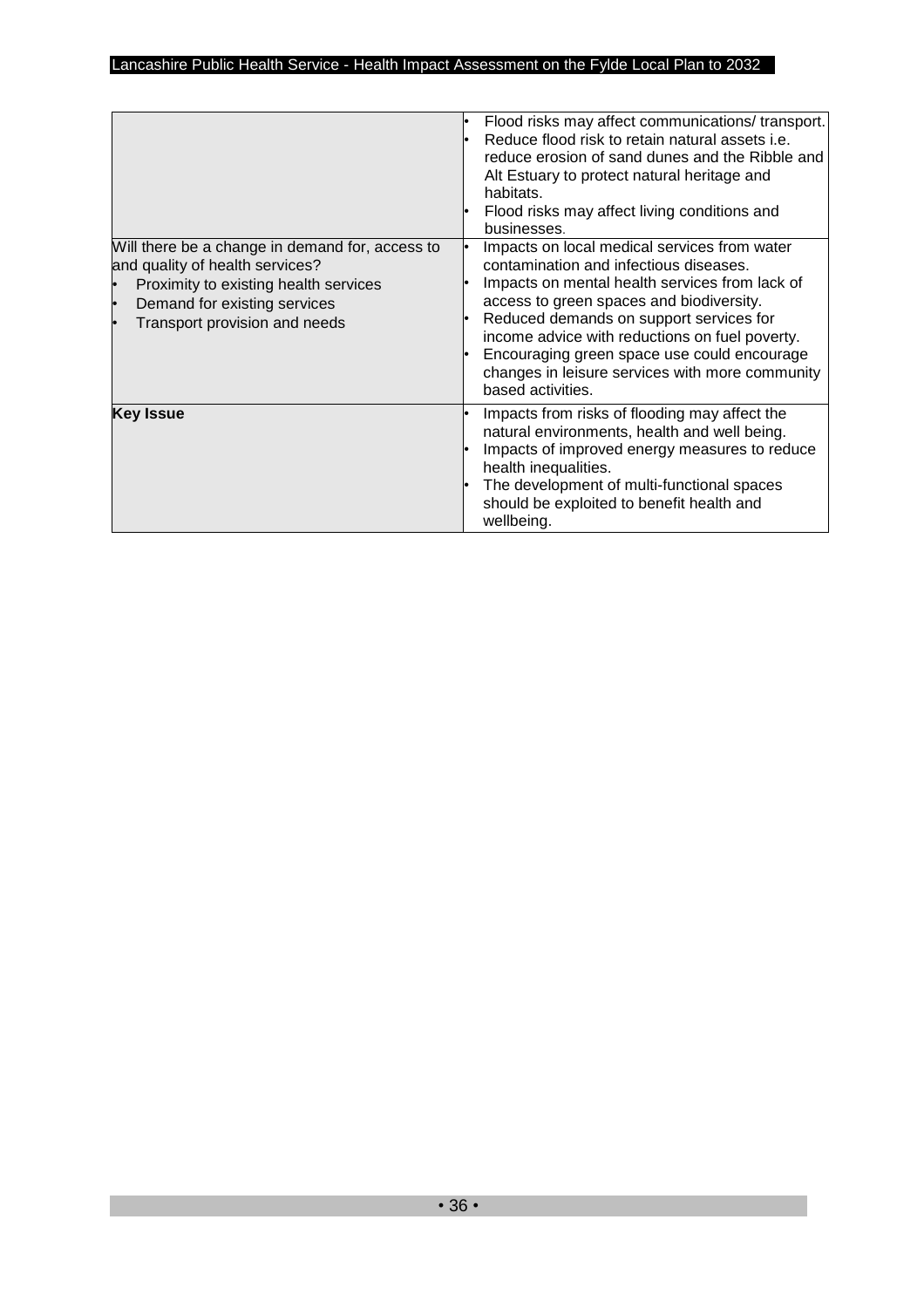**Appendix 8:** 

**Chapter 14: Conserving and Enhancing the Natural, Historic and Built Environment Policy ENV1 - Landscape;** 

**Policy ENV2 - Biodiversity;** 

**Policy ENV3 - Development in the Nature Improvement Area;** 

**Policy ENV4 - Protecting Existing Open Space (the Green Infrastructure Network); Policy ENV5 - Provision of New Open Space (the Green Infrastructure network); and Policy ENV6 - Historic Environment**

|                                                  | Which groups of the population do you think will be affected by this proposal?                                                                                                                                                                                                                                                                                                                                             |   |                                                                                     |                                                                                                                                                                                                                                                                                                                                                                                                                                                                                                                                                                                                                         |   |                                                                                                                                                                                                                                                                                                                                                                                                                                                                                                                                                                 |
|--------------------------------------------------|----------------------------------------------------------------------------------------------------------------------------------------------------------------------------------------------------------------------------------------------------------------------------------------------------------------------------------------------------------------------------------------------------------------------------|---|-------------------------------------------------------------------------------------|-------------------------------------------------------------------------------------------------------------------------------------------------------------------------------------------------------------------------------------------------------------------------------------------------------------------------------------------------------------------------------------------------------------------------------------------------------------------------------------------------------------------------------------------------------------------------------------------------------------------------|---|-----------------------------------------------------------------------------------------------------------------------------------------------------------------------------------------------------------------------------------------------------------------------------------------------------------------------------------------------------------------------------------------------------------------------------------------------------------------------------------------------------------------------------------------------------------------|
| ✔                                                | <b>BME</b> communities                                                                                                                                                                                                                                                                                                                                                                                                     |   |                                                                                     | Lesbian, gay, bisexual and                                                                                                                                                                                                                                                                                                                                                                                                                                                                                                                                                                                              | ✔ | <b>Rural communities</b>                                                                                                                                                                                                                                                                                                                                                                                                                                                                                                                                        |
|                                                  | (including GRT, refugees                                                                                                                                                                                                                                                                                                                                                                                                   |   | transgender                                                                         |                                                                                                                                                                                                                                                                                                                                                                                                                                                                                                                                                                                                                         | ✔ | Urban communities                                                                                                                                                                                                                                                                                                                                                                                                                                                                                                                                               |
|                                                  | and asylum seekers)                                                                                                                                                                                                                                                                                                                                                                                                        | ✔ |                                                                                     | People on low income                                                                                                                                                                                                                                                                                                                                                                                                                                                                                                                                                                                                    | ✔ | <b>Staff</b>                                                                                                                                                                                                                                                                                                                                                                                                                                                                                                                                                    |
| ✔                                                | Women and men                                                                                                                                                                                                                                                                                                                                                                                                              | ✔ |                                                                                     | People with learning                                                                                                                                                                                                                                                                                                                                                                                                                                                                                                                                                                                                    | ✔ | Families                                                                                                                                                                                                                                                                                                                                                                                                                                                                                                                                                        |
|                                                  |                                                                                                                                                                                                                                                                                                                                                                                                                            |   | difficulties                                                                        |                                                                                                                                                                                                                                                                                                                                                                                                                                                                                                                                                                                                                         |   |                                                                                                                                                                                                                                                                                                                                                                                                                                                                                                                                                                 |
| ✔                                                | Religious/faith group                                                                                                                                                                                                                                                                                                                                                                                                      | ✓ |                                                                                     | People with mental health                                                                                                                                                                                                                                                                                                                                                                                                                                                                                                                                                                                               | ✔ | People living alone                                                                                                                                                                                                                                                                                                                                                                                                                                                                                                                                             |
| ✔                                                | People with disabilities                                                                                                                                                                                                                                                                                                                                                                                                   |   | problems                                                                            |                                                                                                                                                                                                                                                                                                                                                                                                                                                                                                                                                                                                                         | ✔ | <b>Students</b>                                                                                                                                                                                                                                                                                                                                                                                                                                                                                                                                                 |
| $\checkmark$                                     | Older people                                                                                                                                                                                                                                                                                                                                                                                                               | ✔ |                                                                                     | Homeless people                                                                                                                                                                                                                                                                                                                                                                                                                                                                                                                                                                                                         | ✔ | Settled community                                                                                                                                                                                                                                                                                                                                                                                                                                                                                                                                               |
| ✔                                                | Children and young people                                                                                                                                                                                                                                                                                                                                                                                                  | ✔ |                                                                                     | People involved in criminal                                                                                                                                                                                                                                                                                                                                                                                                                                                                                                                                                                                             |   | Other                                                                                                                                                                                                                                                                                                                                                                                                                                                                                                                                                           |
|                                                  |                                                                                                                                                                                                                                                                                                                                                                                                                            |   | justice system                                                                      |                                                                                                                                                                                                                                                                                                                                                                                                                                                                                                                                                                                                                         |   |                                                                                                                                                                                                                                                                                                                                                                                                                                                                                                                                                                 |
| $\bullet$<br>$\bullet$<br>$\bullet$<br>$\bullet$ | (The word proposal is used below as shorthand<br>for any policy, procedure, strategy or proposal<br>that might be assessed).<br>What impact will the proposal have on lifestyle?<br>Diet and nutrition (choosing healthy food)<br>Exercise and physical activity<br>Reduce substance use: tobacco, alcohol or<br>drugs<br>Risk taking behaviour<br>Education and lifelong learning or skills<br>Crime and community safety |   |                                                                                     | What positive and negative impacts do you think<br>there may be?<br>Are there any impacts about which you feel<br>uncertain?<br>Which groups will be affected by these impacts?<br>encourage safe play space.<br>physical activity.<br>$\bullet$<br>encourage more physical activity.<br>stronger communities to increase individual<br>resilience and reduce perception of crime.<br>$\bullet$<br>community interaction.<br>physical activity.<br>Good design promotes positive community<br>$\bullet$<br>identity with the potential to reduce crime.<br>Promotion of natural heritage provides<br>lifelong learning. |   | Developing green and blue spaces (the Green<br>Infrastructure network) and park grounds, and<br>Increased sports facility will increase access to<br>Improved cycle ways and pedestrian routes will<br>Pedestrian walkways promote opportunities for<br>social cohesion, green and blue leisure and<br>Clean beaches and protection of sand dunes<br>encourage physical activity and opportunities for<br>Improvements to the coastal way increases safe<br>opportunities for intergenerational education and<br>Green routes linking residential areas to town |
|                                                  |                                                                                                                                                                                                                                                                                                                                                                                                                            |   | centres encourage walking and cycling with<br>improvements to health and wellbeing. |                                                                                                                                                                                                                                                                                                                                                                                                                                                                                                                                                                                                                         |   |                                                                                                                                                                                                                                                                                                                                                                                                                                                                                                                                                                 |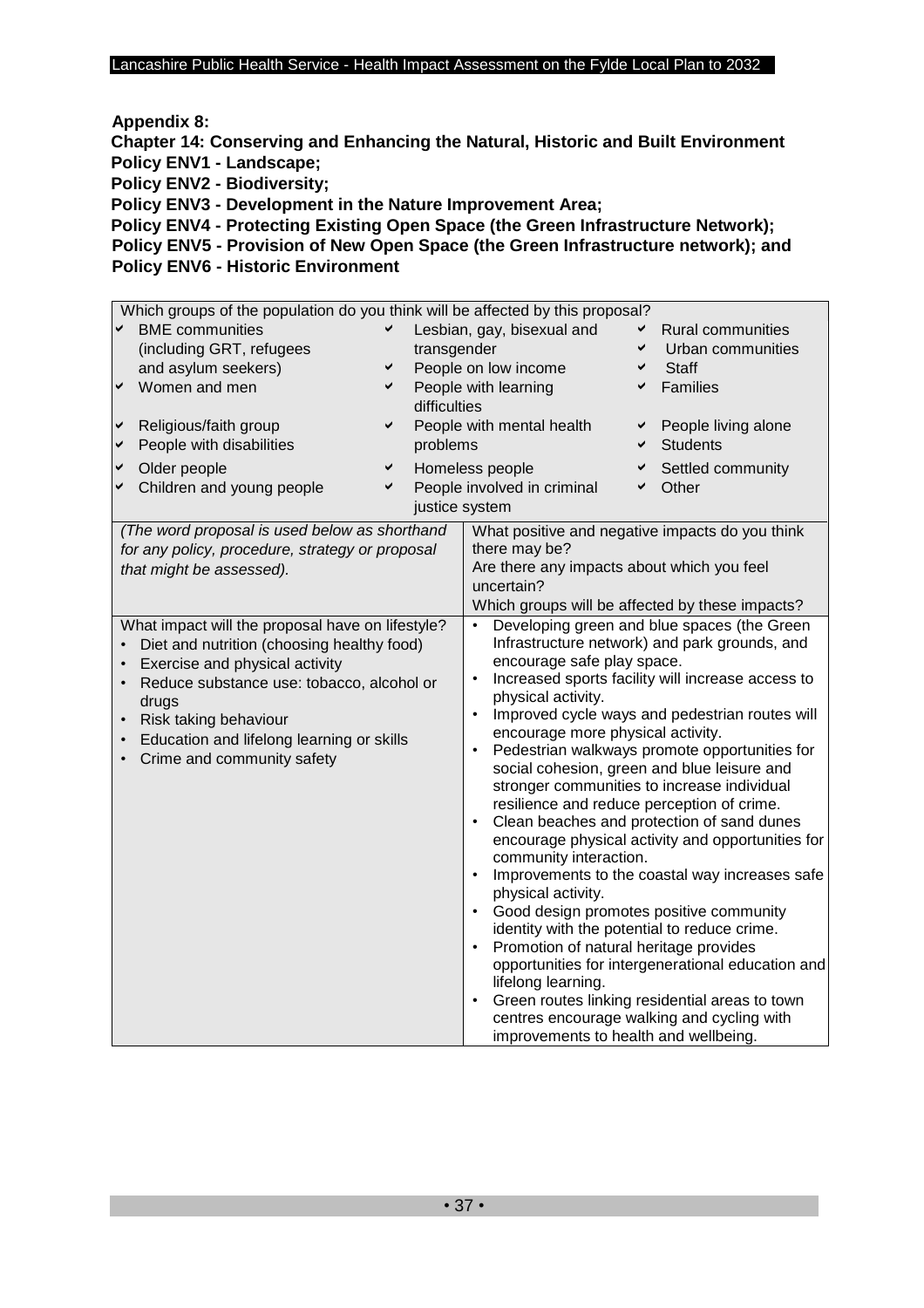| Will the proposal have a direct impact on mental<br>health and wellbeing?<br>III health<br>Social inclusion, independence and<br>participation<br>Increasing resilience and community assets<br>biodiversity                                                                                                                                  | Increase natural assets and biodiversity have<br>positive effects on mental health.<br>Positive impacts from natural landscaping to<br>reduce noise and pollution.<br>Appropriate use of green and blue spaces to<br>promote opportunities for social interaction, good<br>health, stronger communities and increased<br>individual resilience.<br>Developments promoting natural light have a<br>positive effect on mental health.<br>Reductions in greenhouse emissions reduces<br>climate change impacts and provide a healthier<br>environment.<br>Good design stimulates community regeneration<br>promoting community pride and identity with<br>positive impacts on mental health.<br>Considering the needs of all when enabling and<br>designing access to the countryside, e.g. wider<br>'kissing gates' to accommodate wheelchair use<br>at GI sites (Policies ENV5 and ENV6).<br>Encourage equity of access to the natural<br>heritage of the Borough and identify ways to<br>monitor participation. |
|-----------------------------------------------------------------------------------------------------------------------------------------------------------------------------------------------------------------------------------------------------------------------------------------------------------------------------------------------|-----------------------------------------------------------------------------------------------------------------------------------------------------------------------------------------------------------------------------------------------------------------------------------------------------------------------------------------------------------------------------------------------------------------------------------------------------------------------------------------------------------------------------------------------------------------------------------------------------------------------------------------------------------------------------------------------------------------------------------------------------------------------------------------------------------------------------------------------------------------------------------------------------------------------------------------------------------------------------------------------------------------|
| What impact will the proposal have on the social<br>and economic environment?<br>Social status<br>Employment opportunities (paid or unpaid) and<br>worklessness<br>Social/family support<br>l<br>Child development<br>ŀ<br><b>Stress</b><br>ŀ<br>Income and child poverty<br>ŀ<br>Tourism<br>l.<br>Fuel poverty i.e. amongst older population | Green and blue spaces encourage family based<br>interactions with positive impacts on child<br>development and family dynamics.<br>Increased sports facilities and tourism will<br>increase income into the borough.<br>Green infrastructure network encourages<br>tourism, attracts more businesses and income for<br>district e.g. protection and promotion of golf<br>courses.                                                                                                                                                                                                                                                                                                                                                                                                                                                                                                                                                                                                                               |
| What impact will the proposal have on equality?<br>Discrimination<br>Equality of opportunity<br>Relations between groups<br><b>Tackling harassment</b><br>Community cohesion and social capital                                                                                                                                               | Renewable and low carbon energy generation<br>and water efficiency may reduce financial<br>inequalities.<br>Green spaces (the Green Infrastructure network)<br>encourage recreational activities to reduce health<br>inequalities associated with lack of access to<br>formal physical activity schemes/community<br>cohesion.<br>Improved design and equal access for<br>disabled/older residents.<br>Improved spatial design increases community<br>cohesion.<br>Improved play areas provide more opportunities<br>for diversionary activities for young people and<br>have impact on reducing generational tensions.                                                                                                                                                                                                                                                                                                                                                                                         |